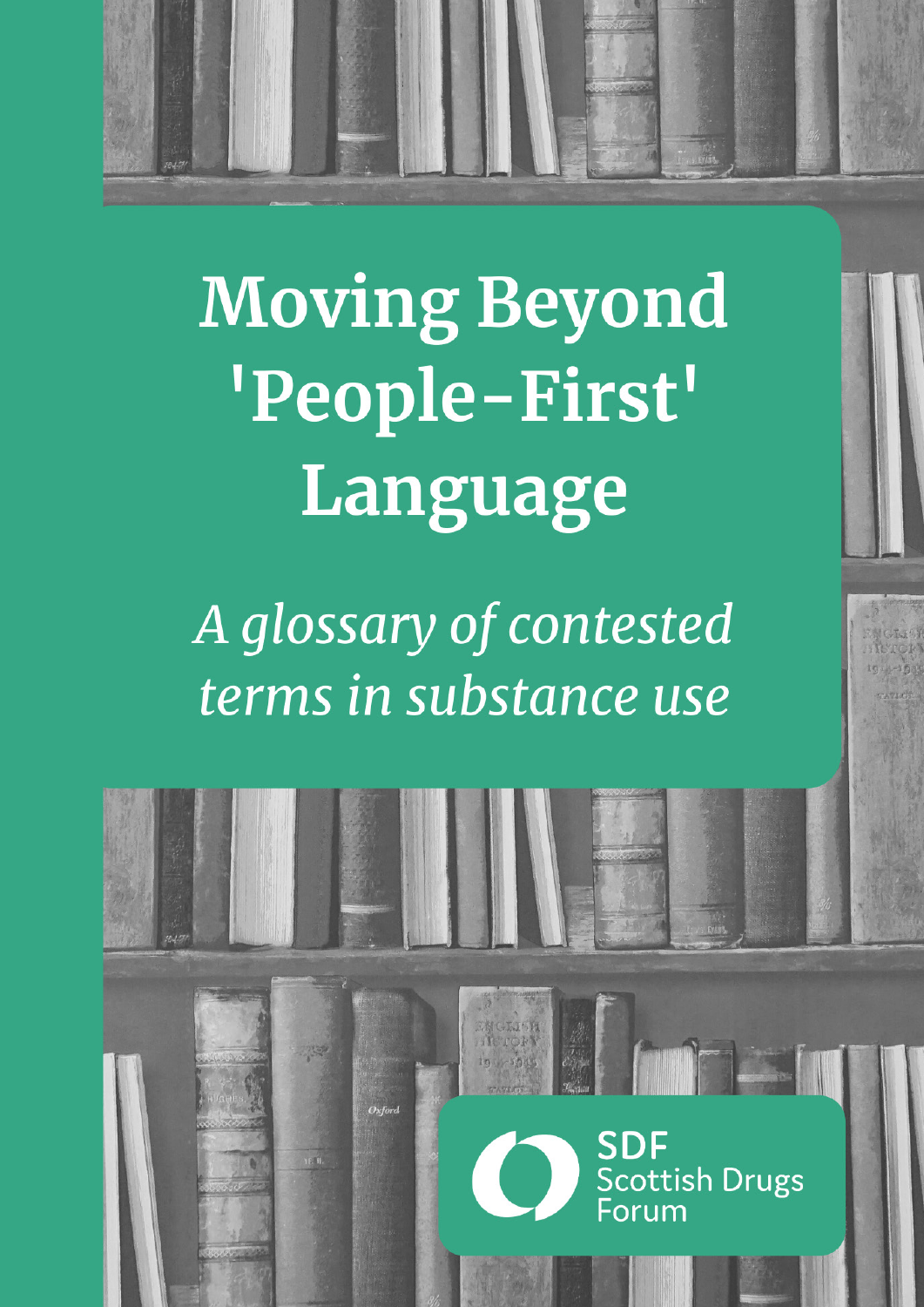# **Foreword**

Committed engagement from stakeholders across the drugs field means that the field remains one in which discussion and debate has flourished. This discourse exists within the public realm and reflects the values and instincts of the public as well as those of professionals and academics and, crucially, the opinions and experiences of people who use drugs.

One of the issues in such a complex discourse with so many stakeholders is that language develops that excludes some stakeholders. Some professional and academic discourse is unintelligible to people whose specialist knowledge and perspective lies outwith the professional or the academic world. Likewise, there is a rich language amongst people who use drugs to describe their experiences and communicate with each other. Some of this, given the illegal and sometimes clandestine nature of drug use is deliberately exclusive of others.

A glossary of all the terms used would be a huge undertaking. This project sought to identify terms that are contested or commonly misunderstood. The aim has been to explain the nature of contention and, where terms may be misunderstood, account for this. Where appropriate, SDF's own preferred use of language is given and explained.

The drugs field contains a lot of language that is offensive to some people. This is because drug use is a stigmatised activity. People who use drugs; people who have a drug problem; people in treatment and people who may be regarded as being in recovery all suffer stigma as do their families and communities. Self-stigma means that people may use stigmatising terms to describe themselves and their situation. The issue is delicate and complex.

This resource allows people to understand contested terms and understand how language can result from and perpetuate stigma. In Scotland, there is an emerging consensus on the use of people-first language – using 'people who use drugs' rather than 'drug users' or 'drug misusers' or 'addicts', for example. There has also been a commitment in the latest drug strategy to use acceptable terms. However, there is a long way to go. We cannot continue to think that people can be included or supported, never mind empowered, by people and services that have adopted languages and notions which reflect and perpetuate societal stigma.

The hope is that this resource will help support people to reflect and change their use of language and be sensitive to the fact that language can betray miscomprehensions, prejudices and stigma that sustain the marginalisation and disempowerment of people, some of whom are amongst the most vulnerable people in Scottish society.

David Liddell

CEO Scottish Drugs Forum

September 2020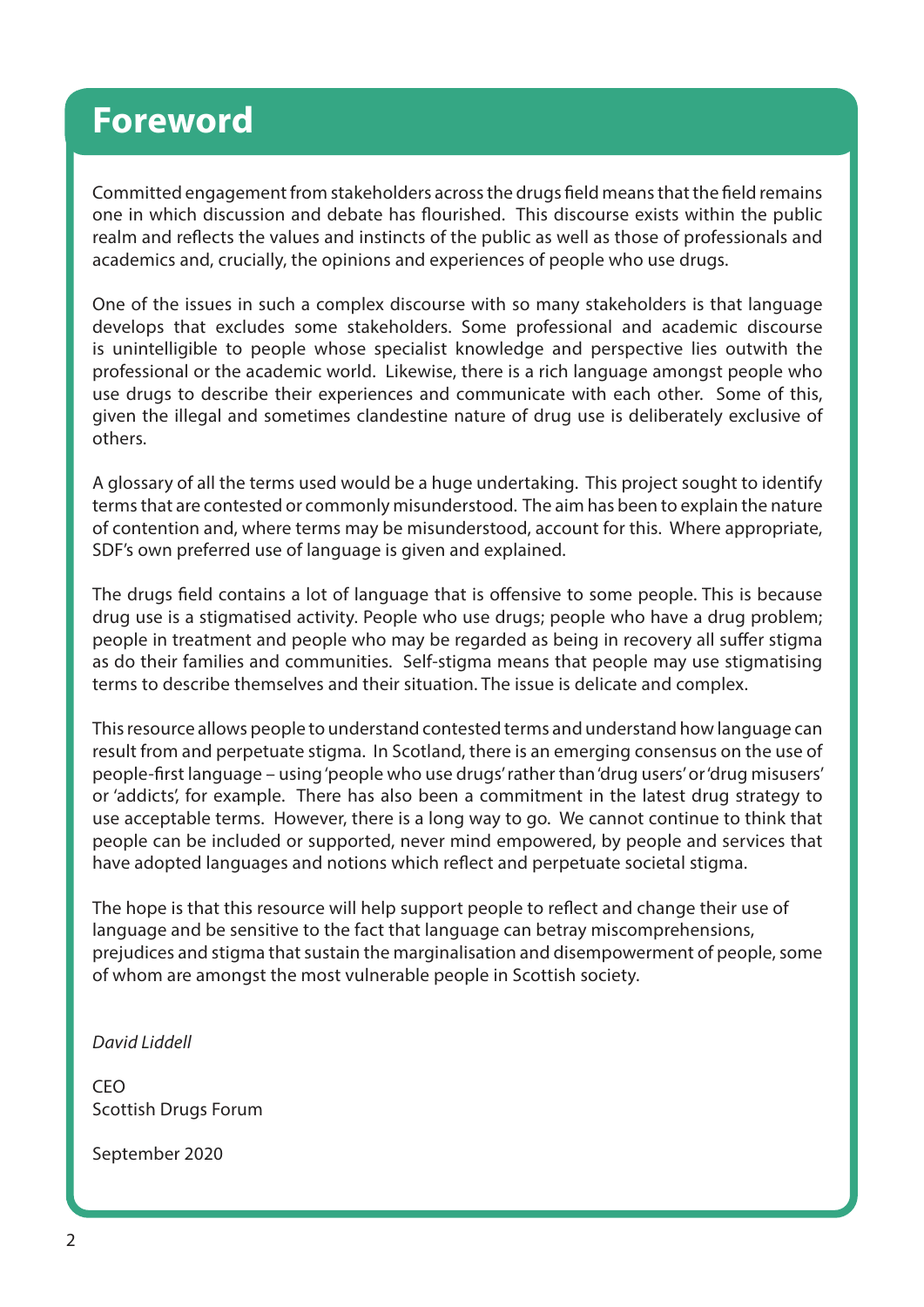# **Introduction**

The drugs field deploys a huge range of technical terms and jargon. Much of this is borrowed from other fields – medicine, research, statistics, sociology etc. There are also terms used by people who use drugs and terms specific to treatment and recovery contexts. Of course, most of these terms are adequately defined in a good dictionary.

However, there are terms which have become key terms within the drugs field which involve some specialist knowledge to fully understand their significance. Some of this terminology is contested or commonly misunderstood. There is also a wider discourse around drugs, drug use and related issues that involves people who use drugs, the media and the wider public. Some of the language used within this wider sphere is contentious or misunderstood.

This glossary was developed originally for SDF board members, staff, trainees and volunteers. In publishing it, SDF aims to improve communication and shared understanding across the drugs field in Scotland by increasing understanding of the language used both in everyday conversation and discussion of drug issues and in more specialist environments. This glossary clarifies the nature of any contention so that people can at least understand the viewpoints of others and, hopefully, any limitation in their own insight, when they cannot agree. SDF's own organisational language choices are explained.

SDF has stakeholders who use all of the terms described here and it is important to us that as far as possible, people can understand each other and that unnecessary contention or conflict across the drugs field can be eliminated.

Language is evolving and this resource will be revised and updated. If you have any comment on the content or suggestions for terms that should be included, please do not hesitate to get in touch.

SDF acknowledges and is grateful for the support of stakeholders who have contributed to the discussions from which this work has evolved.

Please note that SDF does not assert its rights as an author and this glossary is 'open source'. People should feel free to re-use this material. If you want to credit SDF as author, we would, of course, be appreciative.

Austin Smith

Policy Officer Scottish Drugs Forum

September 2020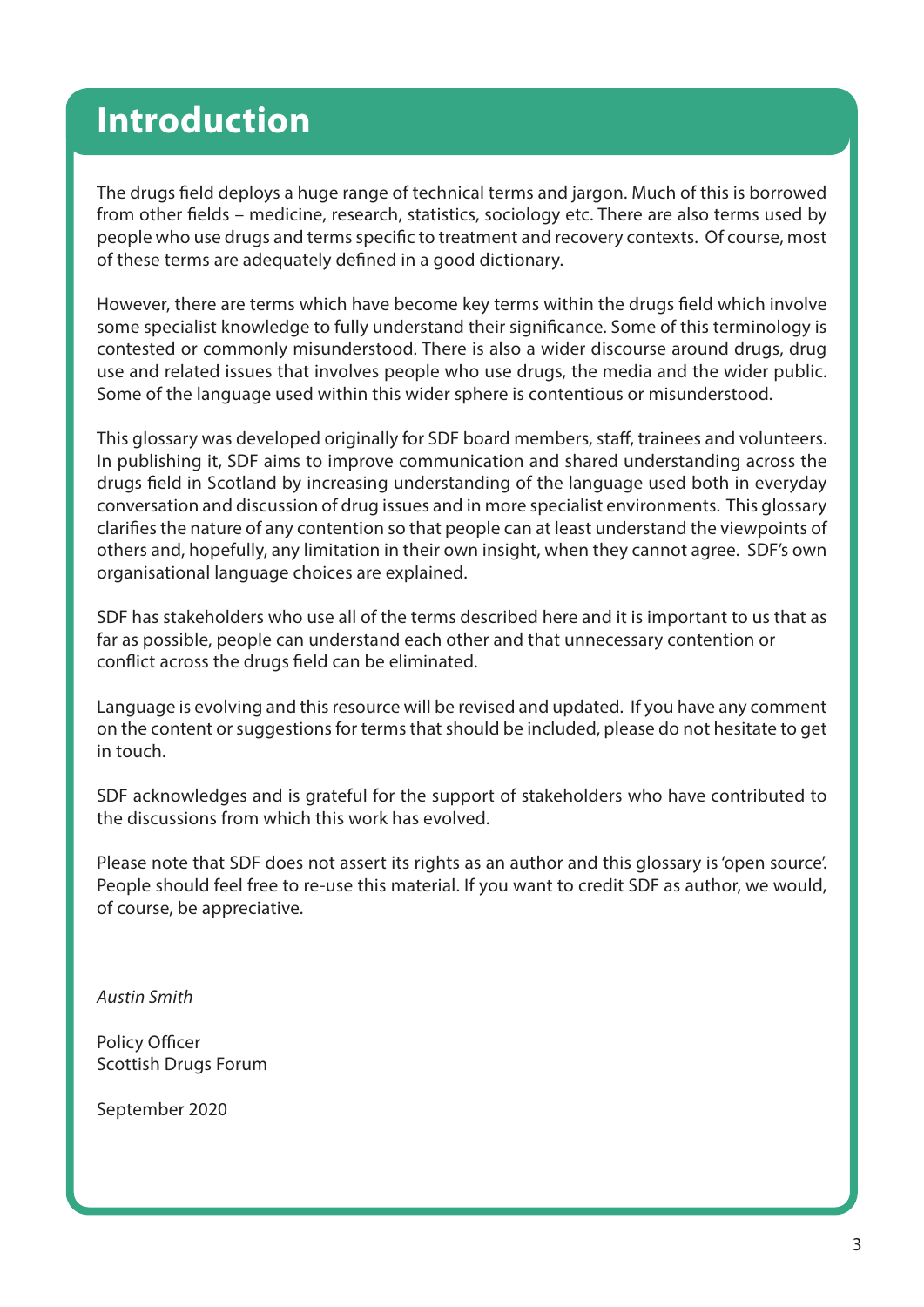# **Contents**

| Abstinence<br>Addict                                                                                                                                      | 6<br>8               |                                                             |    |
|-----------------------------------------------------------------------------------------------------------------------------------------------------------|----------------------|-------------------------------------------------------------|----|
|                                                                                                                                                           |                      | Addiction                                                   | 9  |
| Addictive or addictiveness<br>Adverse Childhood Experiences (ACEs)<br>Advocacy<br>Alcohol and other drugs<br>Alcohol abuse or alcohol misuse<br>Alcoholic | 10<br>11<br>14<br>15 |                                                             |    |
|                                                                                                                                                           |                      | 15<br>16                                                    |    |
|                                                                                                                                                           |                      | <b>Alcoholics Anonymous</b>                                 | 17 |
|                                                                                                                                                           |                      | (Narcotics Anonymous, Cocaine Anonymous and SMART Recovery) |    |
|                                                                                                                                                           | Alcoholism           | 18                                                          |    |
| Assets-based approach                                                                                                                                     | 19                   |                                                             |    |
|                                                                                                                                                           |                      |                                                             |    |
| 'Better than well'                                                                                                                                        | 20                   |                                                             |    |
| The 'British system'                                                                                                                                      | 22                   |                                                             |    |
| 'Chaotic lifestyles'                                                                                                                                      | 23                   |                                                             |    |
| Chemsex                                                                                                                                                   | 24                   |                                                             |    |
| 'Clean'                                                                                                                                                   | 25                   |                                                             |    |
| 'Could happen to anyone'                                                                                                                                  | 26                   |                                                             |    |
| Dependency (and withdrawal)                                                                                                                               | 27                   |                                                             |    |
| Disease model                                                                                                                                             | 29                   |                                                             |    |
| Drug abuse or drug misuse                                                                                                                                 | 30                   |                                                             |    |
| 'Drug free' or 'free from drugs'                                                                                                                          | 30                   |                                                             |    |
| Drug of choice or substance of choice                                                                                                                     | 31                   |                                                             |    |
| Drug-related deaths (DRD)                                                                                                                                 | 32                   |                                                             |    |
| Drug, set and setting                                                                                                                                     | 32                   |                                                             |    |
| 'Expert by experience'                                                                                                                                    | 34                   |                                                             |    |
| 'Gateway drug'                                                                                                                                            | 36                   |                                                             |    |
| 'Giving something back'                                                                                                                                   | 36                   |                                                             |    |
| 'Hard to reach' or 'Difficult to reach'                                                                                                                   | 38                   |                                                             |    |
| Harm reduction                                                                                                                                            | 39                   |                                                             |    |
| Heroin assisted treatment (HAT)                                                                                                                           | 40                   |                                                             |    |
| Image and performance enhancing drugs (IPEDs)                                                                                                             | 41                   |                                                             |    |
| Injecting equipment provision (IEP)                                                                                                                       | 42                   |                                                             |    |
|                                                                                                                                                           |                      |                                                             |    |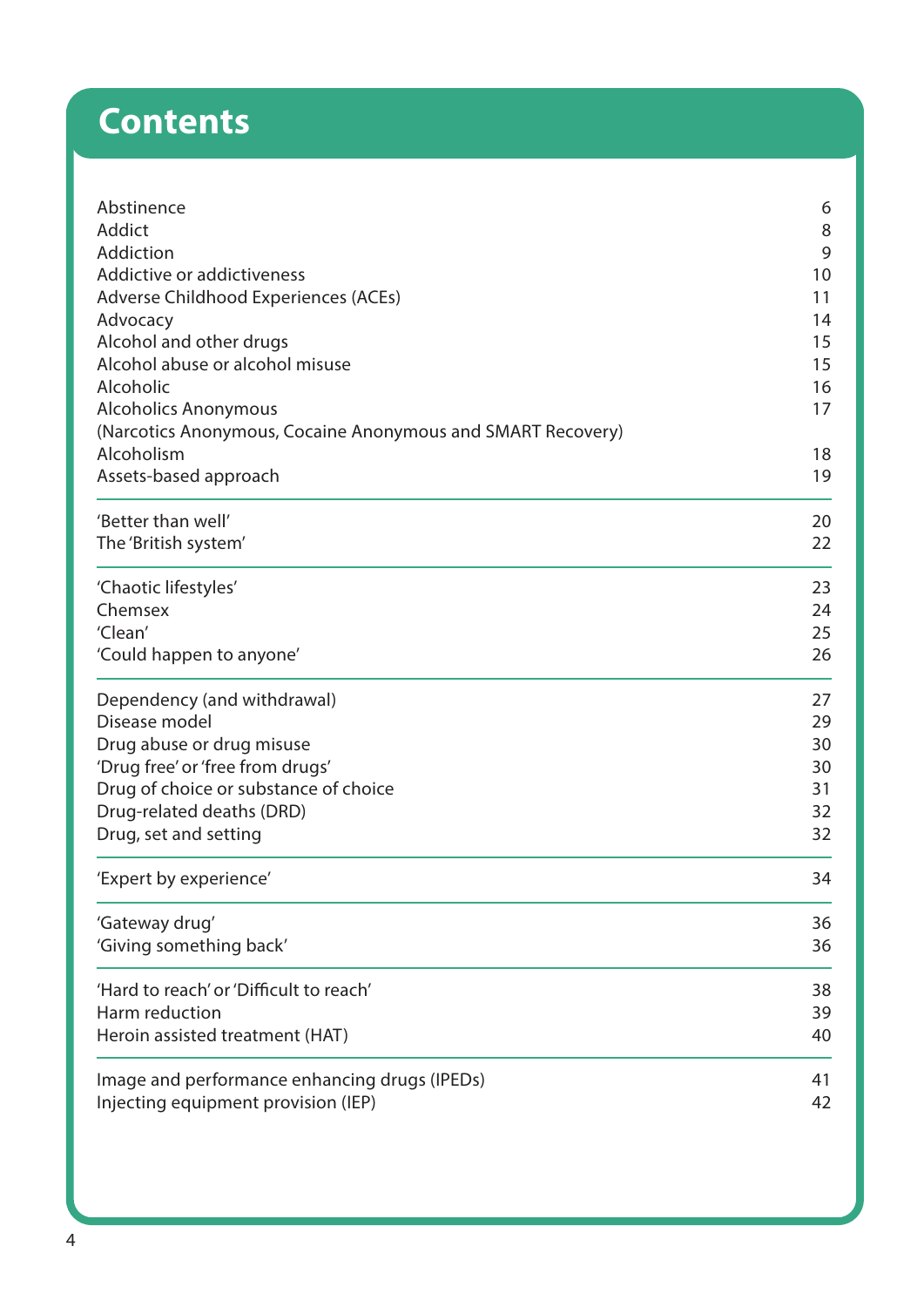| Journey metaphors                                                   | 42 |
|---------------------------------------------------------------------|----|
| J****e / J***y or The 'J' word                                      | 43 |
| 'Just say no'                                                       | 44 |
| 'Lifestyle choices'                                                 | 46 |
| Lived experience                                                    | 47 |
| Medication-assisted treatment or medically-assisted treatment (MAT) | 48 |
| Opiate substitution treatment/opiate substitution therapy (OST)     | 49 |
| Opiate replacement treatment/opiate replacement therapy (ORT)       | 49 |
| Opiate agonist treatment (OAT)                                      | 49 |
| Optimal dosing                                                      | 50 |
| 'Parked on methadone'                                               | 51 |
| Peer workers                                                        | 53 |
| People-first language                                               | 54 |
| Personal narratives                                                 | 55 |
| Polysubstance use or polydrug use or polypharmacy                   | 57 |
| Poverty                                                             | 58 |
| 'Pro' and 'anti' - drug                                             | 59 |
| Problem substance use / Problem drug use                            | 60 |
| <b>Rat Park</b>                                                     | 61 |
| Recovery                                                            | 62 |
| Recovery movement                                                   | 63 |
| Recovery-oriented system of care (ROSC)                             | 63 |
| Recreational drug use or recreational substance use                 | 64 |
| Rehabilitation                                                      | 65 |
| Relapse                                                             | 65 |
| Rock bottom                                                         | 66 |
| Self-medicating or self-soothing or coping                          | 67 |
| Stigma                                                              | 68 |
| Substance abuse / substance misuse                                  | 69 |
| <b>Tolerance</b>                                                    | 70 |
| Trauma                                                              | 70 |
| Treatment                                                           | 72 |
| User involvement                                                    | 73 |
| Vietnam veterans studies                                            | 74 |
| War on Drugs or The Drugs War                                       | 75 |
|                                                                     |    |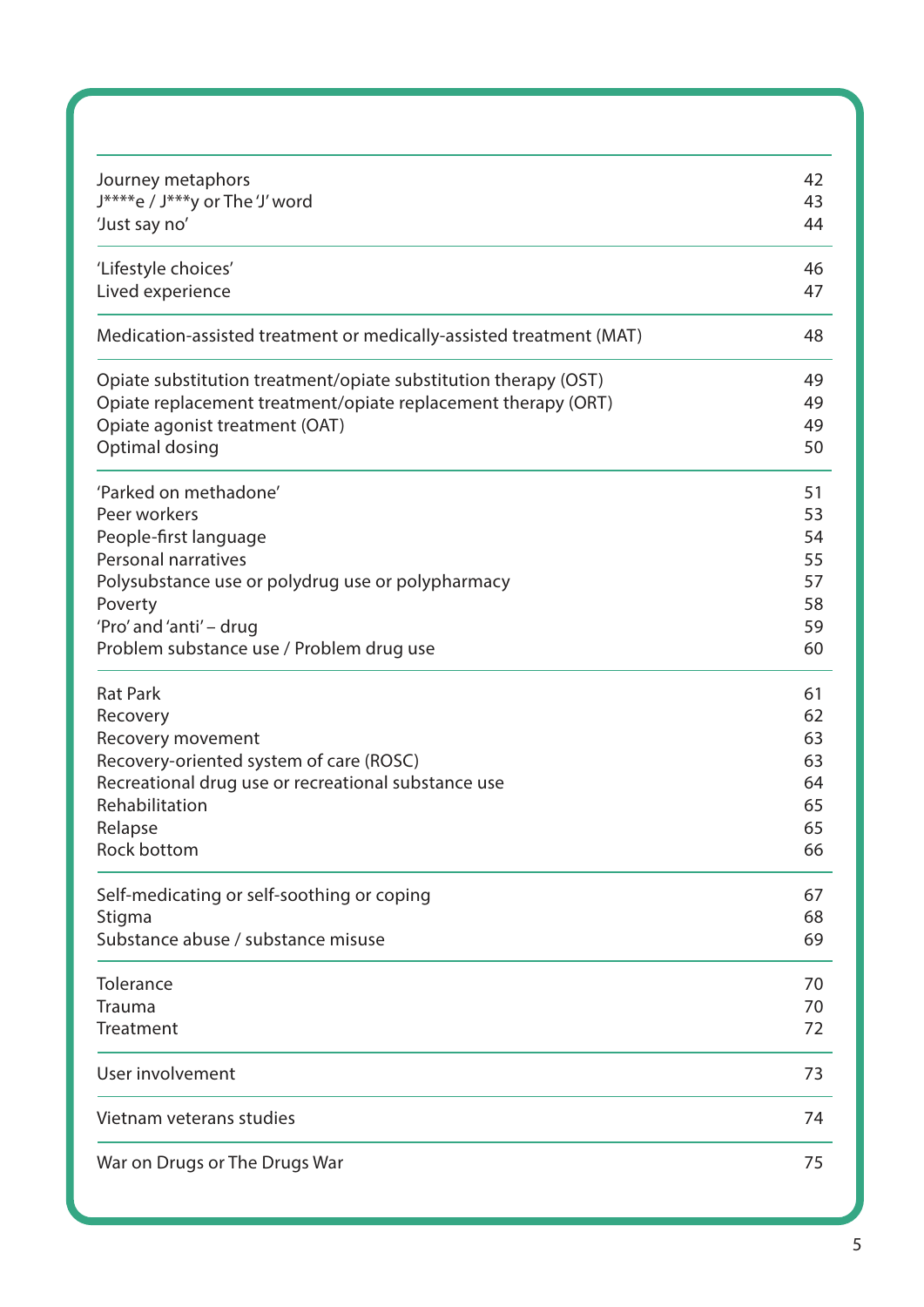### <span id="page-5-0"></span>**Abstinence**

The term 'abstinence' refers to the state of not using substances and is a contested term for several reasons.

Abstinence can be defined in several different ways. For example, abstinence may include abstaining from the use of

- substances that a person has previously used problematically
- substances that are illegal
- substances that are psychoactive
- substances to which a dependence can develop such as caffeine and nicotine and some medication
- prescribed medication

Even when a definition is agreed, the significance of abstinence is disputed. For some people, abstinence is an end in itself. This leads to phrases like 'achieving abstinence'. For some people abstinence defines, or helps to define, 'recovery'. (see **recovery**)

In other circumstances, or for other people, abstinence is simply a state of being which may be temporary or permanent but does not necessarily have particular significance.

For people who use abstinence to define recovery, different definitions of abstinence can cause issues if people who regard themselves as abstinent and in recovery compare and judge others who regard themselves as abstinent and in recovery but define abstinence in a different way. While peer pressure can be helpful and support people in making progress in their lives, it can also be destructive and divisive.

Some common inferences about abstinence are not borne out in experience. For example, it cannot be assumed that a person who is abstinent is necessarily 'better off' or 'more well' than someone who is not. (see **'better than well'**) For example, when they stop using drugs, a person who has been self-medicating for mental health issues associated with trauma may find that their mental health symptoms become more apparent and severe and may seem overwhelming. (see **self-medicating**) Also, it is hard to sustain a case that someone involved in occasional controlled use of substances is by definition less healthy or 'worse off' than someone who is abstinent. (see **recreational use**)

Abstinence is an unusual human state. The evidence is that all through human history back to the beginning of recorded history and across human geography the use of substances is common. Substance use has been shaped by religious and legal strictures and different forms of taboo and stigma have developed within societies. (see **stigma**) However, examples of the complete elimination of substance use in societies are limited and have always been temporary.

It is commonly stated that people who present at treatment services or who have a drug problem want to be abstinent. If evidence is cited for this, it is usually a 2004 paper by Neil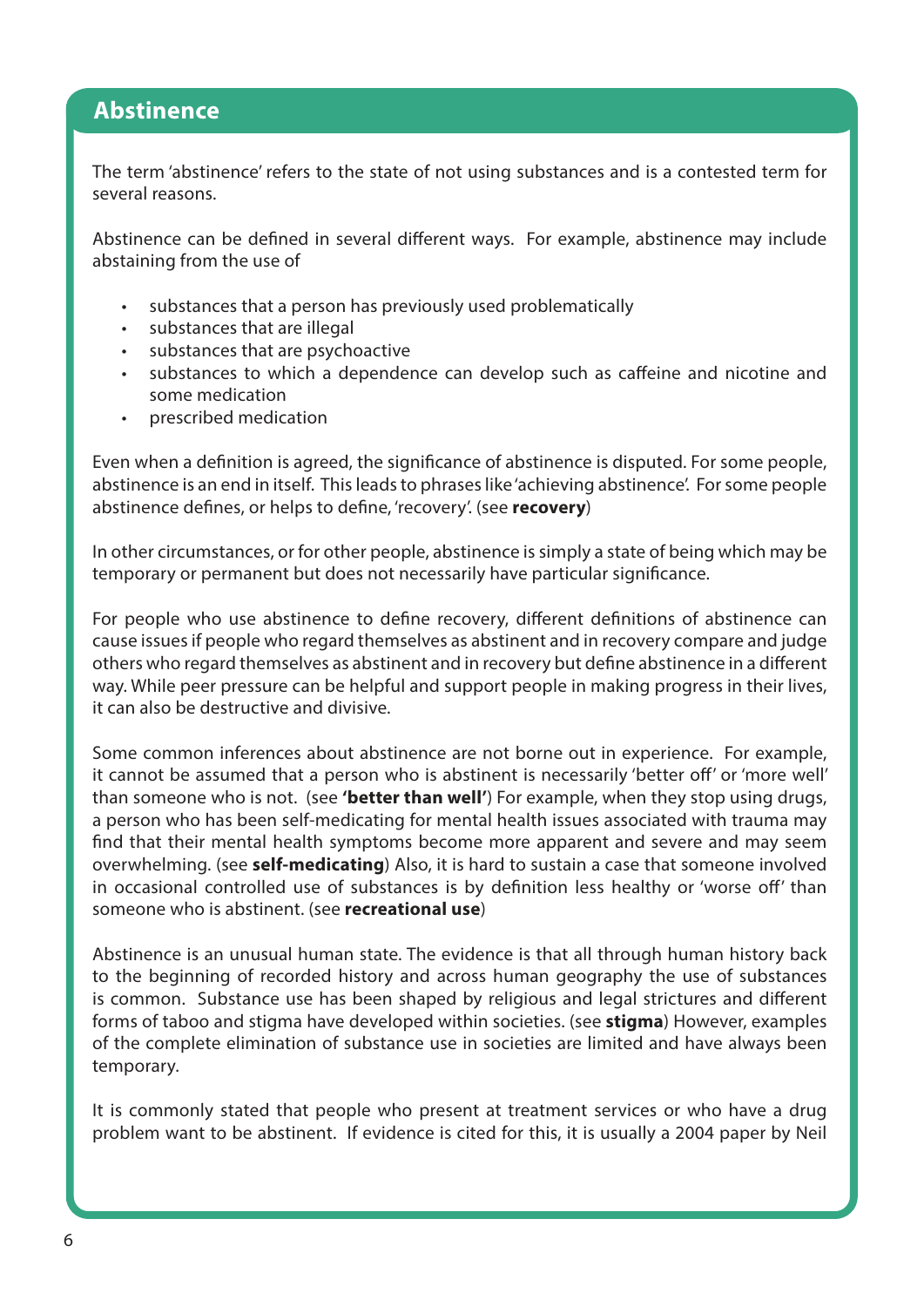McKeganey (citation below) However, it should be noted that Joanne Neale, a co-author of that paper, later wrote to effectively dispute both the methodology of the research and the interpretation of the data.(see citation below).

The claim that 'people want abstinence' is heavily contested and unhelpful if it is used to imply that people in treatment who are on OST, for example, are in this treatment against their will or that their treatment does not support them in addressing at least some of the issues they face.

McKeganey, N. et al (2004) What are drug users looking for when they contact drug services: abstinence or harm reduction? Drugs: Education, Prevention, and Policy Vol 11 pp 423-43

Neale, J et al (2011) What is the role of harm reduction when drug users say they want abstinence? International Journal of Drug Policy Vol 2.3 pp 189-193

SDF uses the terms abstinent or abstinence – usually explicitly stating the substances from which a person is abstinent e.g. 'abstinent from illegal drugs' or 'abstinent from stimulants'.



In its work, SDF uses the evidence of the author of the research most often cited to point out that there is no substantial evidence that all 'people want abstinence' or that treatment or wider services should solely focus on abstinence as an outcome, while arguing for a person-centred approach within services and the empowerment of people using services to articulate and explore their own needs and desires and control their own treatment in therapeutic, supportive and trusting relationships with service staff and others.



#### **Explore further:**

Norman E Zinberg Drug Set and Setting <https://www.youtube.com/watch?v=JgrxLqhcxOo>

'What Do Patients Want?' Drug & Alcohol Findings 2016 [https://findings.org.uk/PHP/dl.php?file=patient\\_centred.hot&s=eb&sf=sfnos](https://findings.org.uk/PHP/dl.php?file=patient_centred.hot&s=eb&sf=sfnos)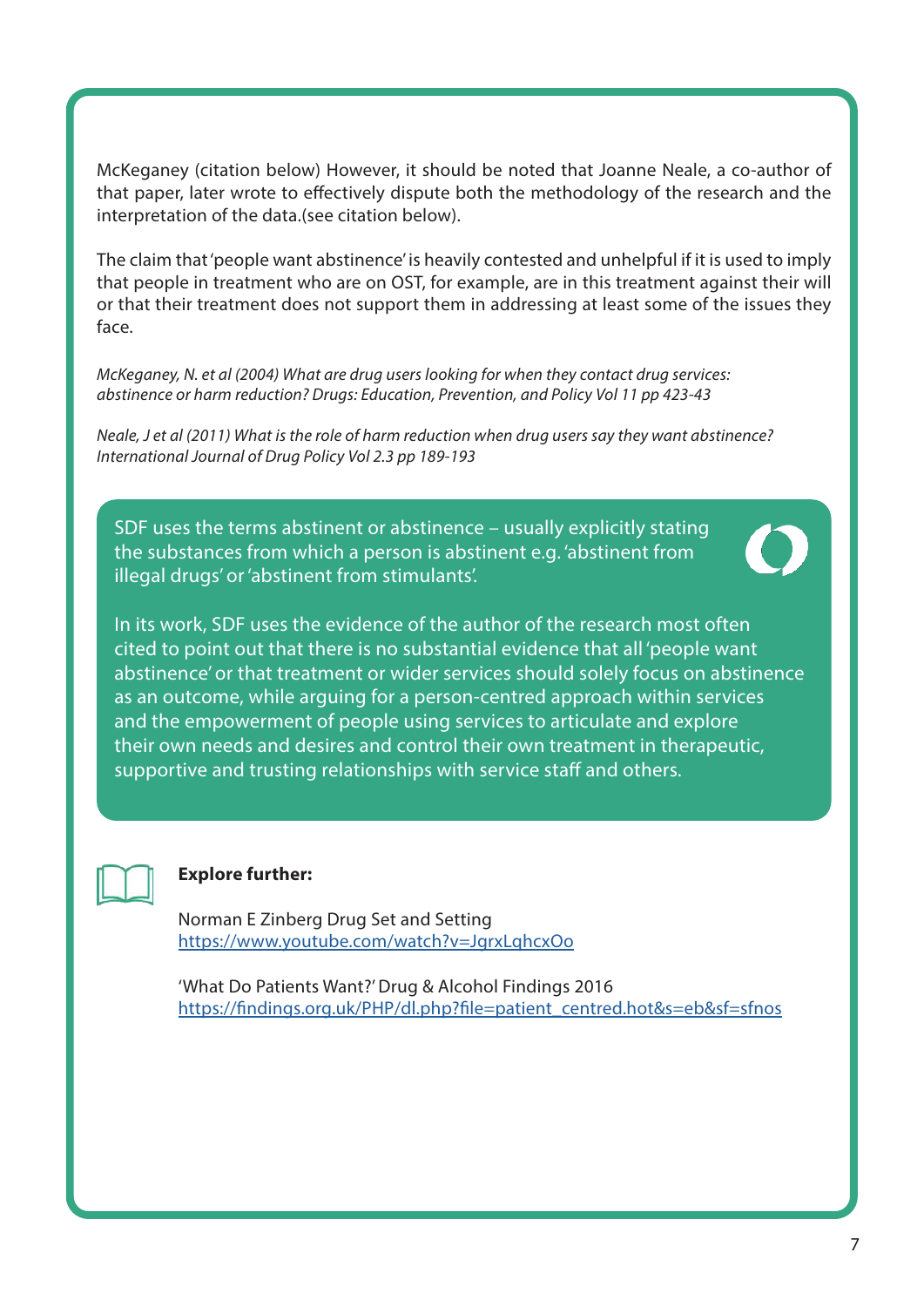### <span id="page-7-0"></span>**Addict**

The term 'addict' has a diverse range of meanings, some of which may be personal to individuals who may regard themselves and describe themselves as 'addicts'. It may also be used in ways which are dehumanising, disempowering and stigmatising.

Some people find identifying as an addict helps them better understand their own experiences and more able to describe or explain these experiences, and their situation, to others. In this sense, for some people, at certain times, the term addict can be personally empowering.

However, the term addict may also be used in a way that is offensive or derogatory. It may be used in a way that is dismissive of the detail and personal aspects of a person's situation and so be dehumanising. It may be used to 'sum up' someone in a single word in a way that is disempowering.

The term may be used as a label to categorise someone in a way that implies that they cannot develop or change themselves and be supported by others to change. When used in this way it may mean that people are not helped or supported by individuals or by services.

For some people, the term may be viewed as simplistic and overly clinical – sounding like a diagnosis of a disease.

The term may be regarded as too imprecise, describing a huge range of people with different life experiences who may have little in common. On the other hand, other people may feel that there are commonalities between 'addicts' that are suggested by describing them as such. However, these commonalities may be inaccurate or stigmatising and lead to unhelpful and stigmatising generalisations.

The term is also open to interrogation as to whether it is a valid term at all as it depends on the notion of addiction (see **addiction;** see **disease model**; see **drug, set and setting**).

In its work, SDF does not use the term addict but, of course, accepts that some people will want to describe themselves in this way. If it is necessary to indicate that someone regards and describes themselves as an 'addict' the term would be used in quotes.

Instead SDF may, depending on the circumstance, use terms like:

- person with a drug problem
- person with a drug dependency
- person with problem drug use

For some people, the people-first language term 'person with an addiction' may address some of the issues described here. In its work, SDF avoids using this term (see addiction).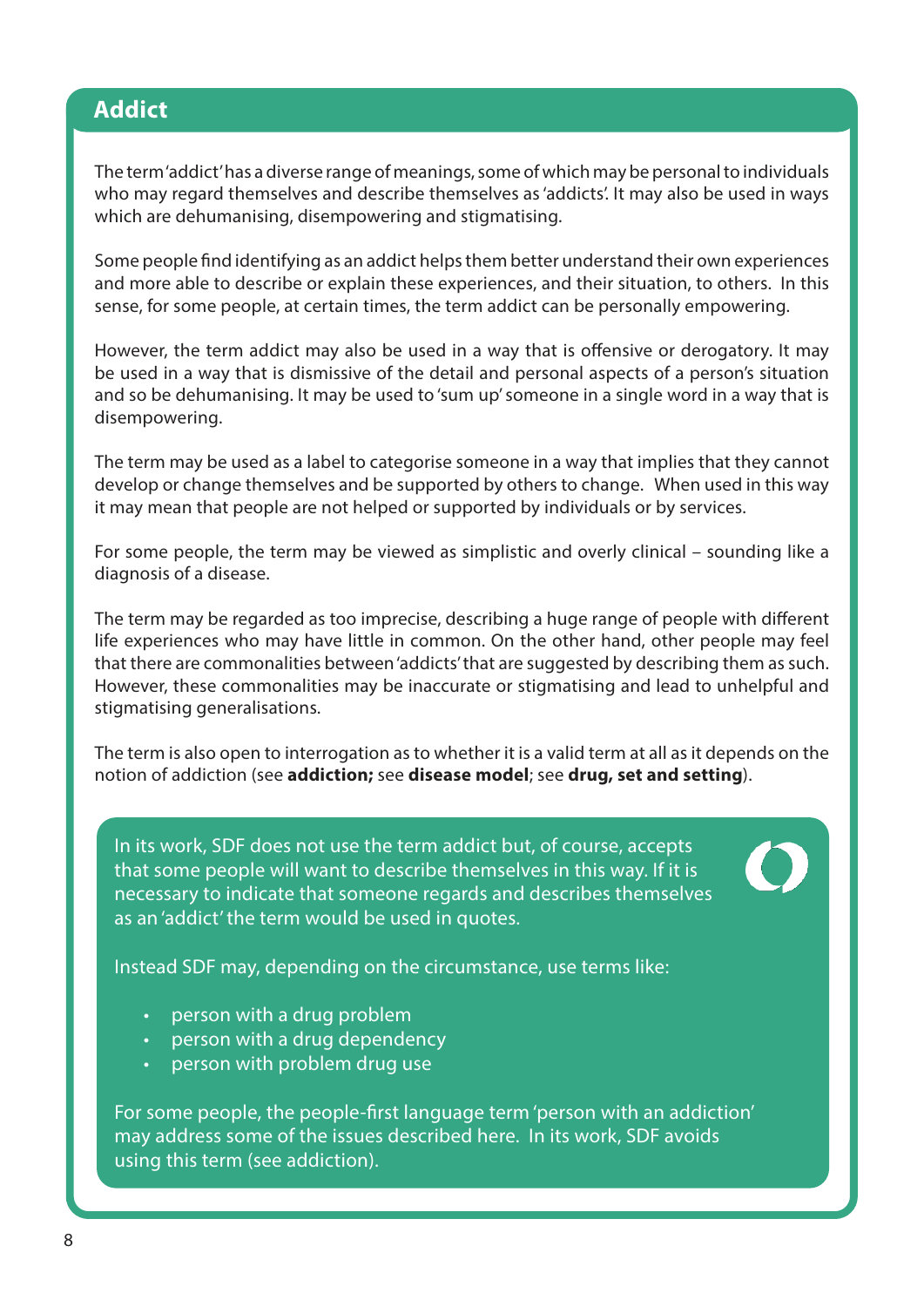### <span id="page-8-0"></span>**Addiction**

Although widely used, the term addiction is disputed as it has a range of definitions and uses. Some people who describe their experiences and behaviour as an addiction or who are described as having an addiction can have very personal and specific definitions of addiction.

Even where definitions are agreed, there are different views on the significance of addiction.

As a medical term, drug addiction is described as a chronic, relapsing disease characterised by compulsive drug seeking and use, despite serious adverse consequences, and by long-lasting changes in the brain. All aspects of this definition are open to challenge; as is the notion that addiction can always and usefully be regarded as a disease. (see **disease model**)

The notion that problem substance use is hereditary is sometimes proposed. There is much evidence to counter this and suggest that problem substance use is closely related to poverty and childhood trauma (see **poverty,** see **adverse childhood experiences**) trauma in adulthood; (see **trauma**) and social situation (see **drug, set and setting;** see **Vietnam veteran studies**; see **Rat Park**)

In recent years popular and medical definitions of addictions to addiction  $\mathbf{r}_i$ In its work, SDF avoids use of the term addiction to describe<br>In its work, SDF avoids use of the term addiction to describe individuals' experiences.

Some people view notions of addiction and specifically the term addiction as a diagnosis as **Instead SDF may, depending on the circumstance, use terms like:** 

- In some circumstances, the word **dependency**, which can be more accurately defined, may dependency
- be more appropriate than addiction. In other instances, the term **problem drug use** may be drug problem
- **Problem substance used and circumstances that are sometimes involved are sometimes involved and circumstances in**

SDF does sometimes use the term addiction as an adjective to describe treatment services for people with a substance use problem i.e. 'addiction services' or where it is used by professionals, for example 'addiction worker' or in medicine, for example 'addiction psychiatry'.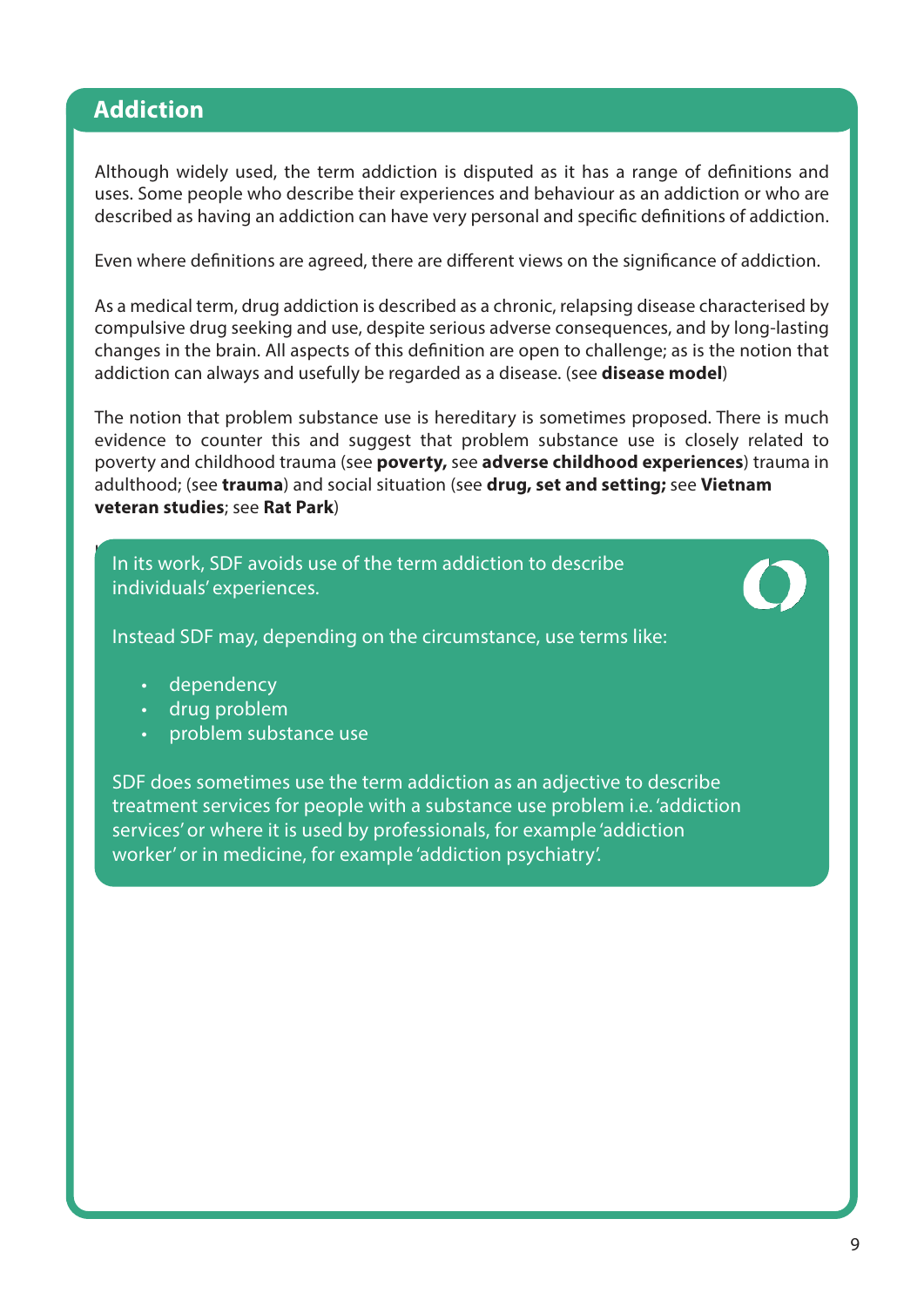### <span id="page-9-0"></span>**Addictive or addictiveness**

People commonly report that daily or frequent use over a period of months or even daily use over a period of weeks is enough to establish dependency on some substances. There are claims, sometimes from people with a dependency, but usually in the media that people can be 'hooked' the first time they use a substance. There is no evidence for this.

There is also widespread mention of certain substances as being 'highly addictive' or statements like 'methadone is more addictive than heroin'. The evidence for the notion of different levels of 'addictiveness' is limited. The intrinsic 'addictiveness' of a substance, if it exists, seems far less important a factor than the person (see **adverse childhood experiences;** see **trauma;** see **poverty**) and the situation they are in (see **drug, set and setting ;** see V**ietnam veteran studies**; see **Rat Park**)

Factors that may affect how easy it is to develop or overcome a dependency may include

- availability of a substance
- acceptability of the substance within your social group
- peer pressure and role models
- relationships with people who do not use / people who use
- having control over your life, opportunity and choice
- having alternative things to do and motivation to do these things
- past experience of trauma
- experience of mental health problems
- experience of physical health problems
- current ability to focus on future
- current ability to prioritise long term health and other issues

In its work, SDF does not generally refer to the 'addictiveness' of substances and does not use terms like 'highly addictive'. Instead SDF is more likely to focus on the social context of substance use and the personal experience and situation of the person using substances.



SDF is keen to develop a shared understanding of the physical, psychological and social aspects of dependency. One aspect of this work is supporting the contribution of people with experience of dependency in discussion of these issues; another aspect is ensuring that there is awareness and understanding of the research and experiential evidence of stakeholders across the field.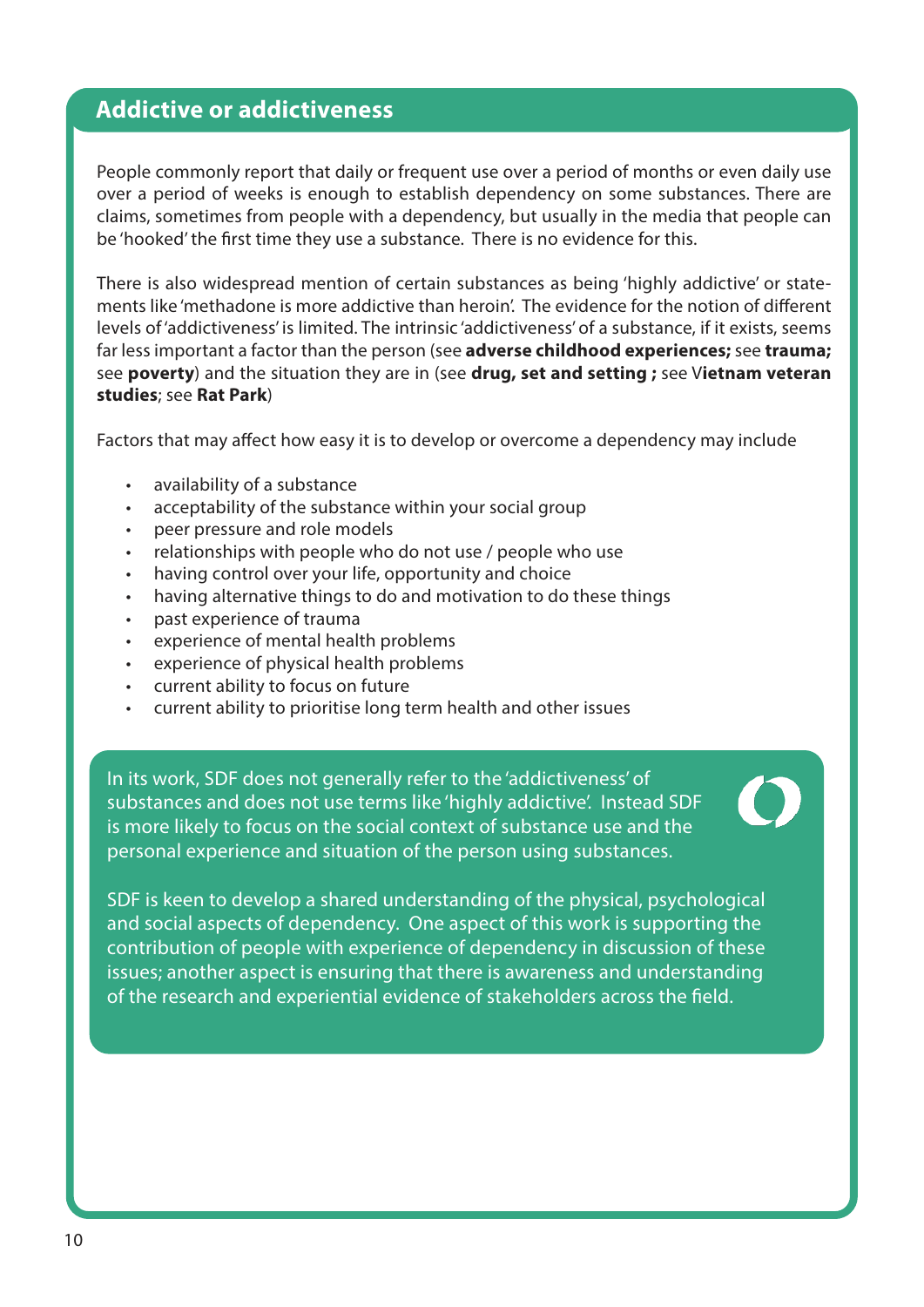### <span id="page-10-0"></span>**Adverse Childhood Experiences (ACEs)**

Adverse Childhood Experiences (ACEs) are used to explain and predict the health issues people will experience as a consequence of circumstances or events in their childhood. This perspective has a growing popularity in Scotland over a whole range of settings including health, education and criminal justice.

The evidence base for ACEs is chiefly the original ACE Study conducted at Kaiser Permanente from 1995 to 1997. Over 17,000 Health Maintenance Organization members from Southern California received physical exams, completed surveys about their childhood experiences and current health status and behaviour.

The data by which an ACE score is determined are simply the number of 'yes' responses to ten questions about what happened to someone before their 18th birthday:

- 1. Emotional abuse by a parent, step-parent or adult living with the child involving feeling physically threatened
- 2. Physical abuse by a parent, step-parent or adult living with the child that left marks or injury
- 3. Sexual abuse of any kind by any person 5 or more years older than the child
- 4. A mother or stepmother who was violently abused by her partner
- 5. A member of the household who had a substance use problem
- 6. A member of the household who had a mental health problem
- 7. A member of the household who was imprisoned
- 8. Parental separation or divorce
- 9. Emotional neglect defined as family not being a source of strength and support
- 10. Physical neglect defined as family / household member not taking physical care of the child

All adults, then, can receive an ACEs score of 0-10

This, and subsequent studies, show links between the ACEs score and health outcomes, including problem substance use. Perhaps not surprisingly to people experienced in meeting or working with people who have a substance use problem, or to people who have experienced problem substance use, the higher someone's ACE score, the more likely it is that they have a substance use problem in their adult life.

This analysis and insight is useful but it is limited. It is open to criticism because the ACEs study ignores the social context and conditions in which people are born, grow up and live their adult life. It focusses on parental behaviour and circumstances within the family home only – ignoring, for example, unemployment, acts of violence perpetrated outwith the home, poverty, education, sexism, racism and class. (see **poverty**)

It also relies entirely on self-reporting. It depends on adults being able to recall, and being willing and able to disclose, the existence of painful episodes from their childhood reliably. Even when this is possible, people may well recall their childhood in ways that explain their current situation. For example a healthy and happy adult may not report or even recall their father's one-off act of extreme violence in the family home as they view it as insignificant or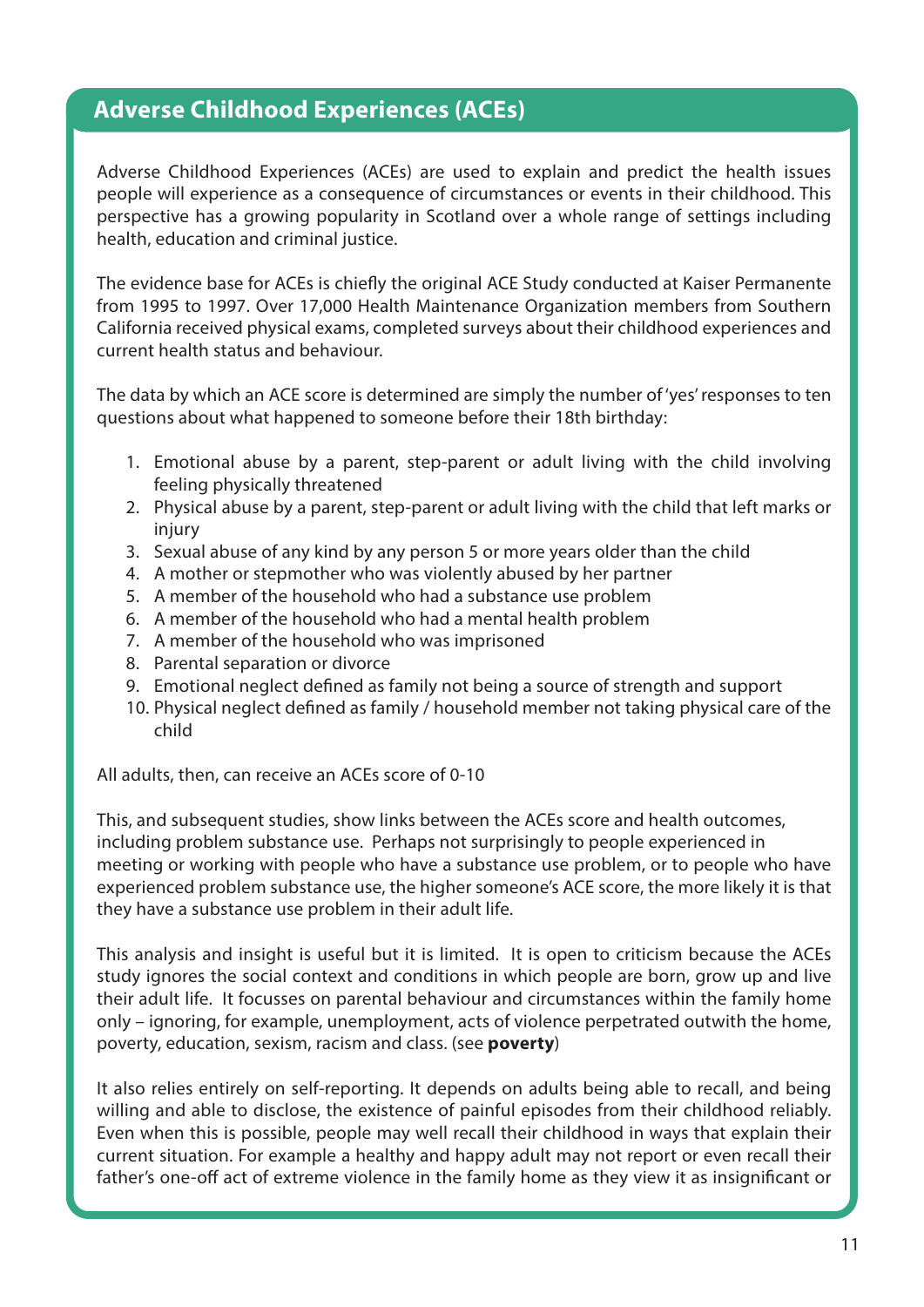not worth mentioning; whereas someone who has faced difficulties in their adult life including poor health may report the same childhood experience as they feel it is significant or helps explains or 'justify' their current situation – they may have revisited this experience as part of their engagement in treatment and it may now have significance for them.

The ACEs questionnaire is simple and crude. The subsequent work implies that -

- all abuse and neglect; all parental separations; all household substance use issues have the same traumatic impact on a child no matter how the child is otherwise supported
- all childhood trauma has the same impact whether the child is a few months old, a young child or a young person aged up to 18
- all violence within a home has the same impact whether it is a single incident or repeated and no matter the degree of violence involved.

Many people, and other evidence, would contest these implications of the ACEs research.

The discourse that has developed around ACEs lays responsibility for health in adulthood almost entirely on the child's household. Wider community and society are 'let off' any responsibility or role. This is a political view that ignores much of the long-standing and wellresearched evidence on wider determinants of health. While ACEs is a more sophisticated analysis it suffers shortcomings similar to the shortcomings of the political notion that substance use and by implication problem substance use is a lifestyle choice (see **lifestyle choice**).

The ACEs research has been useful in helping some people who have a substance problem to understand the connection between experiences in childhood over which they had no control and their current issues. This has been empowering for people who were otherwise left to feel guilt or that they were somehow inadequate or different from other people. (see **addict**; see **disease model**)

The ACEs research also contributes to understanding of why problem drug use may occur in families and why some people who have a substance problem have had a parent or a sibling with a substance problem. It therefore counters the notion that problem substance use is hereditary. (see **could happen to anyone**)

The ACEs research has similarly helped address some stigma by demonstrating that people who have a substance problem are not 'bad' or 'lacking willpower' or making 'bad choices' or choosing to 'indulge themselves'; that their problems are rooted in situations in their past which most people will regard as unpleasant and unfortunate and with which some people will empathise. (see stigma) However, some people may be less empathetic. Reactions like 'well my father was violent and I didn't become a heroin user' illustrate this and are based on both misinterpretations of the ACEs evidence and the shortcomings of the ACEs analysis.

The ACEs research is a very good basis from which to advocate early intervention and support for vulnerable households.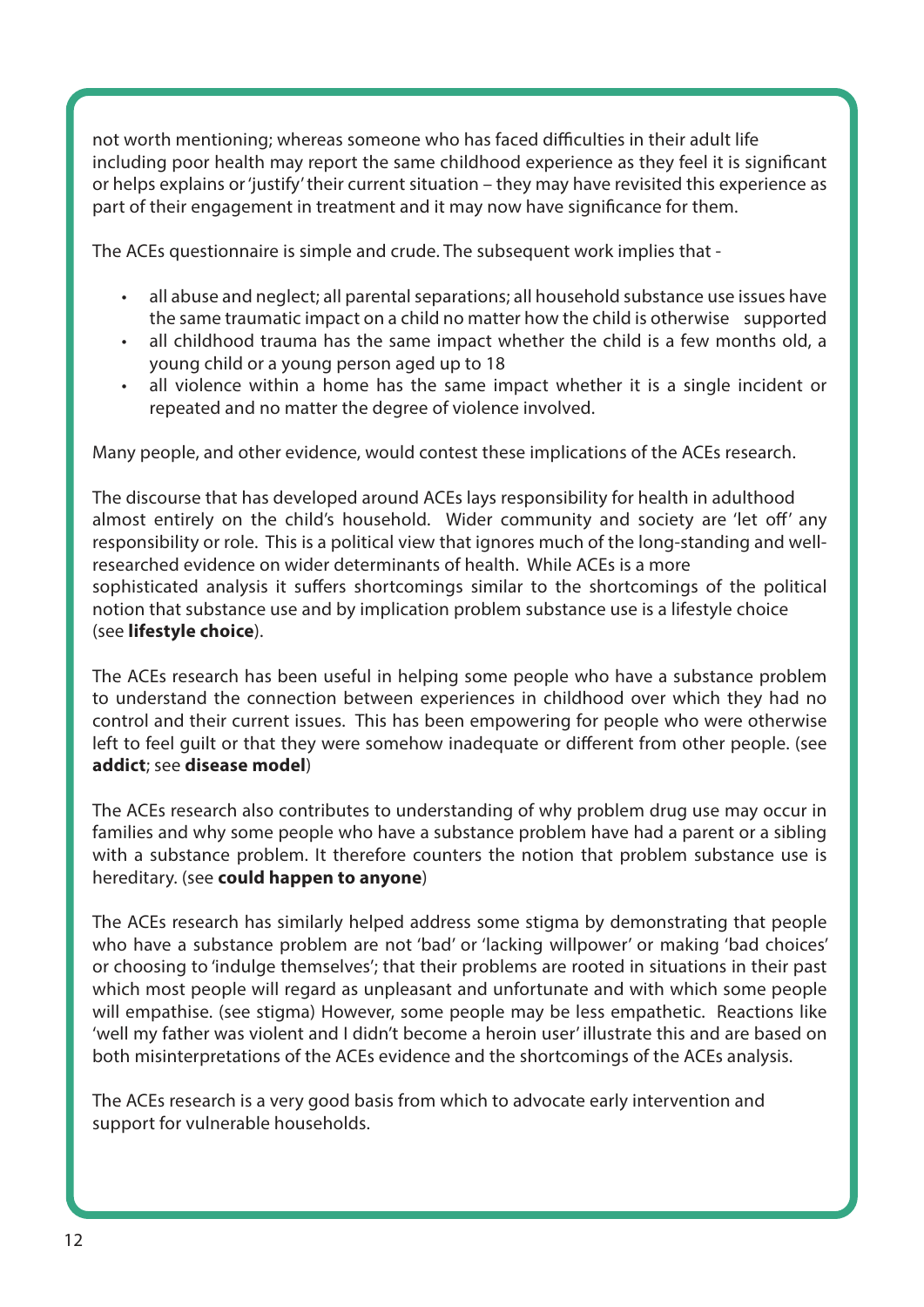In its work, SDF uses the evidence of the ACEs research while emphasising there are other wider well-evidenced social determinants of health and that these include poverty and access to services. SDF points out that these offer a fuller perspective on problem substance use.





#### **Explore further:**

Gabor Mate: Drugs, Set and Setting International Drug Policy Reform Conference 2011

[www.youtube.com/watch?v=MNatUMUAmxg](https://www.youtube.com/watch?v=MNatUMUAmxg)

Public Health Scotland: Adverse Childhood Experiences (ACEs) [www.healthscotland.scot/population-groups/children/adverse-childhood-experi](http://www.healthscotland.scot/population-groups/children/adverse-childhood-experiences-aces/overvie)[ences-aces/overview-of-aces](http://www.healthscotland.scot/population-groups/children/adverse-childhood-experiences-aces/overvie)

Scottish Government: Adverse Childhood Experiences (ACEs) [www.gov.scot/publications/adverse-childhood-experiences](https://www.gov.scot/publications/adverse-childhood-experiences/ )

Aces Too High [acestoohigh.com](https://acestoohigh.com)

US Government Centers For Disease Control and Prevention: Adverse Childhood Experiences (ACEs) [www.cdc.gov/violenceprevention/acestudy/index.html](https://www.cdc.gov/violenceprevention/acestudy/index.html)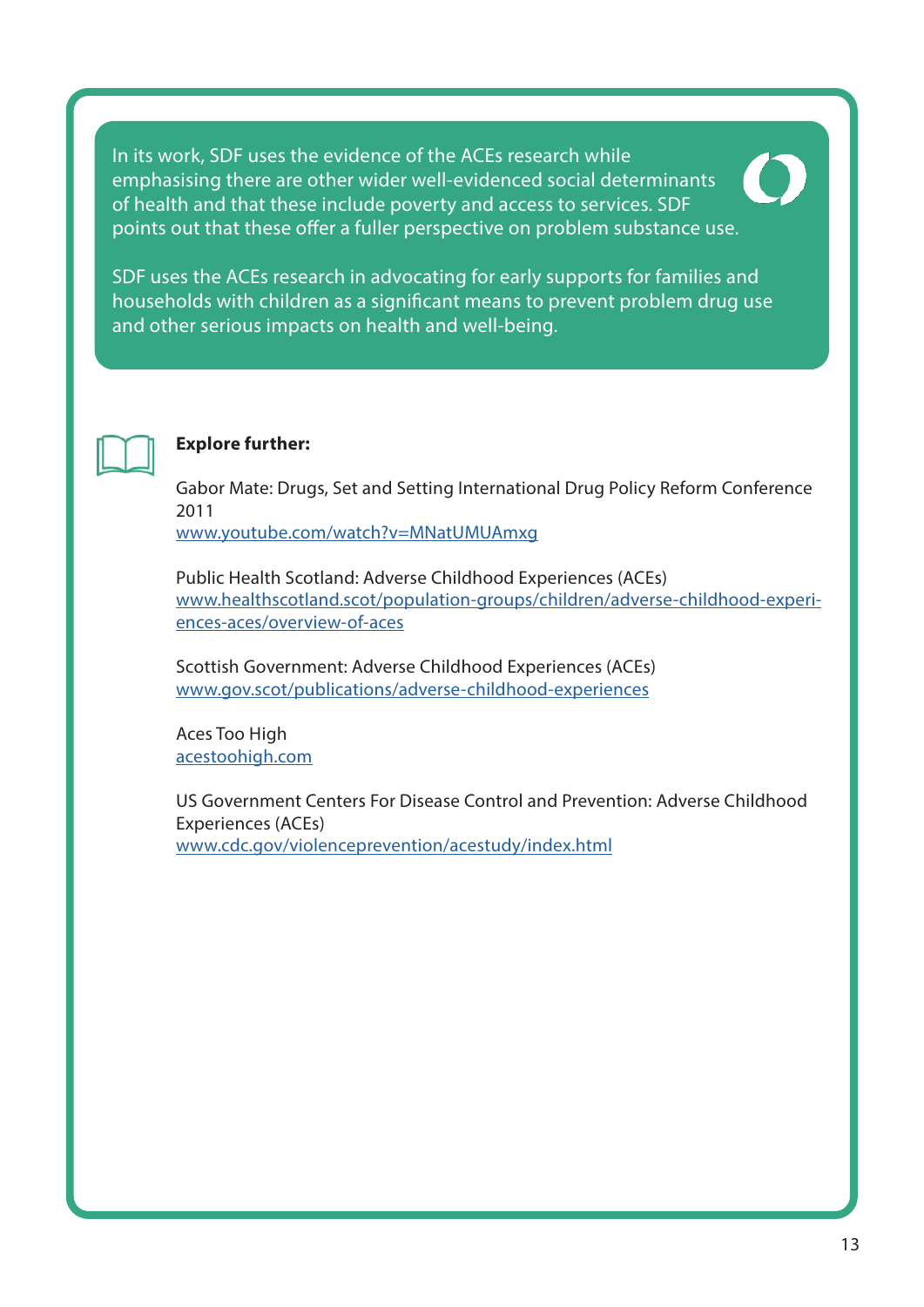### <span id="page-13-0"></span>**Advocacy**

Advocacy is not commonly available to people who have a substance use problem but there has recently been more focus on this. This has involved some confusion by what is meant by the term advocacy.

In the mental health field, under the Mental Health (Care and Treatment) (Scotland) Act 2003, independent advocacy is available to people engaging with services and is in place to ensure their wishes as well as their needs are delivered and met in circumstances in which their health may prevent them communicating their needs and desires, fully participating in decision making or ensuring their rights are protected in a relationship with services which involves a crucial power imbalance between those providing and those receiving the service. It is important to note that independent advocates therefore take instruction from and act on behalf of their clients – not in pursuing a pre-determined end supported by the advocate or the service-providing organisation.

The Scottish Government drugs strategy document Rights, Respect and Recovery mentions a plan to invest in 'independent advocacy' to ensure a rights-based approach for people with a substance use problem in engaging with services. It is presumed that independent advocacy as used in the mental health field provides a model for this.

However, in the substance use field, advocacy is not legally defined. The term 'advocacy' is sometimes used to describe something closer to supporting people towards a particular end, specifically abstinent recovery. Thus 'recovery advocacy' has become a more commonly used term. Advocacy, in this circumstance, does not necessarily mean advocacy on behalf of a person in pursuit of their rights nor, necessarily, their stated wishes but on behalf of a process supported and promoted by others.

In its work, SDF uses the term advocacy in a sense defined in the Mental Health (Care and Treatment) (Scotland) Act and in terms used by The Scottish Independent Advocacy Alliance.



SDF supports independent advocacy for people who are using drug treatment and other services. It promotes this role citing the existence of such support in mental health contexts.



#### **Explore further:**

SIAA (2017) Advocating for Human Rights [www.siaa.org.uk/wp-content/uploads/2017/09/SIAA\\_Advocating\\_Human\\_Rights\\_](https://www.siaa.org.uk/wp-content/uploads/2017/09/SIAA_Advocating_Human_Rights_Guide.pdf) [Guide.pdf](https://www.siaa.org.uk/wp-content/uploads/2017/09/SIAA_Advocating_Human_Rights_Guide.pdf)

SIAA (2010) Available for All? A report on independent advocacy for individuals with problem drug use in Scotland [www.siaa.org.uk/wp-content/uploads/2014/02/SIAA\\_Available\\_for\\_all.pdf](https://www.siaa.org.uk/wp-content/uploads/2014/02/SIAA_Available_for_all.pdf)

Scottish Executive (2004) Advocacy for Drug Users: A Guide [docs.scie-socialcareonline.org.uk/fulltext/advdrug.pdf](http://docs.scie-socialcareonline.org.uk/fulltext/advdrug.pdf )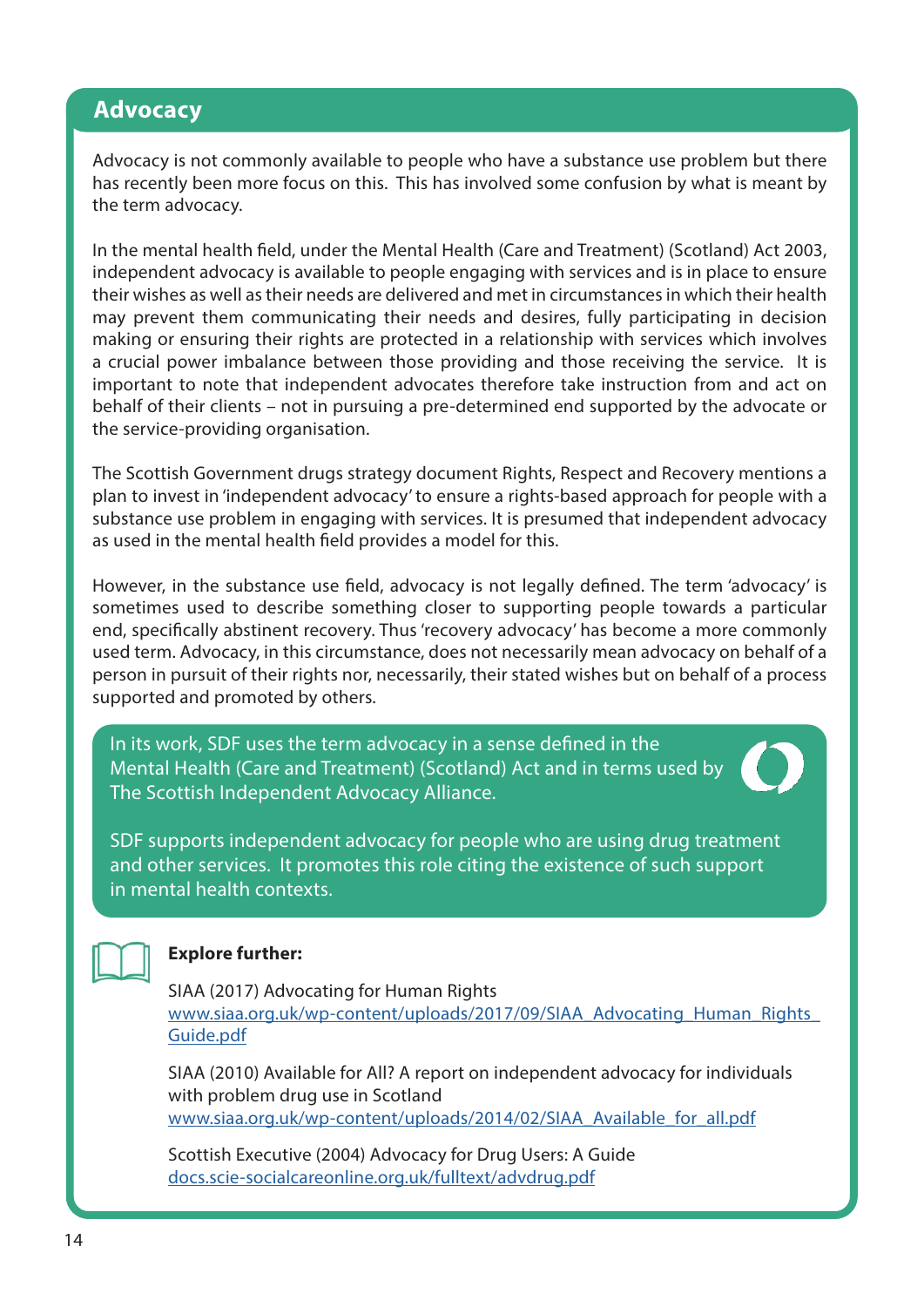### <span id="page-14-0"></span>**Alcohol and other drugs**

This term for psychoactive substances has developed to ensure that alcohol is regarded, accurately, as a drug or a psychoactive substance. This is regarded as helpful in some contexts both in ensuring that alcohol is not regarded as exceptional or different and in ensuring that drugs are not regarded as essentially different from alcohol and other socially acceptable forms of substance use. In this latter sense, the term can help destigmatise drug use or reduce the hierarchy of stigma that is associated with the use of different substances. (see **stigma**)

The term is also sometimes useful in referring to polysubstance use involving alcohol; especially where there is a possibility an audience may regard alcohol use as normal or a 'given' or not significant; for example, in some discussions of drug related deaths the role of alcohol in polysubstance drug overdose sometimes needs to be made clear.

In its work SDF sometimes uses this term where context makes it useful.



However, instead SDF may, depending on the circumstance, use terms like:

- substances
- all substances
- substances including alcohol

### **Alcohol abuse or alcohol misuse**

These terms are used to differentiate 'normal' alcohol use or 'recreational alcohol use' from 'problem alcohol use'. These terms are contested. The distinction between these two behaviours can be very difficult to define. These are not fixed behaviours - an individual may drift between the two behaviours, no matter how they are defined (see **recreational drug use**).

The terms abuse and misuse and contested being regarded by some people as judgemental, moralistic and inaccurate.

The terms may be regarded as inaccurate or stigmatising as people drink to get intoxicated. Although some people claim they do not drink alcohol to become intoxicated, the fact is that few people would be able to drive legally after a drinking session. People can become intoxicated after a single drink. In becoming intoxicated, people are not using the product for a purpose other than the purpose for which it was manufactured and supplied so they are not abusing or misusing alcohol.

It could be argued that for someone with an alcohol dependency, alcohol use is necessary to prevent life-threatening withdrawal – in what way is this person's use of alcohol 'abuse' or 'misuse'?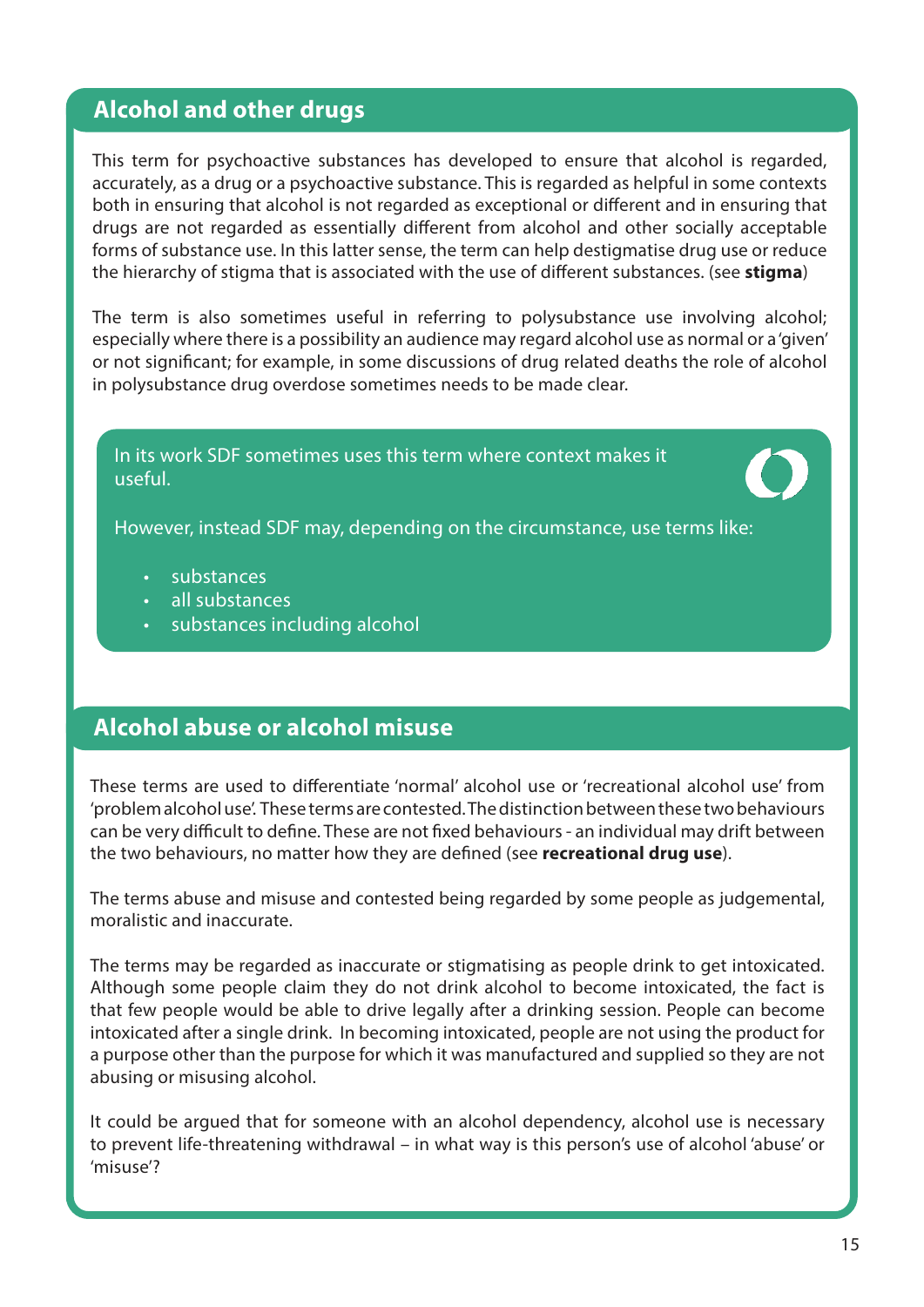<span id="page-15-0"></span>The term may be regarded as derogatory or stigmatising to people with an alcohol-based substance problem as it promotes the idea that that kind of use is wholly distinct from other people's use of the same substance.

In the field of public health, this term may be unhelpful as, for some health outcomes, no level of alcohol use can be regarded as wholly safe or unharmful as these terms imply.

In its work, SDF does not use these terms. Instead SDF may, depending on the circumstance, use terms like:

- alcohol use
- problem alcohol use

### **Alcoholic**

A term used for a person who is dependent on alcohol.

While some people self-identify as 'alcoholic' or 'an alcoholic', this term can be derogatory or even abusive. (See **addict** for full explanation of the issues with these terms.)

Some people regard this term as overly-medical as it has been used as term of diagnosis (see **alcoholism**; see **disease model**)

In its work, SDF does not use this term to describe people, while accepting that people may feel comfortable or even empowered by describing themselves in this way.

Instead SDF may, depending on the circumstance, use terms like:

- person with an alcohol problem
- people with an alcohol-based substance problem.

SDF uses this term only as an adjective as in the phrase 'alcoholic drink', for example.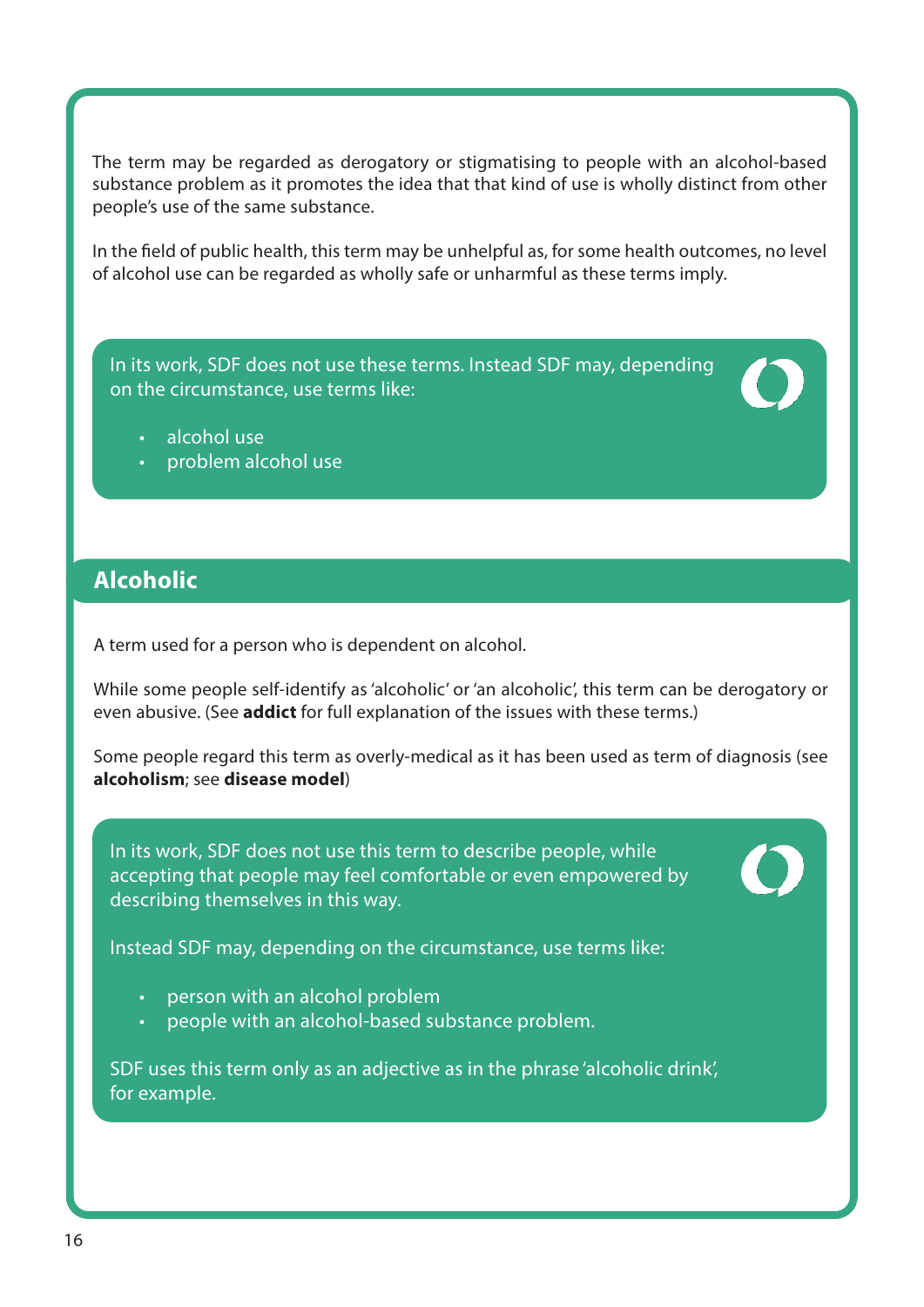### <span id="page-16-0"></span>**Alcoholics Anonymous (Narcotics Anonymous, Cocaine Anonymous and SMART Recovery)**

The original anonymous fellowship offering peer support through its twelve step programme was established in Akron, Ohio USA in 1935 by two 'alcoholics', Bill W. and Dr. Bob.

AA groups are established by peers coming together and replicating very similar groups using AA's Traditions and the 12 step programme as their guide and model.

In Scotland, AA is long established and there are many AA groups and meetings. The tradition of anonymity means that the number of people involved with fellowships, and whether that number is increasing or decreasing, are unknown.

Similar fellowships now exist for users of other substances – Narcotics Anonymous for people with a drug problem and Cocaine Anonymous for people with a drug problem involving stimulants. In practice, anyone who expresses a desire and determination to stop using substances can attend meetings of any fellowship.

The emergence of SMART Recovery was promoted as offering 'a secular 12 step'.

A small number of services have close links with 12 step fellowships; other professionals in the field may mention the existence of groups and meetings and point out possible benefits to individuals; others merely advertise the existence of groups and meetings with posters on notice boards etc.

The perception that fellowships are a quasi-religious groups (the mention of a "Power greater than ourselves" in Step Two or "God" in Tradition Two); the tradition of anonymity; the existence of 'closed' meetings which exclude non-members and the self-regulating nature of the organisation have made some people, including some professionals in the wider field, cautious about engaging with AA and even suspicious of the organisation. The fellowships have, within their traditions, tried to alleviate some of these concerns, chiefly by engaging professionals in the substance use field, and others, in open meetings and producing literature explaining the fellowships' approach.

Some of the fellowships' traditions, particularly the tradition of anonymity, have meant that elements of the more visible 'recovery movement' have criticised anonymous fellowships, even claiming that anonymity promotes or sustains stigma (see **stigma**). However, many people in anonymous fellowships are also involved in public recovery activity including demonstrations, volunteering and media work as well as working in the drugs field where they may disclose their own personal history and involvement with fellowships. (see **peer workers)**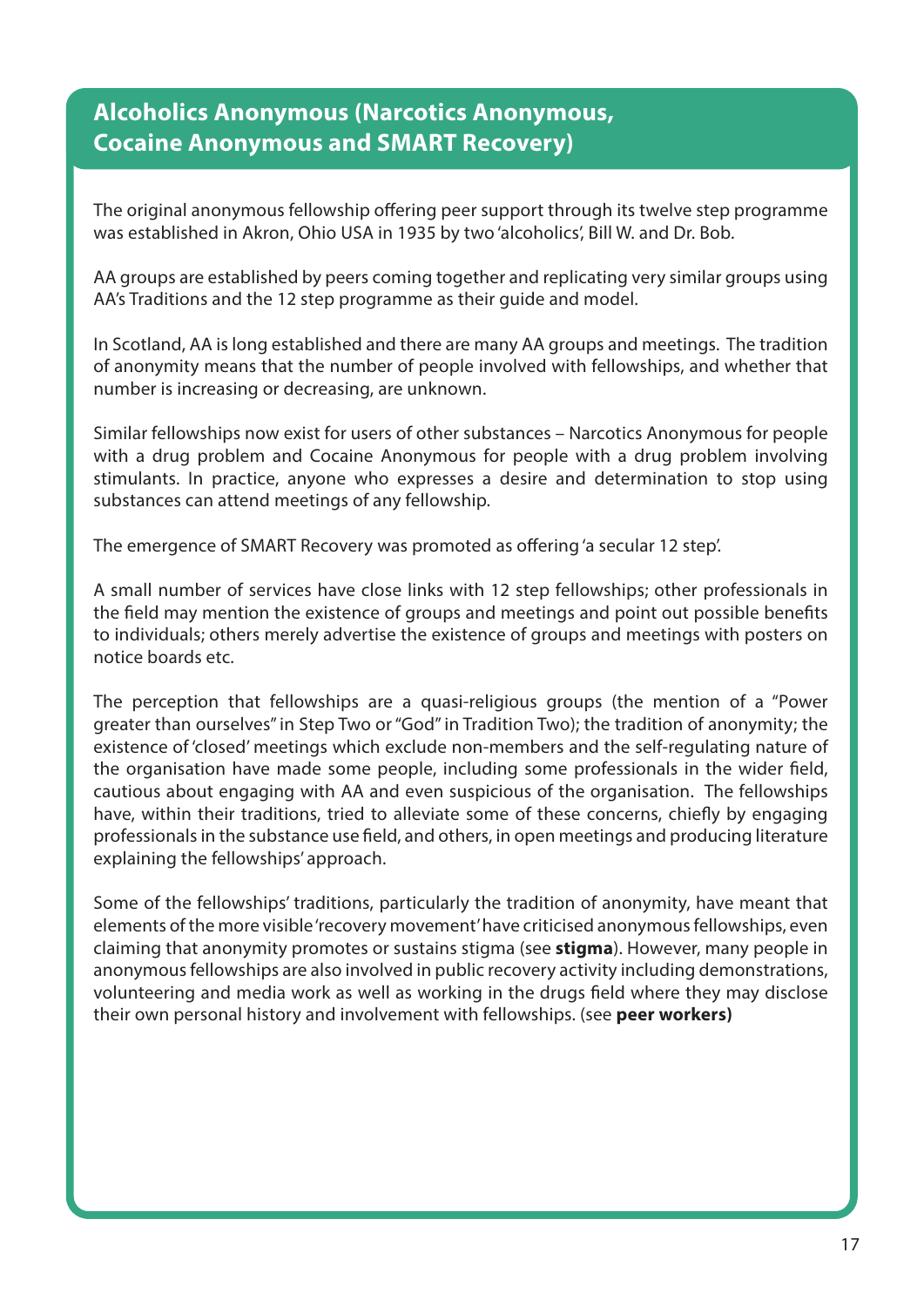<span id="page-17-0"></span>In its work, SDF recognises and respects the support and positive engagement many people receive and give in their involvement with fellowships. SDF recognises other people will not feel able to, or want to, be involved and that a person-centred approach means that there should be no compulsory or coerced engagement or non-engagement with any service or group.

Also, SDF respects anonymous fellowships' autonomy and desire to remain separate from other bodies and notes that the 12 traditions include the determination that groups ought to be fully self-supporting; decline outside contributions; remain 'non-professional' and have no opinion on outside issues. SDF also notes and the traditions state that fellowships' public relations policy is based on attraction rather than promotion.

### **Alcoholism**

There are significant issues with this term which means that it is often contested (see **addiction**).

Alcohol Use Disorders are medical diagnoses established in DSM-5 which defines alcohol use disorder (AUD) with mild, moderate, and severe sub-classifications. Anyone meeting any two of the eleven criteria during the same 12-month period would receive a diagnosis of AUD. The severity of AUD—mild, moderate, or severe—is based on the number of criteria met. All 11 criteria are self-reported situations or behaviours such as 'having spent a lot of time drinking or getting over the after-effects' or 'having times when you drank more or longer than you intended'

A body such as the US National Institute of Alcohol Abuse and Alcoholism describes alcohol use disorder as "a chronic relapsing brain disorder characterized by an impaired ability to stop or control alcohol use despite adverse social, occupational, or health consequences." All aspects of this definition are open to challenge as is the notion that 'alcoholism' is a disease. (see **addiction**; see **disease model**; see **drug, set and setting**; see **Rat Park**)

In some circumstances, the term alcohol dependency, which can be more accurately defined, may be more appropriate than alcoholism.

In its work, SDF avoids use of the term alcoholism. Instead SDF may, depending on the circumstance, use terms like:

- alcohol dependency
- problem alcohol use
- problem substance use involving alcohol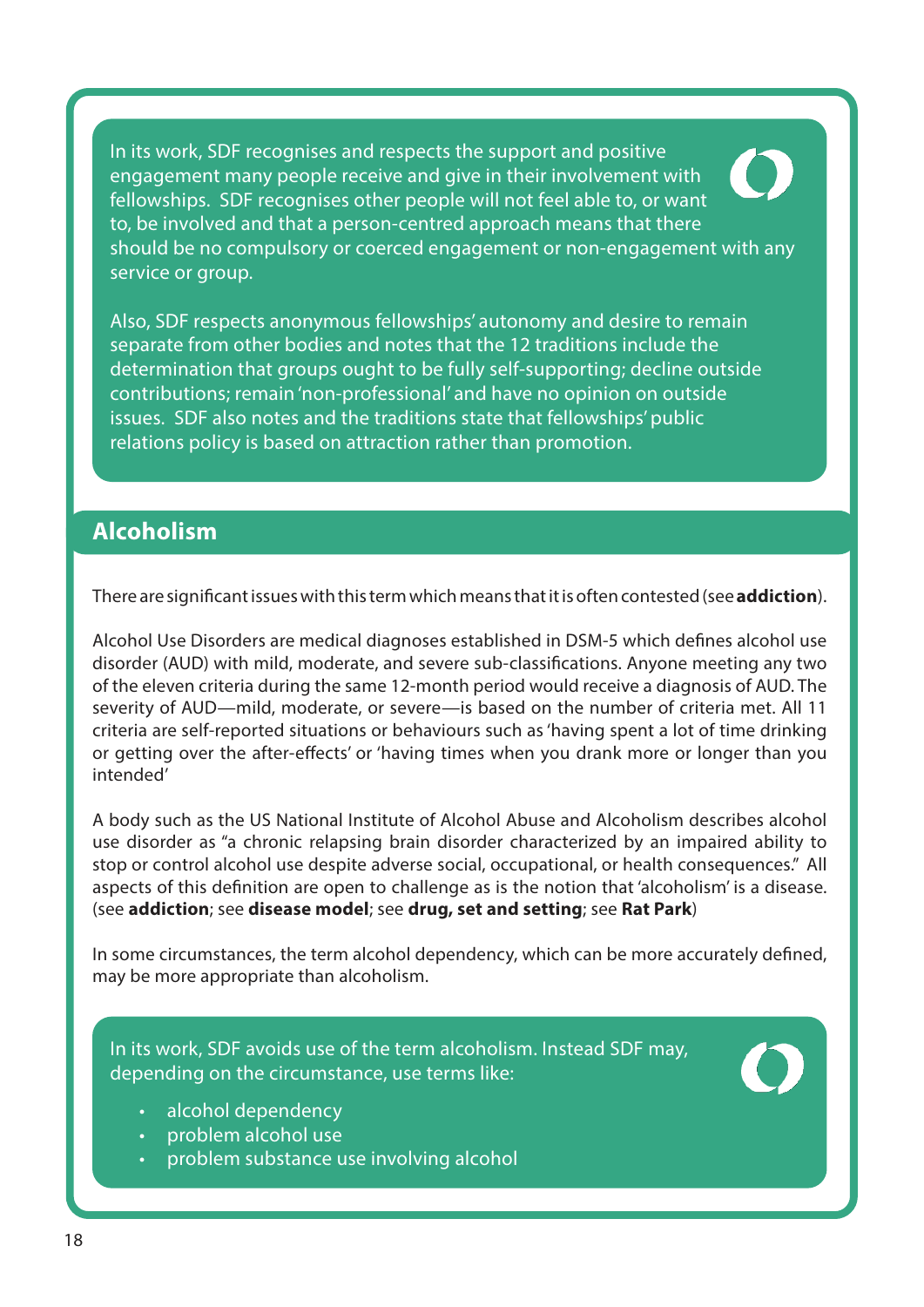### <span id="page-18-0"></span>**Assets-based approach**

As currently used within health and other discourses in Scotland this term has no fixed meaning. It is sometimes used in the vaguest sense to refer to something akin to 'being positive' or 'focussing on what resources people have to address their own issues'.

The term and the approach are contested.

Notions of asset-based approaches have been around for several decades – originating in community development in the USA and popularised in the Reaganite 1980s when cuts to community development resources were ideologically justified by a 'focus on assets'.

For some, 'focussing on assets' means ignoring the power dynamics within society and the potential role of the state in addressing these when they cause inequalities like health inequalities. For some people, the focus on assets ignores issues around class and poverty and other social determinants of health. (see **Adverse Childhood Experiences** for a similar argument)

Despite numerous productions of 'good practice', there is an absence of evidence that a 'focus on assets' or an asset-based approach improves health or addresses health inequalities. However, some workers are energised by an approach that itemises assets rather than measuring need, despite the lack of evidence that this is effective.

There is criticism that an asset-based approaches ignores or takes insufficient account of the power dynamics between, for example, professionals, elected representatives and members of the public and particularly people who are marginalised or members of marginalised groups. It is argued that while the discourse around asset-based approaches involves reference to empowerment, this is of a limited kind taking no or insufficient account of people's rights and entitlement.

There is also frustration, amongst advocates and critics, that an asset-based approach is still regarded as 'new' or something that people do not understand, decades after it was first introduced. For some people, this suggests there are flaws in the analysis that brought forth the approach in the first place; for others this shows that services and service staff are in fact part of the problem or an obstacle to addressing issues.

SDF supports the empowerment and involvement of people affected by issues in designing, commissioning, managing and delivering the services and supports from which they benefit or could benefit. SDF supports activity and approaches that support this. Work which is described as 'assets-based' sometimes meets this criterion and sometimes does not.

In its work, SDF avoids use of this contested terminology but rather refers, as appropriate to empowerment, user-led initiatives and user involvement in the design, commissioning, management and delivery of services; and also to person-centred service delivery.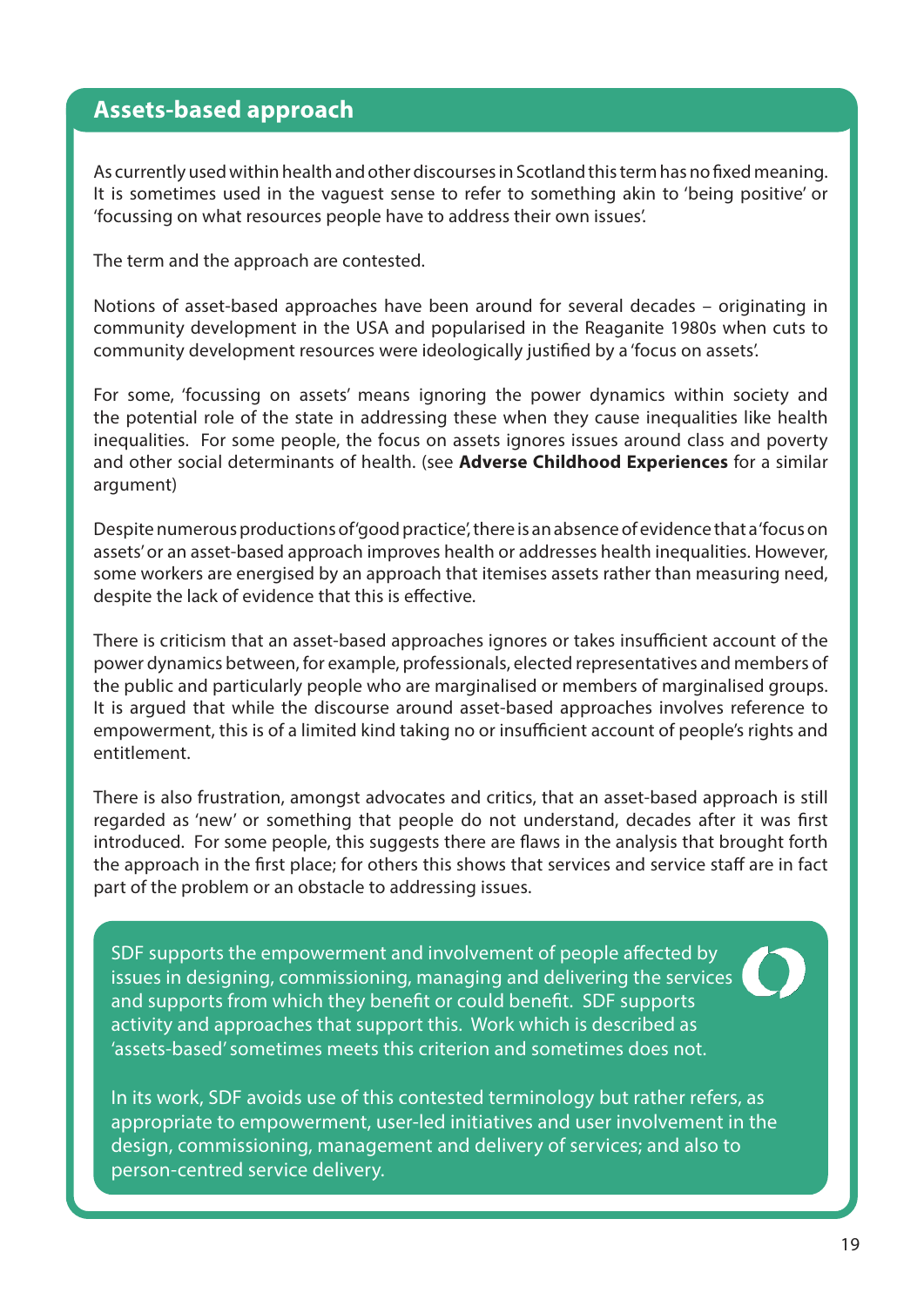<span id="page-19-0"></span>

#### **Explore further:**

Rippon, Simon & Hopkins, Trevor. (2015) Head, hands and heart: asset-based approaches in health care; A review of the conceptual evidence and case studies of asset-based approaches in health, care and wellbeing

MacLeod, Mary & Emejulu, Akwugo. (2014). Neoliberalism With a Community Face? A Critical Analysis of Asset-Based Community Development in Scotland. Journal of Community Practice. 22. 430-450. 10.1080/10705422.2014.959147

### **'Better than well'**

The idea that people who are in abstinent recovery are 'better than well' has been around for over a decade. This seems to have been popularised by a graphic produced by the National Treatment Agency in England in 2010 (see below) that contained a graph that 'showed' this. This curious artifact is not the result of research or any statistical analysis. It is labelled as being the product of a "discussion with Phillip Valentine, Executive Director CCAR". CCAR is a private healthcare provider in the US state of Connecticut.



Subsequently, UK research seemed to explore two related issues - either that people who are in abstinent recovery from problem substance use are 'better' than they would have been if they had never had a substance problem or that people in this situation are 'better' than the general population.

For example, a study in Birmingham (Hibbert and Best, 2011) of 53 older people in abstinent recovery from problem alcohol use 'reported higher scores in the social and environmental elements of their Quality of Life measurement' and proposed these scores 'may exceed those in the general population'. To quote one paper (Collins, A and McCamley, A (2018). "These studies contributed to recovery being conceived as less a return to 'normal', but more as a process towards higher levels of appreciation and fulfilment of quality of life".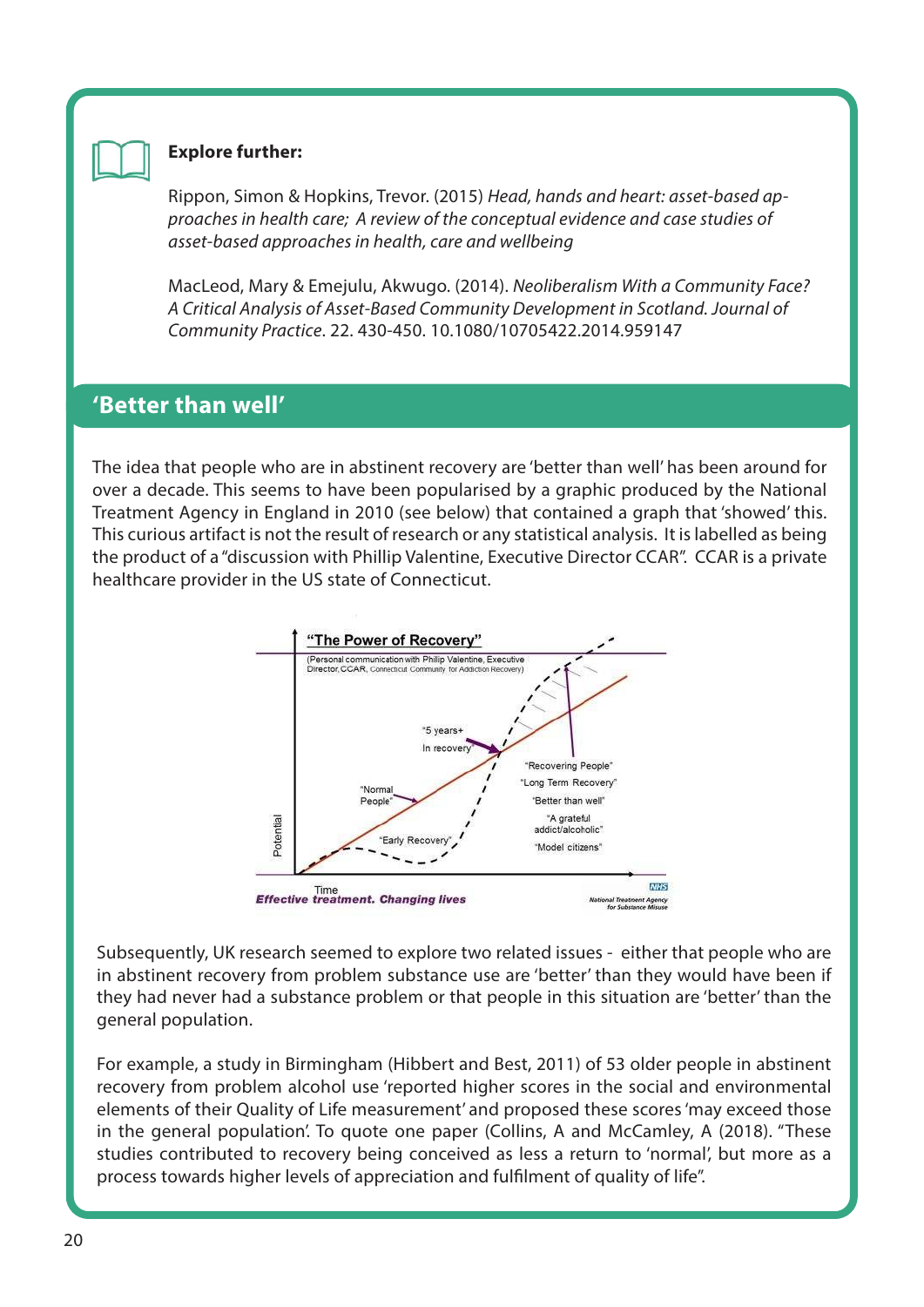There is some confusion here. Is it postulated that people in recovery are necessarily 'better' than they would have been without having had a substance use problem? This suggests that developing a serious substance use problem that may last years and result in significant health and other issues, should be regarded as a positive lifestyle choice as it has positive impacts on long term health. This may run counter to the personal experience of vast majority of people who have had a long-term substance use problem. Also, in terms of research methodology how would one prove such a thing? Who could know what trajectory a life may have taken if years and sometimes decades had been lived in very different circumstances than they actually were?

The research quoted is based on self-reported personal perceptions of health and wider wellbeing of 53 middle aged men in recovery from an alcohol problem. The researchers then seem to have compared these scores with those of the national average for a comparator population. An argument that someone in abstinent recovery from problem alcohol use is actually better off in terms of health and well-being etc than the general population would be very hard to sustain. The health of many people who have had substance use problem is often hugely compromised by the impact of substance use.

Some of these papers, and the NTA graphic referred to above, use language like 'a grateful addict'. This takes us closer to the thrust of what 'better than well' actually means – that people who have been through difficult situations including problem substance use are sometimes grateful for things that other people can sometimes take for granted – this is a long way from being 'better than well' and from the way this term is often used.

It may seem odd that the NHS in England would promote the notion that the purpose of treatment should be to create 'grateful addicts' or 'model citizens'. This is a good example of the complex relationship between political ideology, government strategy, research and service delivery. (see **recovery**)

In its work SDF does not use the phrase 'better than well' as it is wholly misleading in the contexts in which it is often used. SDF challenges the use and validity of this term when appropriate.



#### **Explore further:**

Hibbert, L. and Best, D. (2011) Assessing Recovery and Functioning in Former Problem Drinkers at Different Stages of Their Recovery Journeys Drug and Alcohol Review

Collins, A. and McCamley, A. 2018. Quality of life and better than well Drugs and Alcohol Today May 2018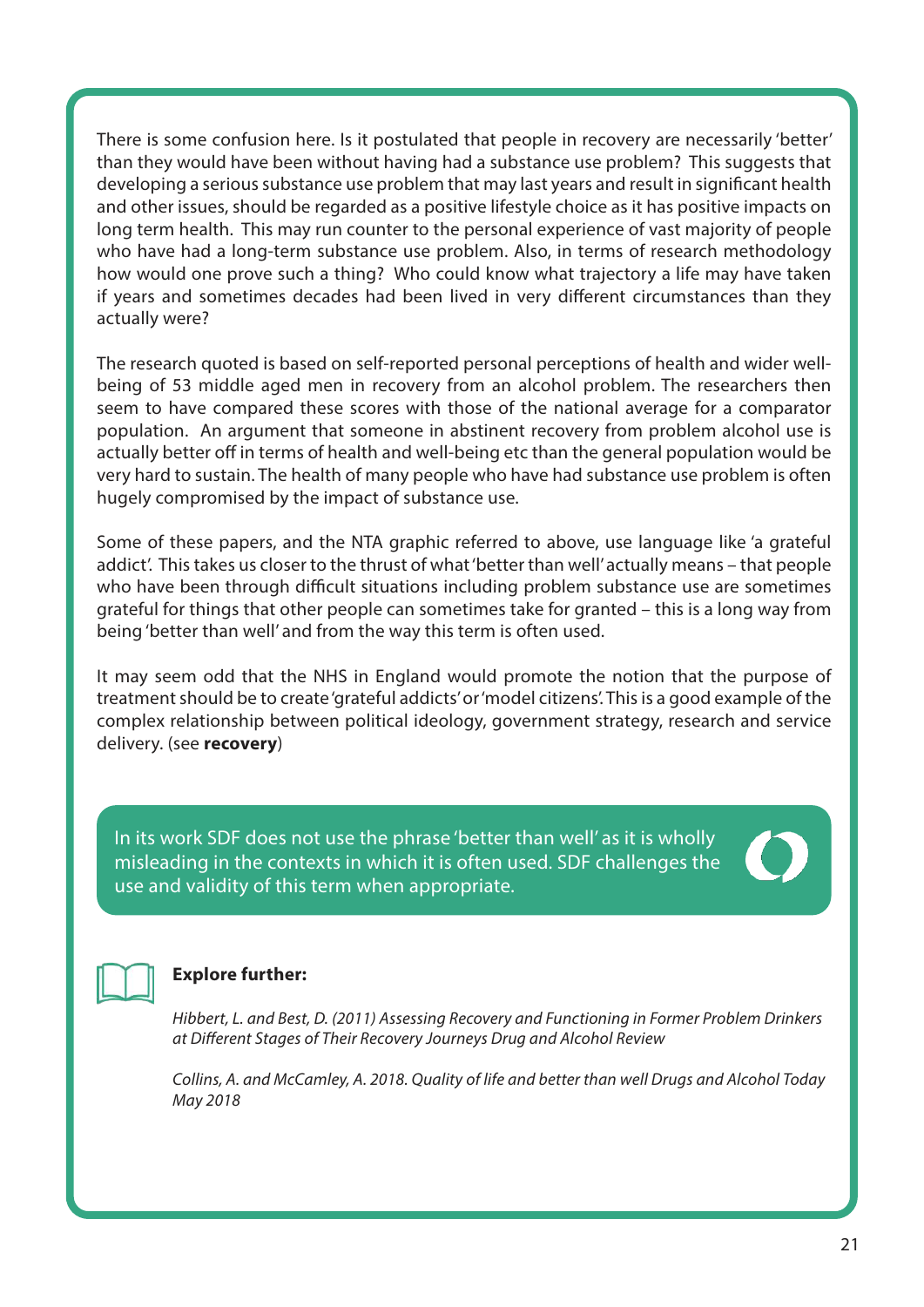### <span id="page-21-0"></span>**The 'British system'**

This term is not contested but awareness and understanding of the British System is very limited and yet it is a very useful perspective from which to view some treatment, for example, heroin assisted treatment (see heroin assisted treatment) rather than imagining, as seems to be the thrust of much media and political discussion, that such approaches are 'foreign' or 'work abroad but couldn't work here'. The British System also contextualises substitution treatment (see **medication assisted treatment**) including methadone-based treatment which are sometimes regarded as imported from the US or elsewhere within a long traditional of British medical practice.

The term 'British System' refers to the treatment system in the UK that evolved from the recommendations of the report of the Rolleston Committee (1926) which was established by the UK Health Secretary John Wheatley MP in 1924. This held that people who had, for whatever reason, developed a dependency on a drug should be prescribed that drug or the nearest pharmaceutical equivalent. The system lasted well into the 1960s and prevented the development of a street drug market like the one that developed in the face of stricter prohibition and unsympathetic medical practice elsewhere, for example, in the USA.

The system effectively controlled the drug market and supported people with dependency well into the 1960s. The system failed largely due to the poor practice or malpractice of a small number of prescribers including Isabella Frankau and Dr John Petro which created a small illegal market. This resulted in media and then public concern and backlash from the UK Government. Government action to further control prescribing dissuaded doctors from prescribing to people who were dependent. This comparatively small group of dependent users were then forced into the illegal drug market then created by criminals and organised crime.

The very last remnant of the British system was the practice on Merseyside led by Dr John Marks from 1982 to 1995 which was eventually closed through local police and political action.

The British System is sometimes used to explain the role and benefits to individuals and wider society of prescribing substitute medication (see **medically assisted treatment**; see **heroin assisted treatment**; see **opiate substitute treatment**).

In its work, SDF uses the example of the British System as a means to view and understand developments in service design and delivery including substitute prescribing as well as explaining the relationship between drug-related harms, supply and drug control.





#### **Explore further:**

Sneddon, T (2020) 'Prescribing heroin: John Marks, the Merseyside clinics, and lessons from history' International Journal of Drug Policy Volume 78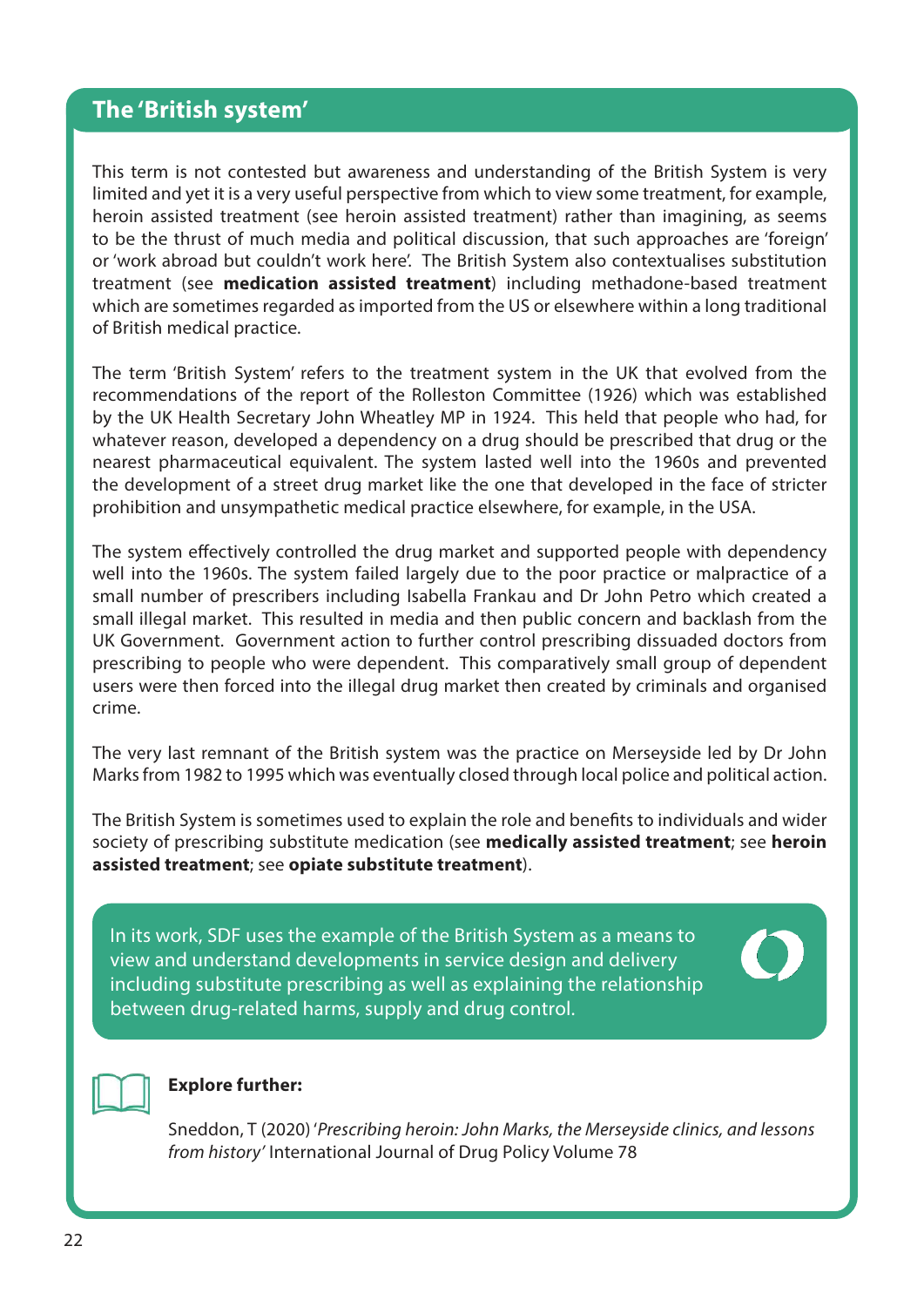### <span id="page-22-0"></span>**'Chaotic lifestyles'**

This is a general term to describe the often complicated and challenging lives of people who have a substance use problem (and/or other significant issues like for example, street homelessness).

Such lives can be very challenging, involve a lot of complex engagements and relationships with peers, family and services and can be unpredictable in the sense that unscheduled events can occur that impact on routines etc. They may appear to outsiders as unmanaged, unmanageable or chaotic.

However, the term is contested and is viewed by some as unhelpful. Describing such lives as chaotic may be unhelpful if it is inferred that they are not or cannot be managed to any degree. People in these situations have often developed a range of skills and means to ensure they can control their life and survive. It demeans people and their efforts to manage their day to day lives to describe them as chaotic. It is unhelpful to suggest that they cannot control aspects of their lives or that they cannot be supported by others in doing this.

It may also be felt that the term is inaccurate as the routine of seeking and getting drugs and then using them is, for some, all-too predictable and part of a long-standing daily routine. If the term is used to 'other' people then it may contribute to the stigmatisation of people who are already marginalised.

There is the potential for poor service design and delivery in viewing people's lives as chaotic. (see **'hard to reach'**).

In its work, SDF avoids use of this term and challenges its use when appropriate. Instead SDF may, depending on the circumstance, use terms like:

- challenging lives
- difficult lives
- complex daily routine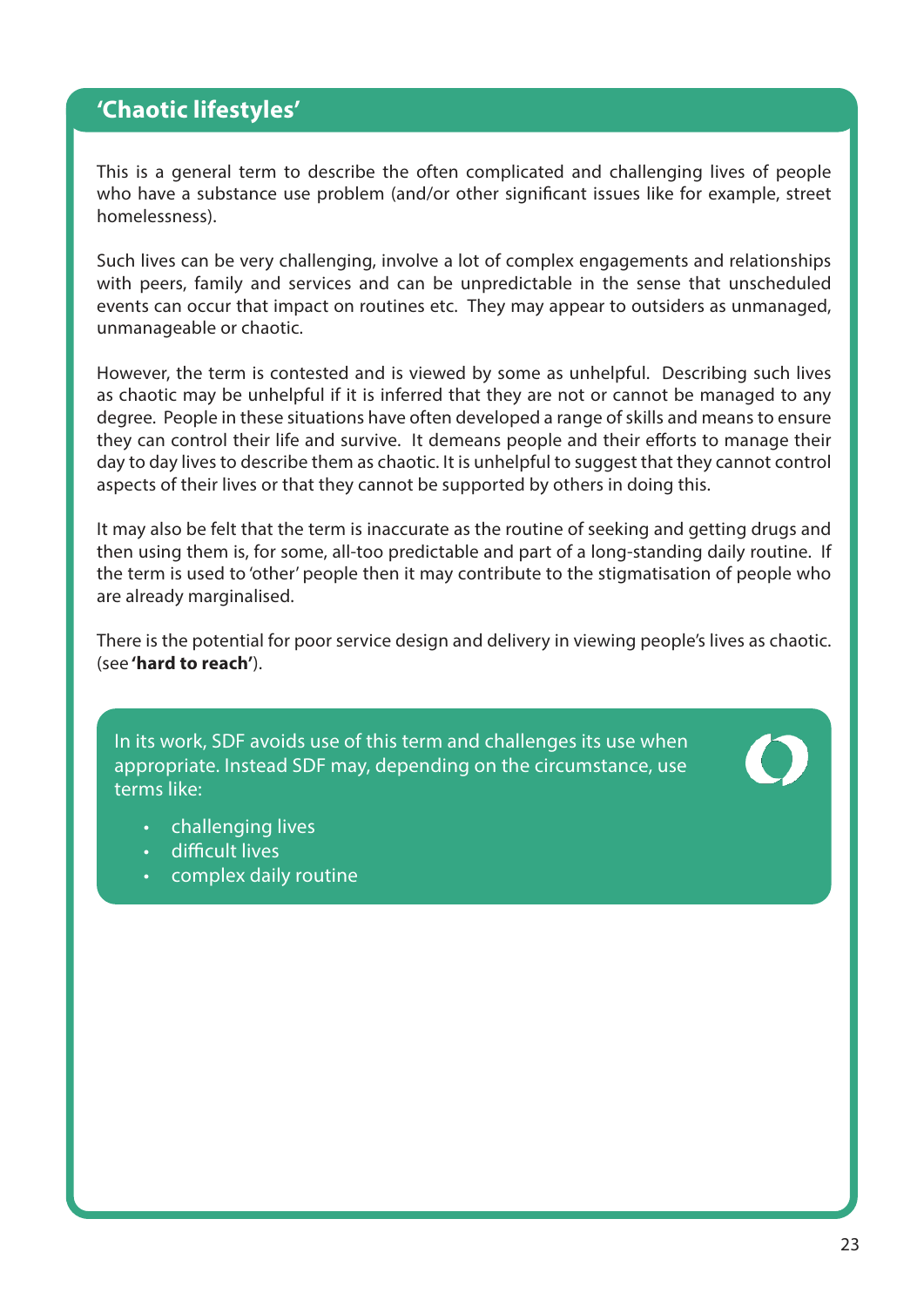#### <span id="page-23-0"></span>**Chemsex**

The link between the use of substances and sexual behaviour is close and complex and extends back long into human history. The term chemsex was first used to describe very particular circumstances – the use of drugs, sometimes specifically methamphetamine and or mephedrone, and sometimes specifically injecting these drugs, by men who have sex with men and specifically in contexts where sex involves multiple partners.

From these origins, the term came to be used to describe the use of stimulant or other drugs more generally in this context or in the context of men having sex with a single partner especially using 'hook up' apps like Grindr.

The term is useful in describing the close association between sexual behaviours substance use and associated risk and the close relationship between these for some people. In working with people involved, the term 'sober sex' emerged as a way to describe sex that did not involve the use of substances.

The term is not generally contested. However there is awareness that the term could be applied to any situation where a person is involved in sexual activity while using any substance. Such a broadening of the definition may be unhelpful and it may be necessary to define what experience and behaviour is being referred to when using this term.

There is also awareness that it may appear that people other than men who have sex with men are not engaged in sex, possibly involving multiple partners and substance use – which is, of course, untrue and in moralising discourses may stigmatise men who have sex with men. There are therefore potential ambiguities in its use.

Where people report dependency it seems to be on chemsex rather than the substances they are using. Thus, if it is regarded as a problem chemsex is regarded as a sexual and relationship problem rather than a substance problem. In terms of treatment and support, in practice, focus seems to have settled on relationships and sex rather than on substances. There is an obvious and significant role for harm reduction also. It is possible that, in developing drug treatment services which were more generally lgtbt+ 'friendly' or focussed, the perception of chemsex and how people might be supported may change.

The term is most effectively used when the intended meaning is made clear and then the term chemsex becomes a shorthand for this particular definition in the context.

In its work, SDF uses the term chemsex but will usually make clear what substances and sexual behaviours are involved depending on the context.

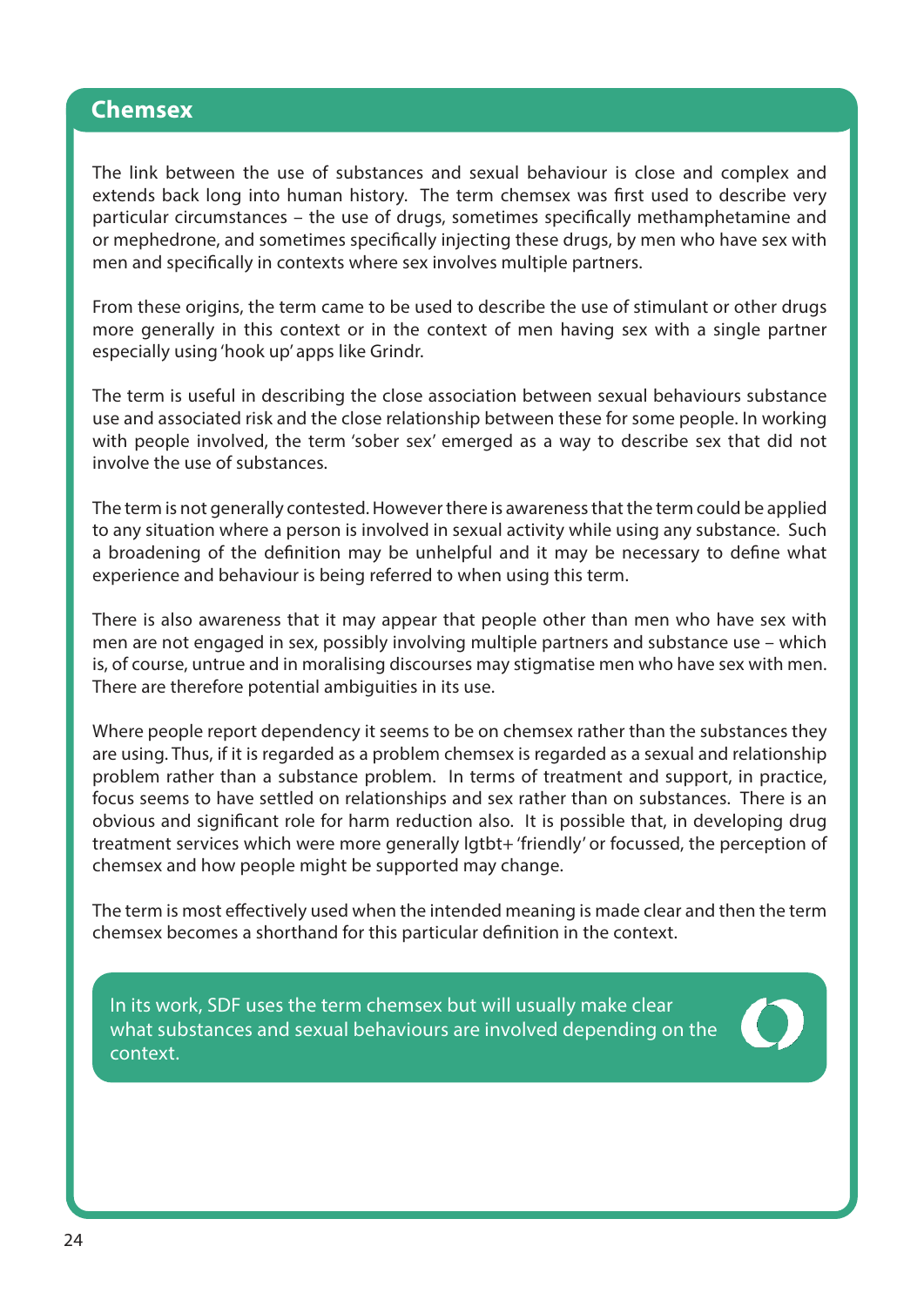### <span id="page-24-0"></span>**'Clean'**

Being 'clean' refers to not using drugs and may be synonymous with abstinence. The definition of 'clean' is disputed in the same way as abstinence (see **abstinence**).

Clean is also a contested term because people may infer that people who are not 'clean' are somehow 'soiled' or 'dirty' and therefore the term may stigmatise people who use substances or have a substance problem.

For some people, the term clean is so contested that it is viewed as stigmatising in all situations. The term 'clean needle' is therefore viewed as stigmatising people who in certain circumstances are forced to use unsterile injecting equipment. The preferred terms are therefore sterile and unsterile injecting equipment.

Some people in abstinent recovery refer to their 'clean time' i.e. the length of time they have not used substances. For some people there is a great sense of achievement in this and 'clean time' is, for some people, a positive feature of having an identity as a 'person in recovery'. Concern has been expressed that this creates hierarchies within recovery communities that, like all hierarchies, may be disempowering and unhelpful to some people. For others, this hierarchy means that people can seek and get support from people who have more experience in their recovery.

In its work SDF, does not use the term clean as there is concern that its use can cause stigma. Of course, if an individual wants to describe themselves as clean and finds it empowering to do so SDF would not challenge their right to do so. If it is necessary to indicate that someone regards and describes themselves as 'clean' the term would be used in quotes.

Instead of 'clean' SDF may, depending on the circumstance, use terms like:

- abstinent
- abstinence

usually explicitly stating the substances from which a person is abstinent e.g. 'abstinence from illegal drugs' or 'abstinence from opiates.' (See abstinence)

In its work SDF does not refer to 'clean' 'unclean' or 'dirty' injecting equipment

Instead SDF uses the terms:

- sterile injecting equipment
- unsterile or non-sterile injecting equipment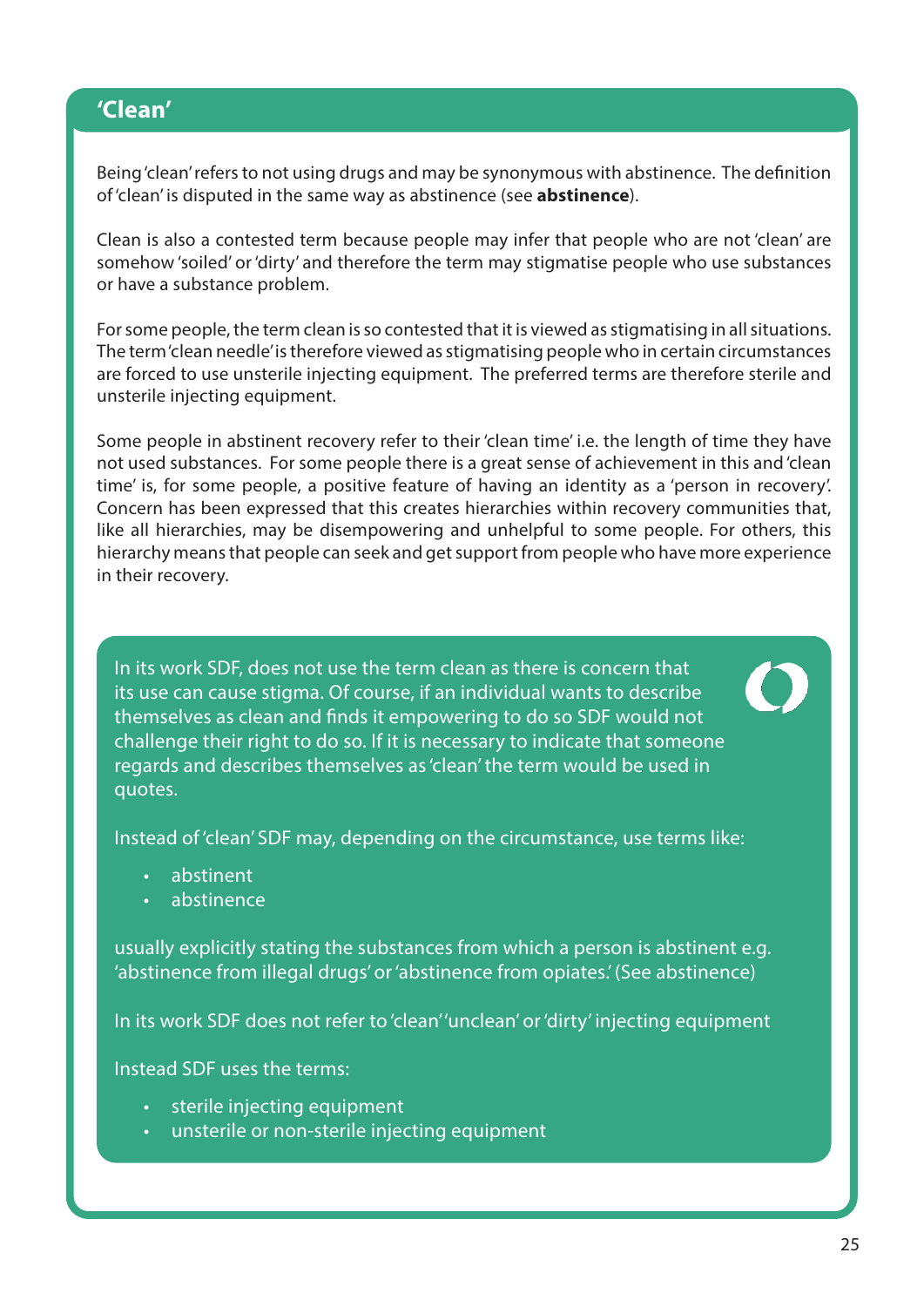### <span id="page-25-0"></span>**'Could happen to anyone'**

It is sometimes claimed that a substance use problem 'could happen to anyone'. There is a view that this is de-stigmatising because it challenges notions and moralising views that problem substance use is a consequence of a personal flaw or weakness or that it is a lifestyle choice or a moral failing, a self-indulgence or a sign of delinquency (see **lifestyle choice**). In this sense, there may be consensus that this is positive and useful way to view the prevalence of problem substance use across communities. And yet analysis of available data suggests that problem drug use does not happen to just anyone and there are clear predictors of problem substance use.

Problem drug use is linked to poverty. Similarly, problem alcohol use is linked to poverty. (See **poverty**)

Problem substance is also linked to trauma and adversity in childhood. People who experience trauma or adverse experiences in childhood are more likely to have a substance use problem in adulthood compared with people who have not experienced childhood trauma (see **Adverse Childhood Experiences**). And similar evidence links problem substance use to trauma in adulthood and to mental health problems including PTSD. (See **trauma**; see **self-medicating**)

It may be better to imagine that a substance use problem could happen to anyone; but it doesn't. For a large majority of people, it links to living in poverty; having had adverse experiences in childhood; being traumatised and having a mental health problem. In light of this, substance use may be thought of as a means of coping with extreme life experiences even when this coping mechanism itself becomes problematic. (See **self-medicating;** see **Rat Park**).

In its work, SDF promotes awareness and understanding of the root causes of problem substance use using the clear evidence available that establishes links to poverty and deprivation, adverse childhood experiences, trauma and mental health.

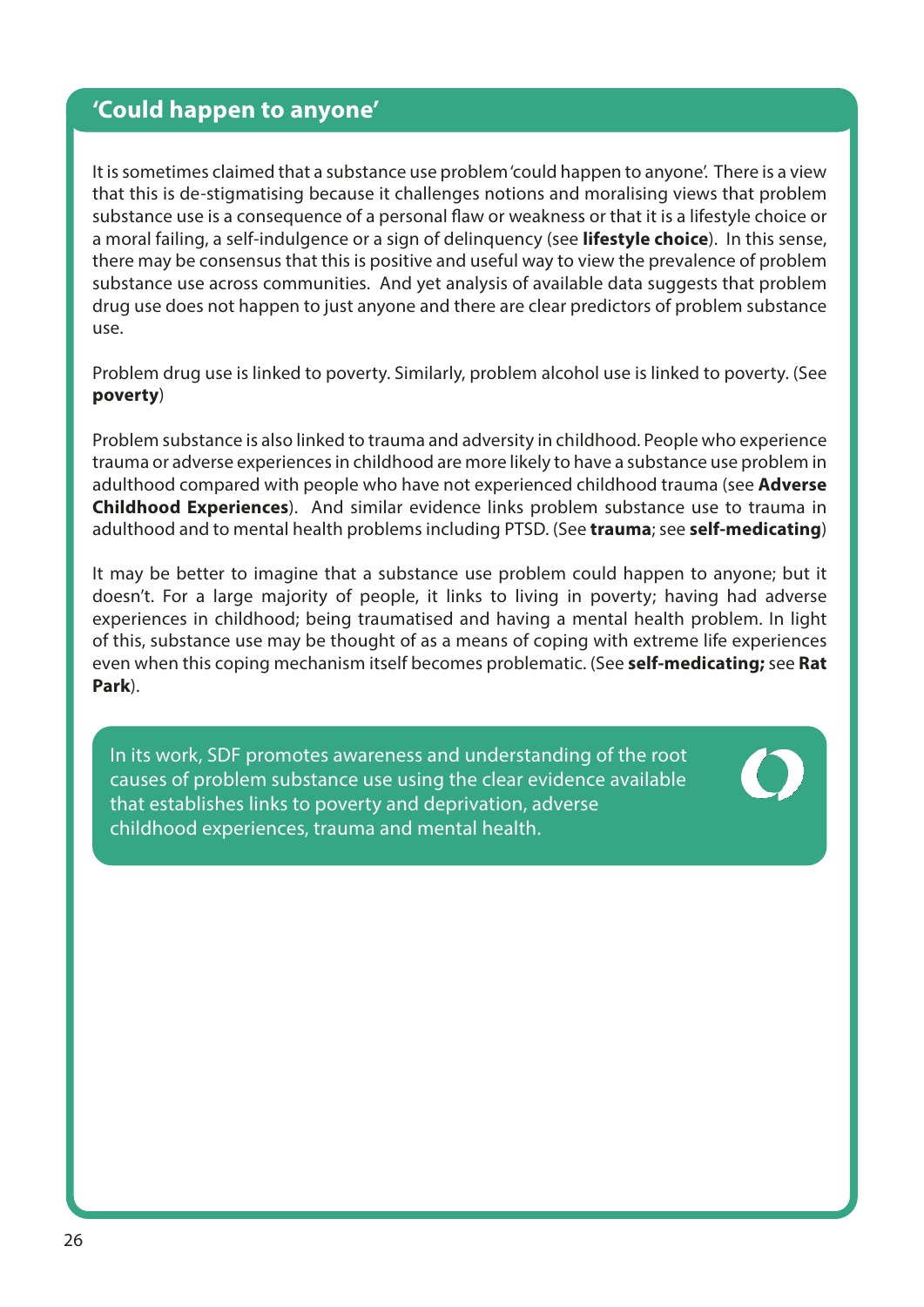### <span id="page-26-0"></span>**Dependency (and withdrawal)**

The use of some substances can lead to dependency. This is a complex process and personal experience and may involve both physical and psychological elements.

It is worth noting that there is evidence that dependency is influenced by the drug itself but more so by the mental state, attitude and beliefs of the person involved and the social and physical setting they are in. (See **drug set and setting**; see **Rat Park**)

People can remain dependent on a substance for the rest of their lives – as is fairly common, in the case of caffeine and tobacco users, for example and people on some medications. Breaking a dependency can involve repeated attempts of avoiding relapse during and after physical and psychological withdrawal symptoms which can be very unpleasant and in the case of some substances, like alcohol for example, life threatening.

Dependency is a useful and objective way of explaining the nature and experience of problem drug use. However, in creating the notion that there are hierarchies of different types of dependence – physical and psychological - it can misdescribe the experiences of people with a substance problem and lead to stigma and misunderstandings that disempower people.

The term dependency can narrowly refer to a person's need to use a substance so that they can prevent symptoms of withdrawal. Withdrawal from some substances can be measured and viewed objectively by observing physical manifestations – pulse rate, vomiting, sweating, cramps, tremors and behaviours such as restlessness, inability to sleep and mental states like fixations including cravings, anxiety or low mood or suicidal ideation. Most people report that their dependency has physical and psychological aspects.

Beyond this narrow definition there are looser definitions – people who are dependent on substances will often speak about using substances to 'feel normal' or to 'be able to function' (see **self-medicating**).

In some discourses – medical discourse but also in media and political and public discourses - a strict distinction is sometimes made between physical dependence – those withdrawal symptoms that are observable by a doctor, for example, and psychological dependence – those which a person with a dependency reports, for example.

Unnecessary dispute is caused by the view that physical dependency is more serious than psychological dependency. This view is hard to justify except perhaps in the case of dependency on substances like alcohol where withdrawal requires medical supervision and can be fatal. But this is a very short term situation. People dependent on alcohol may experience psychological aspects to their withdrawal long after the physical danger of physical withdrawal has passed.

People with psychological dependences are sometimes portrayed as weak or inferior or lacking resolve when compared to people who have a physical dependency. Such notions are ill-founded and are disempowering and stigmatising. They are also unhelpful in supporting people who have a substance problem.

Some substances may readily create physical dependence in people than other substances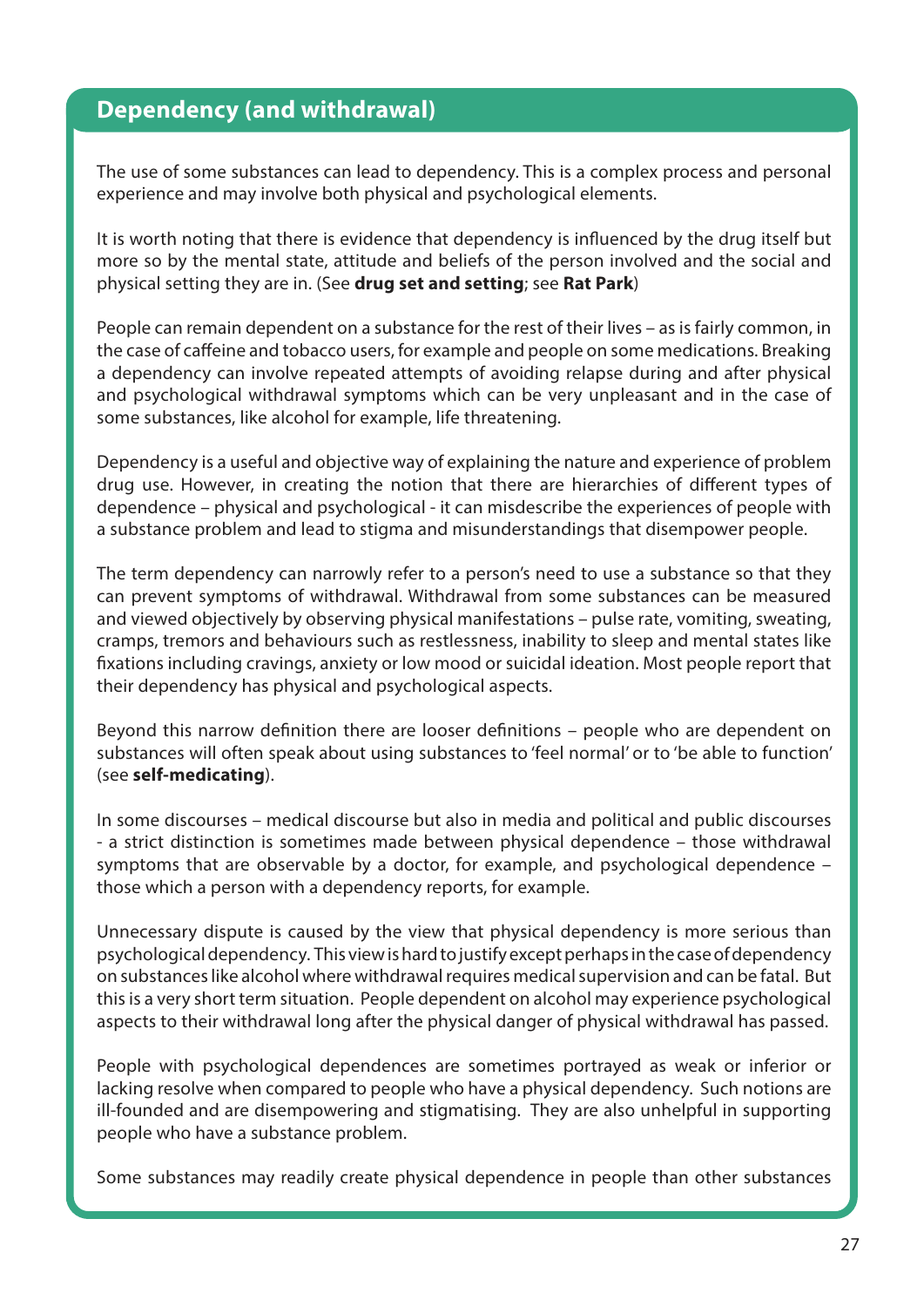however, the social and psychological circumstances of the person involved are highly significant. (See **addictive**).

Another issue is the description of withdrawal symptoms. Some medical and other discourse dismissively describes withdrawal symptoms; for example, in describing withdrawal from opiate dependence as 'like a flu'. This is to underestimate the subjective element in this which is only partially understood. People with a dependence widely report that withdrawal can be deeply unpleasant. The subjective perception of pain and discomfort is very real to the person who experiences it. It may be that physical pain and discomfort can seem intolerable or deeply unpleasant for someone who has regularly used opiates that affect the perception of pain for a long time.

On the other hand, for some people similar withdrawal may be less problematic. This is likely to do with the personal and social circumstances in which people experience withdrawal (see **drug set and setting**; see **Vietnam Veteran Studies**). There is a common misunderstanding that fear of withdrawal or the unpleasant nature of withdrawal is the significant reason for people continuing to use substances or that, consequently, anything that can ease symptoms of withdrawal is a 'cure'. This is based on a misunderstanding of the drivers of problem substance use (see **poverty**; see **self-medicating**; see **adverse childhood experience;** see **trauma;** see **Rat Park**).

In terms of wider political discourse, the term dependency is used in a disparaging manner analogous to its use in drugs discourse – terms such as 'welfare dependency' – are used in ideological opposition to social security, for example.

In its work, SDF uses this term and promotes awareness and understanding of dependency as it can help explain the experience and behaviour of people who have a substance problem. In doing so, SDF challenges misunderstandings of this key concept.

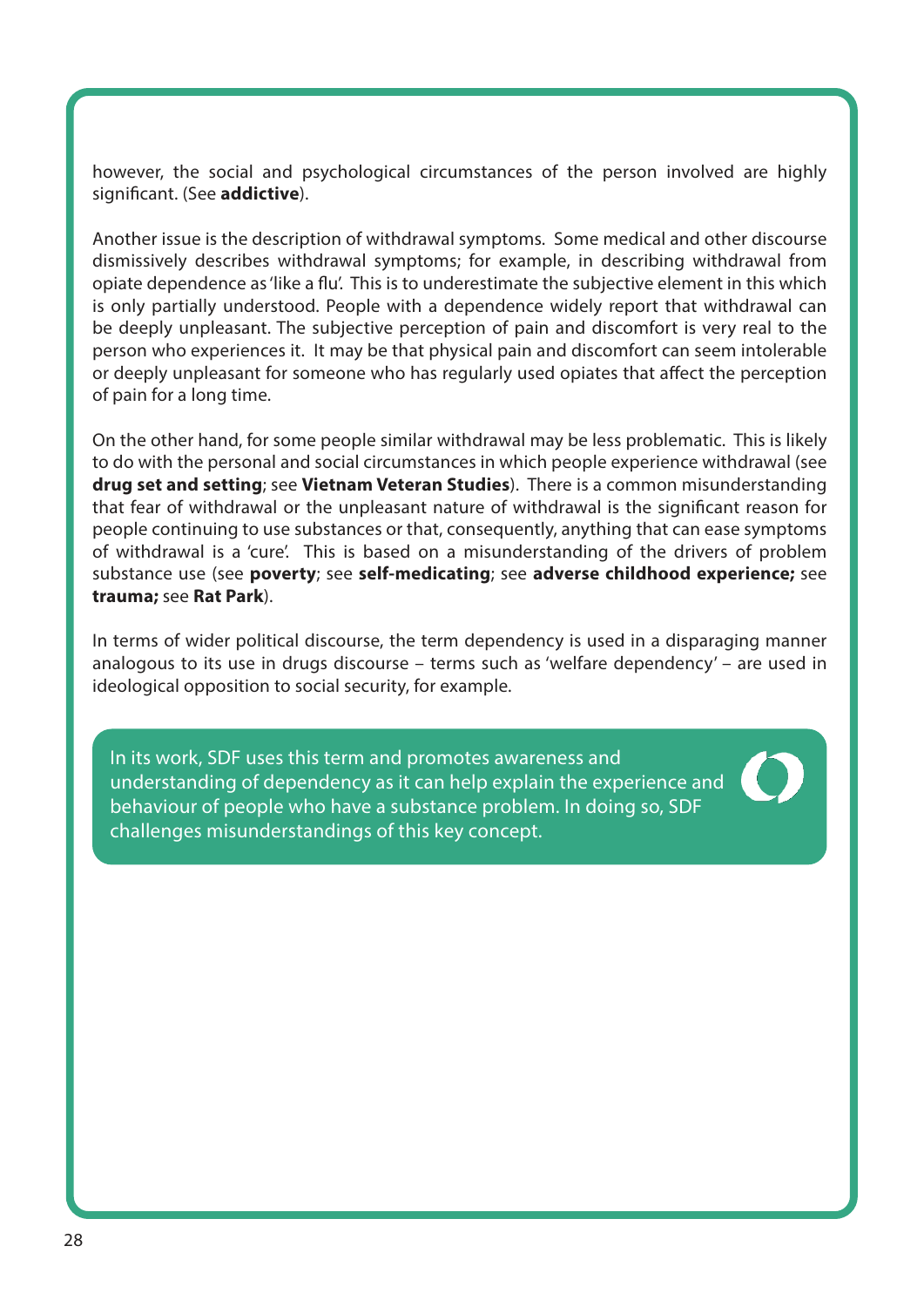### <span id="page-28-0"></span>**The disease model**

The notion that there is a disease called addiction or alcoholism is contested. This idea can help explain people's experiences and behaviours and even be empowering for people with a substance use problem (see **addict**; see **addiction**; see **alcoholic**; see **alcoholism**). Describing experiences as disease symptoms may help people integrate apparently unconnected, difficult and troubling experiences into a whole and allow people to understand and explain their personal experiences and even move on from them.

However not all evidence leads to a conclusion that people who have a substance dependency have a chronic relapsing condition. In fact there is long-standing evidence that this is not the case – or certainly not the whole story. This evidence suggests that problem substance use occurs where there are substances available and few other opportunities or resource (see **Rat Park**) and where substance use helps deal with trauma and there are not other supports available through family or others and through a supportive daily routine like, for example, a home and regular work (see **drug set and setting**; see **Vietnam veteran studies**).

The disease model is often challenged as disempowering for people who have a substance use problem and unnecessarily burdening them with a diagnosis for something that actually may otherwise come to have little or no significance in their future lives.

The disease model is sometimes challenged by people who want to diminish or eliminate the role of medical professionals in treatment. Confusingly, often the same people who make this challenge describe themselves or others as 'addicts' – which is a medical term – for someone with the 'disease' of 'addiction' (see **addict** and **addiction**).

In its work, of course, SDF respects people's right to understand their own personal experiences in a way that is helpful to them in supporting their own progress.



In its work, SDF rarely explicitly talks about the disease model as it is divisive, and the issues are commonly misunderstood. However, when appropriate, SDF points out the ambiguity in the evidence for the disease model especially when the model can lead to negative effects for people with a substance use problem.



#### **Explore further:**

Gabor Mate: Drugs, Set and Setting, International Drug Policy Reform Conference 2011 [www.youtube.com/watch?v=MNatUMUAmxg](https://www.youtube.com/watch?v=MNatUMUAmxg)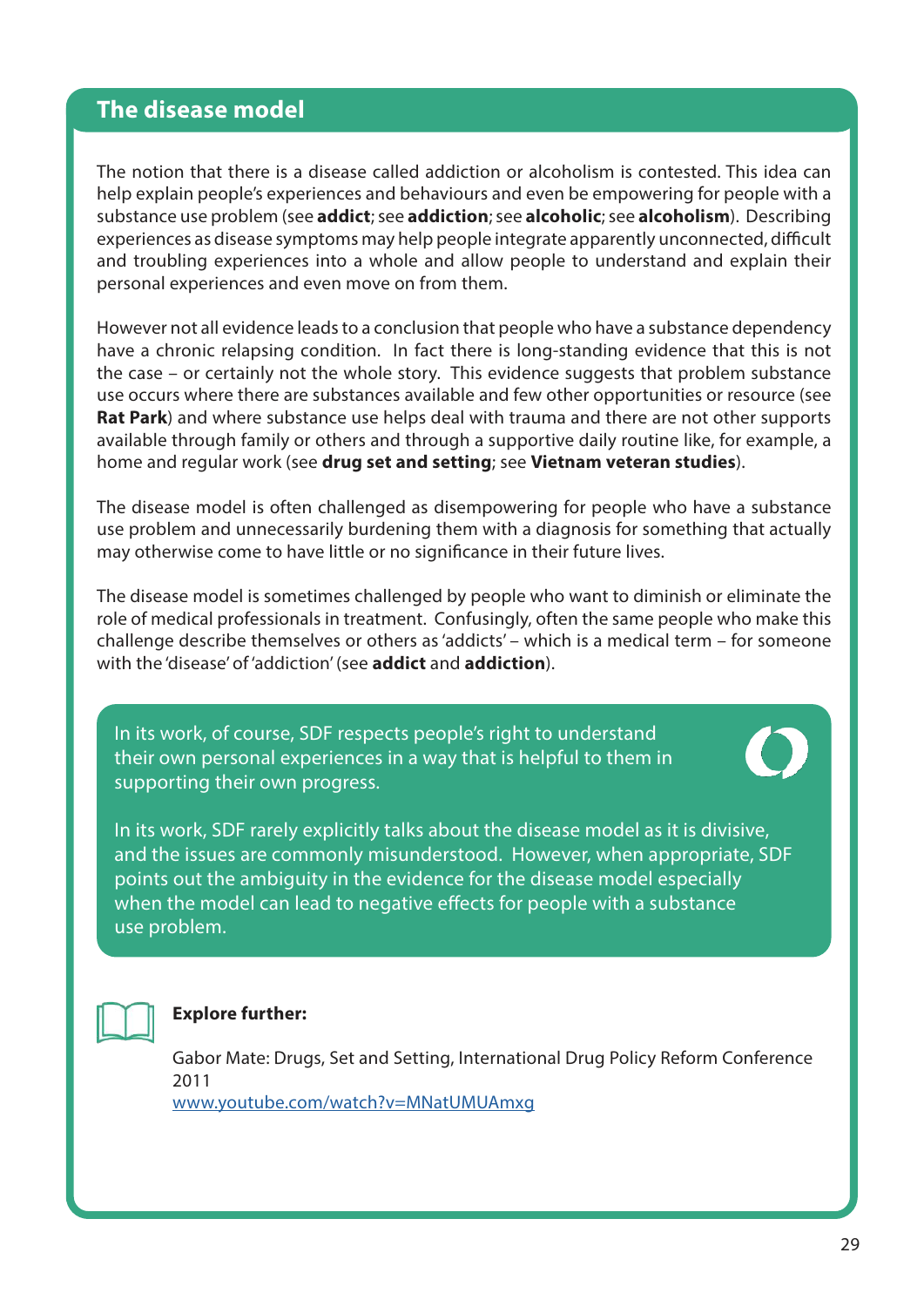### <span id="page-29-0"></span>**Drug abuse or drug misuse**

These terms are used widely to refer to drug use and are contested.

The terms abuse and misuse are contested being regarded by some people as judgemental, moralistic and inaccurate.

They may be regarded as inaccurate or stigmatising as people using drugs are not using the product for a purpose for which it was not designed. They are not abusing or misusing the drugs. An exception may be claimed if people are using pharmaceuticals in ways that goes against advice from the supplier – i.e. a prescriber as opposed to a dealer. However, objection is given to this form of use – for example the abuse of prescribed medicines on the grounds that it is stigmatising and focusses on the behaviour rather than the cause (see **alcohol abuse or alcohol misuse**).

These terms may be regarded as derogatory or stigmatising to people with substance problem as it promotes the idea that that kind of use is wholly distinct from other people's use of the same substance which is not always the case.

In its work, SDF does not use these terms but may, depending on the circumstance, use terms like:



- drug use
- problem drug use.

Drug use can describe any use of any drugs. Where a person's substance use causes risk or harms to them or to other people and they persist in use and if it becomes intensive or compulsive then it is more accurately be referred to as problem substance use.

### **'Drug free' or 'free from drugs'**

The term drug free is used to refer to personal abstinence and has many of the same issues in terms of contentious dispute (see **abstinence**).

This term is also used to describe areas or institutions where there are no drugs present – for example a drug free prison or school or a drug free society. There is an ambiguity here about what substances may be counted as drugs but usually the definition would be illegal drug or illegal drugs and alcohol.

Such drug free spaces are very hard if not impossible to establish as is shown by the failure to create drug free prisons. Even in these most controlled of environments preventing the entry of drugs and their use has not been possible.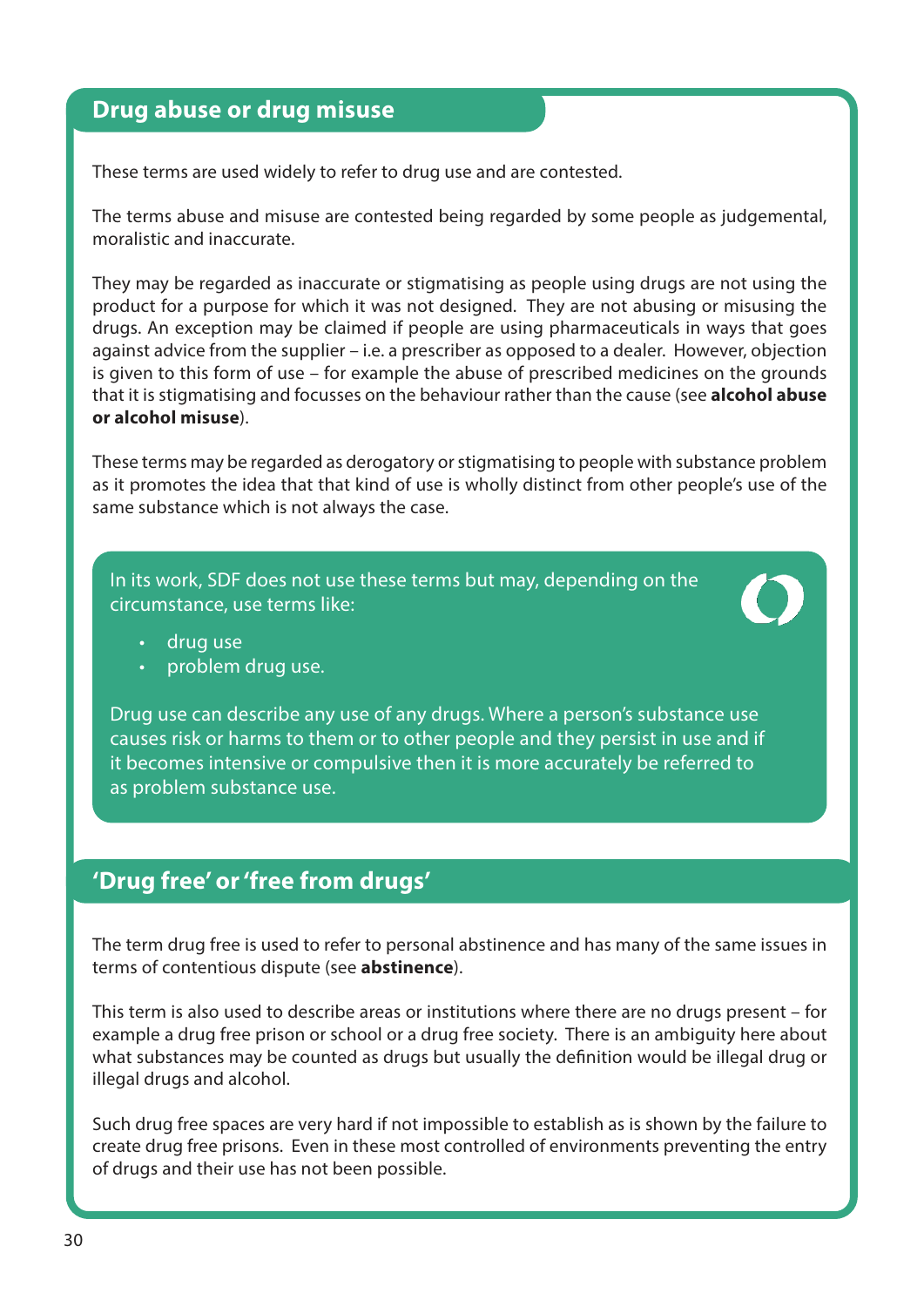<span id="page-30-0"></span>It is also argued that creating and enforcing drug free environments would be potentially harmful as it would involve the exclusion of people who used drugs, for whatever reason, and creating such a secure environment that freedoms would be lost and human rights may be violated.

In its work SDF does not use this term to describe people and usually uses this term to describe environments in the context of pointing out the challenge and potential dangers in creating or trying to create such environments.



In terms of describing a person's situation, SDF would use the term abstinent – usually explicitly stating the substances from which a person is abstinent e.g. 'abstinent from illegal drugs' or 'abstinent from stimulants'

### **Drug of choice or substance of choice**

Sometimes people who have or have had a substance use problem themselves or other people refer to a person's 'substance of choice'. This usually is taken to mean the main or usual substance they use for example alcohol or heroin.

It is worth bearing in mind that most substance use including substance use involving a specific 'drug of choice' is a actually polysubstance use (see **poly-substance use**). For this reason there has been dispute over the accuracy of this term. People may not disclose the range of the substances they use because of stigma. People may not realise or recognise the range of substances a person is using for a number of reasons including the stereotyping and stigmatisation of people who use certain substances or have a substance use problem.

This term is also contested in that it implies that a person chose to use substances which throws up issues in a similar way to ideas of drug use and even problem substance use as a lifestyle choice (see **lifestyle choice**).

Lastly there is an issue with this phrase for some people as it may undermine the insight that people use substances as a way of self-medicating for health conditions like pain or anxiety or PTSD, for example. (See **self-medicating**). People who have developed problem substance use sometimes reflect that 'As soon as I tried X I knew it was the drug for me'. Given that people may be in a situation where they are seeking relief from symptoms, is it more accurate to say that the substance chose them rather than vice versa?

In its work SDF avoids using this phrase because it can be unhelpful in obscuring useful insights into the cause and reality of substance use and particularly problem substance use.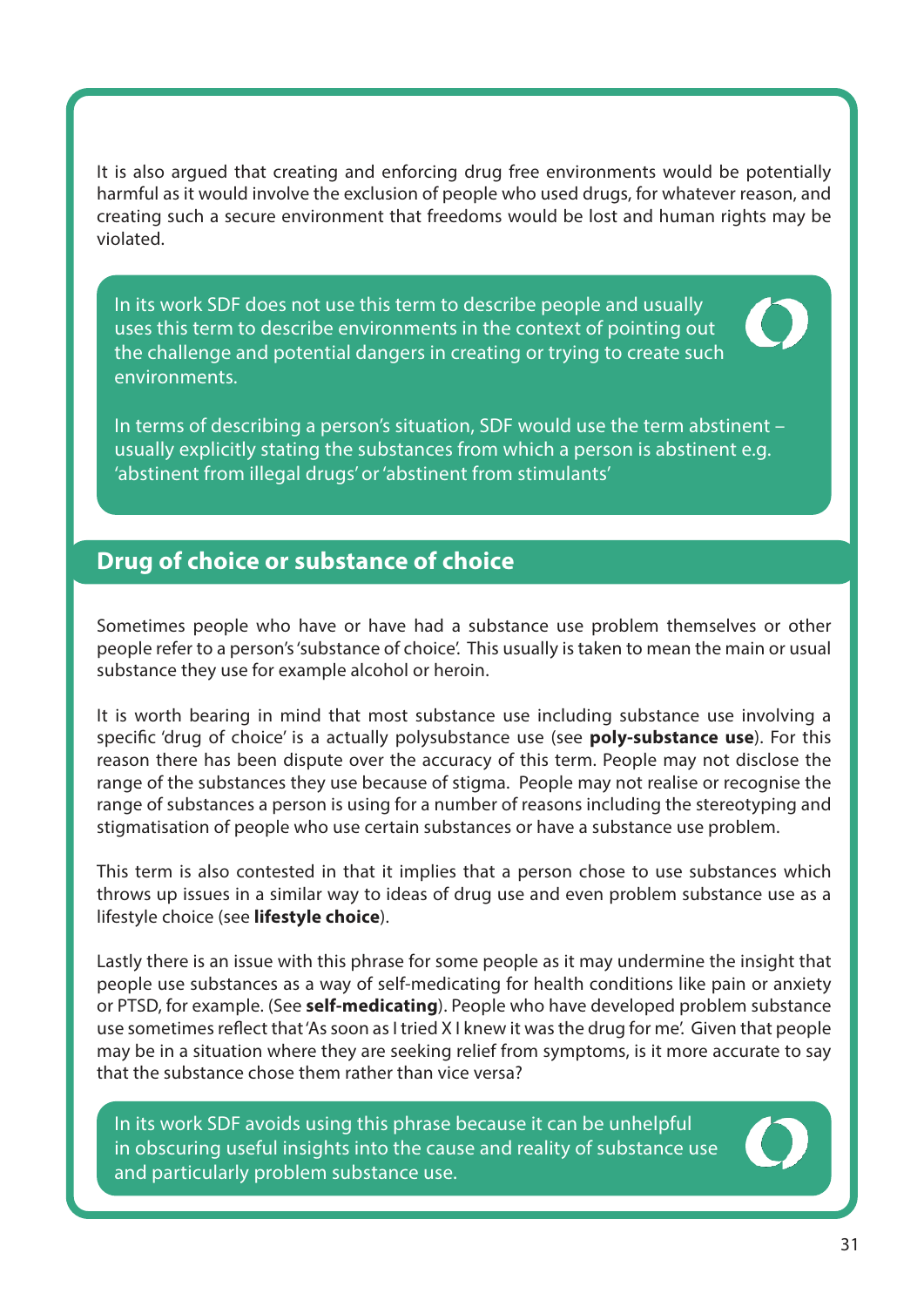### <span id="page-31-0"></span>**Drug-related deaths (DRD)**

Drug-related deaths can be a general term for deaths caused by drug use. There are various definitions used. This term may include deliberate and accidental poisonings, suicides involving drugs, overdoses, deaths due to health issues related to drug use and deaths due to accidents or criminal violence caused by people under the influence of drugs. It may even include deaths due to the personal circumstances of someone who uses drugs – death by violence in a situation a person was in because of their drug use – a prison, for example.

In Scotland, annual statistics for drug related deaths are issued annually by the National Records of Scotland. These statistics cover only deaths caused by drug overdose. The figure for 2018 was 1187 – 2% of all deaths in Scotland. The average age of death was 42. The number of deaths caused by drugs using a wider definition may be around double the figure for overdose i.e. over 2000.

In its work, SDF uses this term usually to refer to deaths caused by drug overdose and complying with the definition used by the National Records of Scotland. SDF refers to wider definitions and will explain those definitions in that context.

#### **Drug, set and setting**

Some of the most important research work which challenged and continues to challenge popular views of drugs, drug use and people who use drugs has been into the role played by set and setting. While the findings of the research are not contentious the full implications of the findings are still contested – not because of research that contradicts the findings but because of moral and ideological perspectives and alternative models of drug use (see **disease model**).

The argument for the 'drug set and setting' model is complex. Its origins are in the cultural changes of the 1960s and it was developed further in the Vietnam Veterans studies published in the 1970s. The idea is best laid out by Norman Zinberg in the 1980s.

In 1966. Timothy Leary, a psychiatrist, carried out experiments on the effects of DMT (dimethyltryptamine) a psychedelic drug, similar to LSD but shorter acting. This had a reputation for inducing intense, unpleasant experiences lasting typically around 30 minutes in both 'recreational' and experimental research settings. Leary proved that changing variables other than dose and route of administration, it was possible to support a positive experience in over 90% of his subjects. In a conducive environment – literally a room 'completely covered, ceiling, walls and floor, by warm, colorful India prints', for example (see citation below) and with a supportive induction to the experience and the company of people subjects trusted, people reported very positive experience of using the same drug which others had reported in other situations as unpleasant, even terrifying. Leary proposed that this proved that 'set'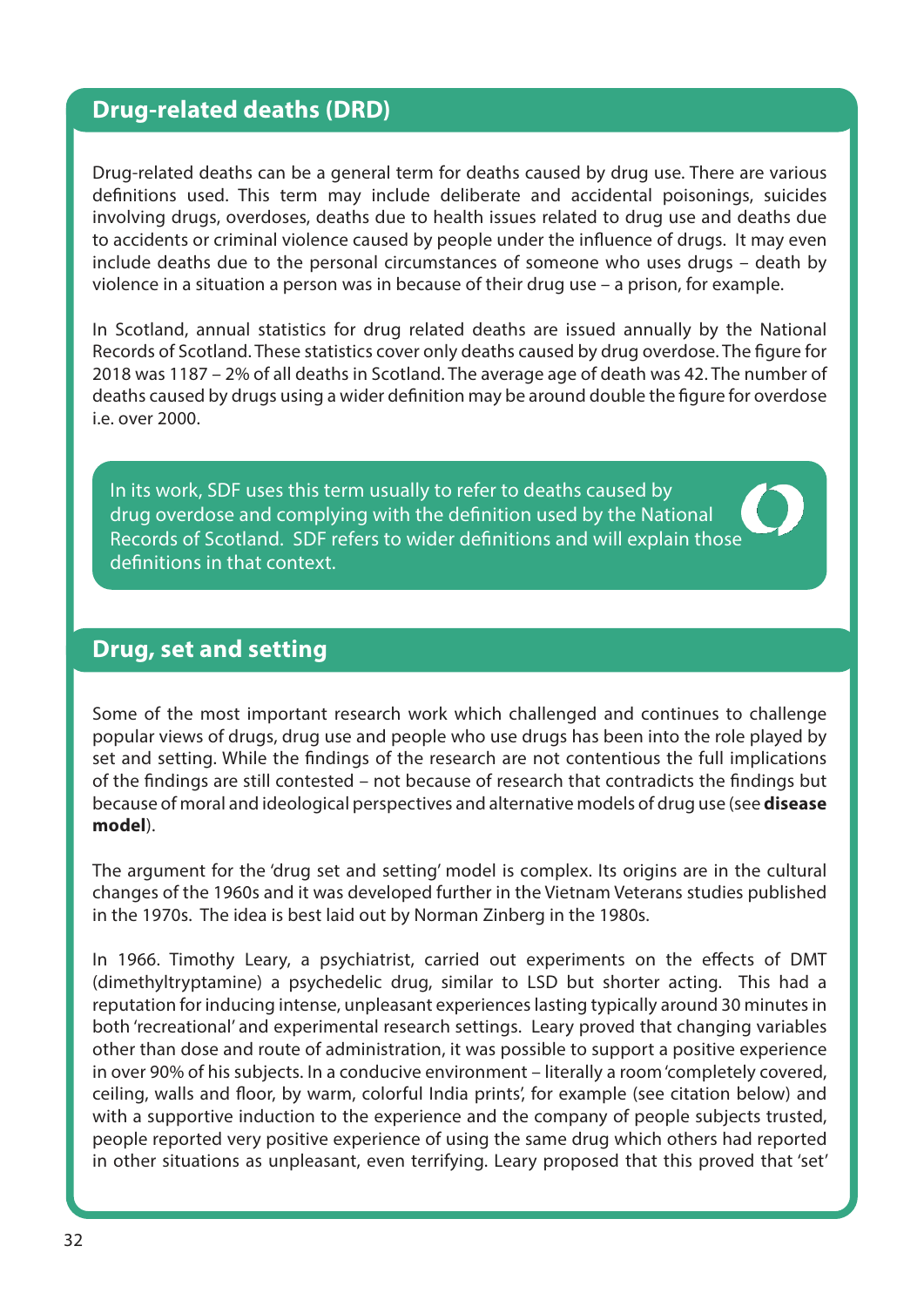i.e. mindset – the state of mind of someone taking a drug and 'setting' the physical and social context in which they use the substance is key to the experience of using the drug. This is the common experience of people who use drugs and particularly the experience of people who use psychedelic drugs in which experiences can greatly differ.

Research by Norman Zinberg of Harvard University, described in his 1984 book Drug Set and Setting: The Basis For Controlled Intoxicant Use, challenges the notion of addiction as commonly discussed and described. Zinberg argues that problem drug use is a phenomenon caused not by the inherent characteristics of substances (see **addictive;** see **dependency**) nor by personal weakness or failure of individuals but by the mindset and the social setting of a person at the time that they use drugs.

Heroin use and dependency was common amongst US soldiers in Vietnam by the early 1970s. However, about 88% of the men 'addicted' in Vietnam did not relapse to problem heroin use after their return to the US. Zinberg showed that the power of the social setting applied to the controlled of use of drugs including heroin and that 'controlled users' existed. This suggests that notions of 'addictive personalities' and the 'addictiveness' of substances are not only simplistic but mistaken.

In its work, SDF promotes and supports the involvement of people who use drugs and people who have had a substance problem as central to understanding drug-related issues in the context of their life experiences and the social situation in which they are or were at the time of their substance use.



#### **Explore further:**

Leary, T (1966) 'Programmed Communication During Experiences with DMT' Psychedelic Review VIII 1966

Norman E Zinberg Drug Set and Setting [www.youtube.com/watch?v=JgrxLqhcxOo](https://www.youtube.com/watch?v=JgrxLqhcxOo )

Gabor Mate: Drugs, Set and Setting, International Drug Policy Reform Conference 2011 [www.youtube.com/watch?v=MNatUMUAmxg](https://www.youtube.com/watch?v=MNatUMUAmx)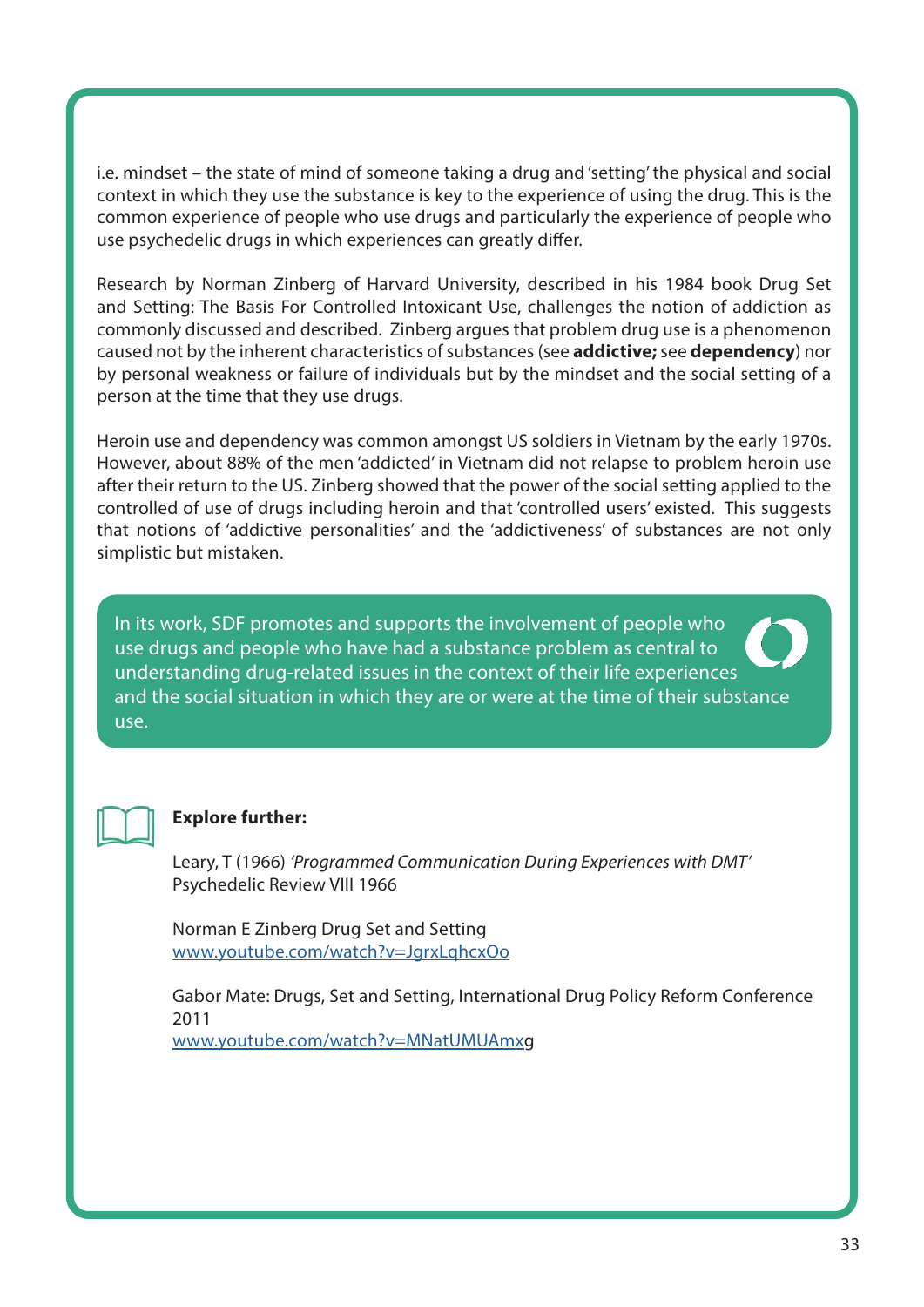### <span id="page-33-0"></span>**'Expert by experience'**

The notion that people can become experts on an issue through their own personal experience rather than through professional development learning, research, working closely with people who are personally affected by that issue etc. is common in the drugs field.

This empowers people who may not have professional qualifications or experience of working with people affected by drugs but have their own direct personal experience of problem drug use and may have had many peers who have been involved in drug use.

The notion is contested in three ways:

1. What experience gives insight into another person's situation?

For example, does experience of problem alcohol use give a useful insight into the everyday experiences of someone who injects heroin each day?

The answer is complicated. There may be a useful insight into some experiences, for example feeling compelled or needing to use a substance. There may be a shared experience of fear of withdrawal symptoms.

However, there may be less insights in terms of relationships with the police and the criminal justice system or the experience of large numbers of peers suddenly dying of overdose or the stigma that attaches to people who have a heroin problem. Indeed, a person who has had an alcohol problem may hold stigmatising views of someone who has a problem involving heroin. Certainly, there is no shared experience and therefore no insight into the stigma of consuming methadone in a pharmacy; or injecting practice or injecting wounds or perhaps the experience of fear of being tested for, or diagnosed with, viral hepatitis or HIV.

2. Where there is experience, is this the same as expertise?

For example, a person may have injected heroin almost every day for years but does this make that person an expert?

For anyone who has been in this situation or lived or worked closely with someone who has been in this situation, the answer is obviously no. Despite long experience, people often have very poor injecting practice and the rate of injuries and infections, some serious and ultimately leading to ulcers or sepsis or even amputation, is high. And yet good injecting technique and practice is taught to a trainee nurse in a few short training sessions.

3. Is the experience relevant?

Although someone may have experience of, for example, using treatment services, this insight may have a 'shelf life' and months or years later this insight and 'expertise' may have no real use. In fact it may be dangerous for this knowledge to be used to evaluate service provision or to influence changes to service provision (see **user involvement**).

Offence and objections are sometimes raised by professionals within the field who contest that while there is useful insight to be gained from a person's own experience, people without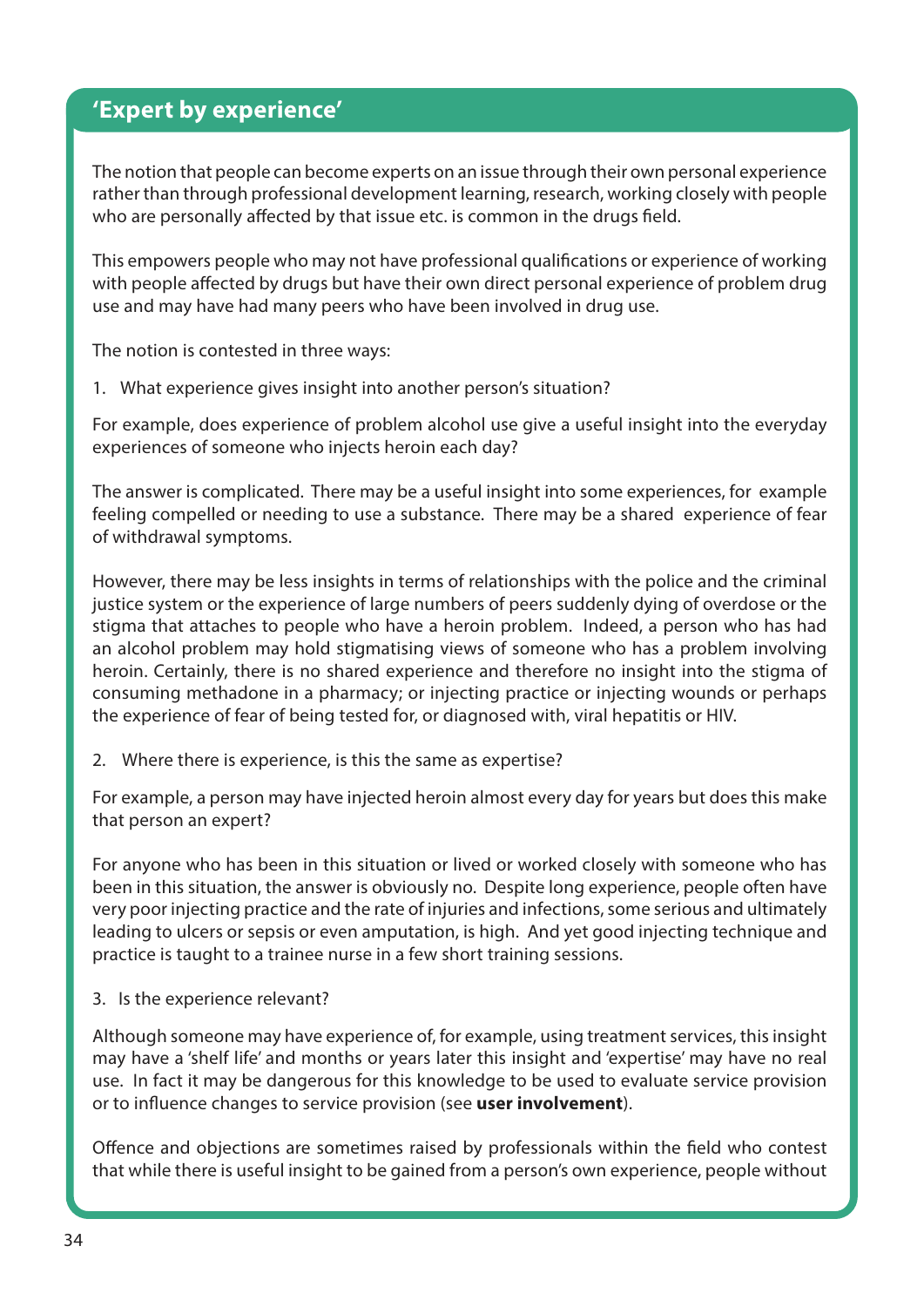this personal experience can have the same insight through learning (which may involve conversation with many individuals who are affected by the issue, direct observation of their situation and circumstances as well as book learning and research) combined with human empathy.

It is sometimes contested that the useful shared insight is not that a person's experience makes them an expert but that middle class professionals lack insight into the lives of people who are working class or people who experience poverty. They may not even 'speak their language'. In this case, the 'expert by experience' may have expertise that is less to do with their experience of problem drug use and more to do with their experience and understanding of the culture and background they may share with some other people who have a drug problem (see **poverty**).

Some people who have had personal experience of problem substance use and work within the treatment and support sector may feel that their professional training and qualifications are undermined if they are regarded solely as 'expert by experience' (see **peer workers**).

There is concern also that this term sets people up to fail. People may defer to experience without full engagement and discussion and adequate supports may not be provided to ensure effective engagement. This may lead to tokenism or to bad experiences for people with experience of problem substance use. (See **user involvement**)

In its work, SDF does not generally use the term 'expert by experience' as there is no consensus on the experience required to make someone expert or the expertise that comes from personal experience.



SDF is committed to ensuring people with personal experience of substance problem influence service and policy development and are empowered to do so.

SDF works to ensure people using services are empowered to evaluate and involved in improving those and similar services

In its work, SDF does not generally use the term 'expert by experience' as there is no consensus on the experience required to make someone expert or the expertise that comes from personal experience. SDF uses to use clearer terms.

SDF works to ensure awareness of and address the power imbalance that existsbetween professionals and some people who have insight through their personal experience of substance use and problem substance use.

SDF may, depending on the circumstance, use terms like:

- service user involvement
- involving people who use services
- people with insight through personal experience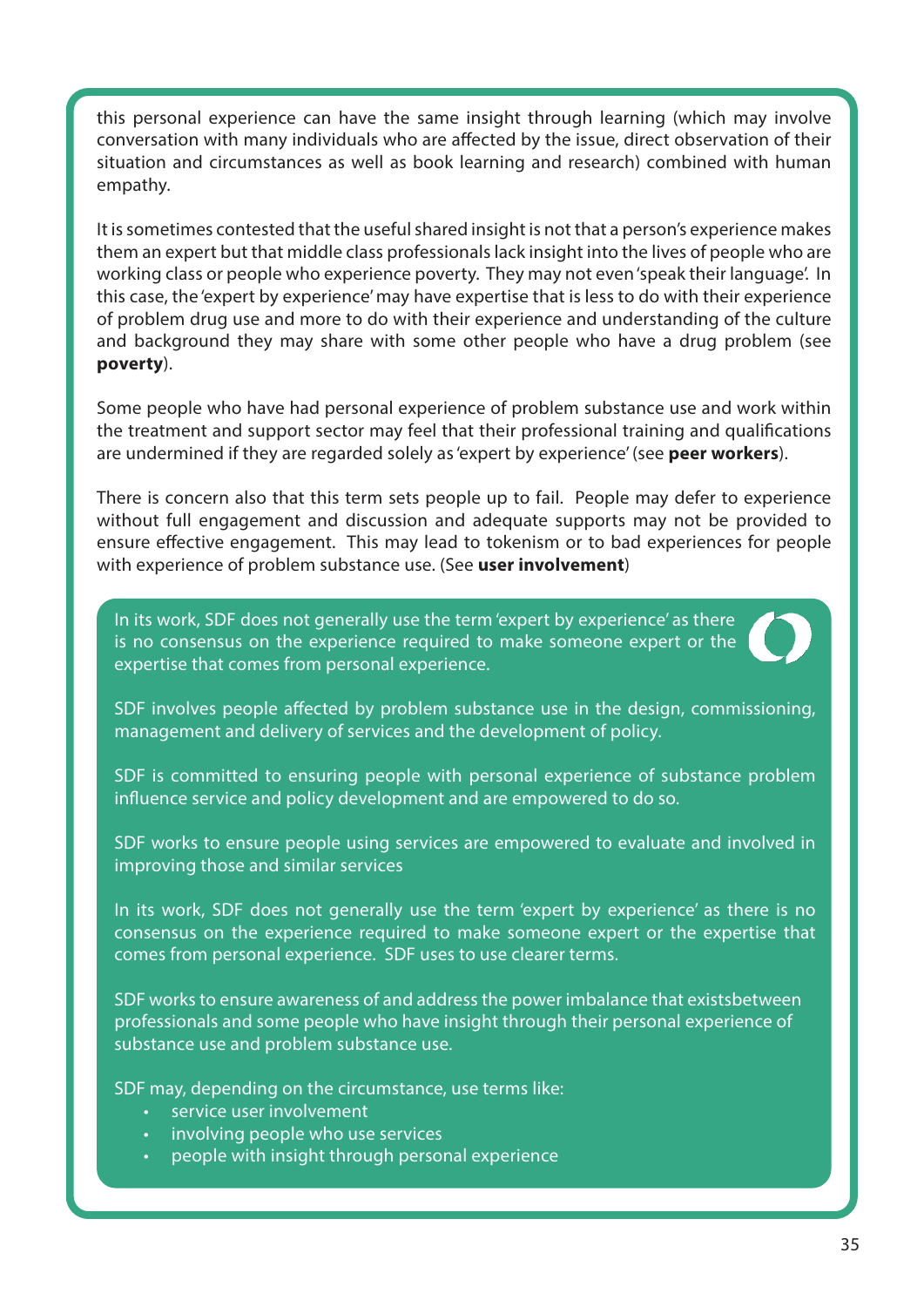### <span id="page-35-0"></span>**'Gateway drug'**

This is theory that evolves from a classic misinterpretation of data. Research data shows that the first illegal drug used by people who develop a drug problem is usually cannabis. This was used to create a theory that suggested that cannabis was a 'gateway drug' that led people to more harmful and problematic use of other drugs. Actually, of course, most people who take substances in their childhood or young adulthood initially use alcohol. In terms of first use of illegal drugs, most people use cannabis but the vast majority of people who use cannabis in their youth do not go on to more harmful and problematic use of drugs.

Although the theory is discredited, it still circulates occasionally in media and political discussion of drug issues.

In its work SDF does not use the term gateway drug except to point out the lack of evidence for such a theory. When appropriate SDF will challenge use of this term.

## **'Giving something back'**

This term is used widely in the drugs field. It is used to refer to volunteering and other activity that people who have or have had a substance problem – usually people who may be described as being in recovery- undertake.

People involved in such activity often state that they are 'giving something back'. They may find this term empowering and it may help change their self-image and the impression other people may have of them. It may allow people to feel more at ease with themselves and in their relationship with the wider community or society. People talk about 'worthwhile' or 'meaningful' activity. For some this activity will be therapeutic.

However, there is some discomfort with this term. The notion that people are 'giving back' seems to be analogous to making reparation or repaying a debt or making amends. It seems to re-enforce the idea that people who have a drug problem are somehow taking something away from their community or society and that this should be paid back later.

For some people, this misdescribes at least some people with a drug problem and their relationship with their community or society. For some, the fact that some people have been victims of abuse and neglect sometimes at the hands of the state suggests that they 'owe' nothing to society. The question arises: what is the state or community owed by a person whose parent was imprisoned when they were a child? or someone who was taken into the care of the state as a child and abused and or neglected in that 'care'? What debt does a person have who received a poor education or was themselves imprisoned when they were still a child? What is owed by someone who was refused services and support freely available to others? For someone who has borne stigma and been marginalised by their community for all or most of their life, what debt is now due?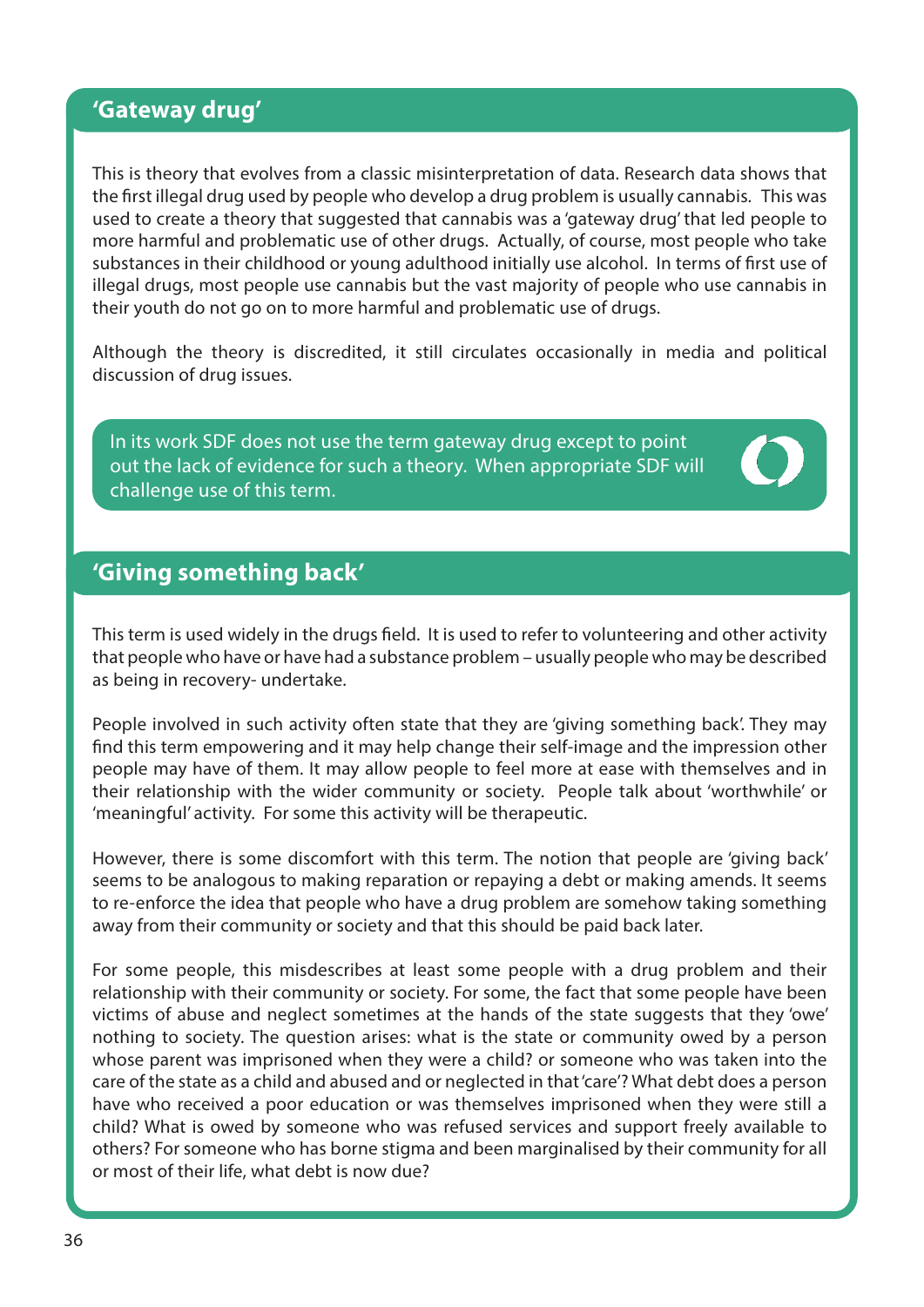Specific objection has been raised in cases where workers or services have talked about people 'giving something back' or suggesting that people should 'give something back'. This forces on people who have or have had a drug problem the notion that they are in debt and have a duty to make reparation. This is a potentially disempowering, marginalising and stigmatising notion.

In its work, SDF does not use this term while of course accepting that some people engaged in this kind of activity may want to use this term to describe it. When appropriate SDF challenges the use of this term.



SDF may, depending on the circumstance, use terms like:

- meaningful activity
- volunteering / volunteering activity
- structured activity
- employability activity
- therapeutic activity
- work
- job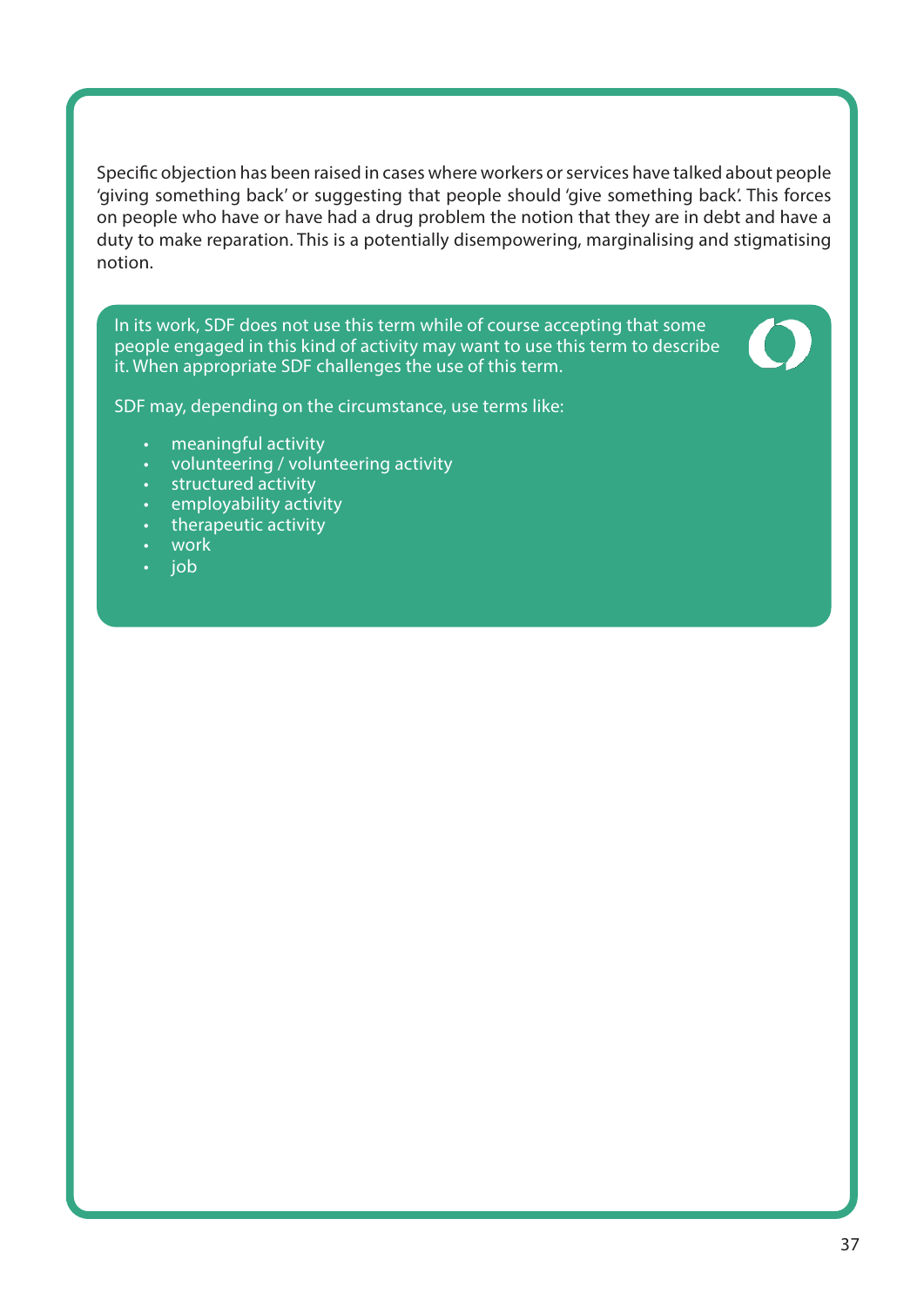## **'Hard to reach' or 'Difficult to reach'**

This term is commonly used to describe people who services 'cannot find' or find it difficult to engage in their services.

There is some discomfort with this term.

Firstly, what is meant by 'hard to reach? Often the people described as hard to reach are very easily found. For example, it is often said that people who are involved in a street homeless scene are 'hard to reach'. Actually, such people are very easy to find – often they are literally on the streets of large cities and in fairly predictable locations. Likewise, people living in very remote rural areas are described as hard to reach but their location is fairly obvious.

The understanding of why people are difficult to engage is also contested. Is this because of some characteristic of this group of people or because of service design? There has been a lot of work describing the characteristics of groups who are hard to reach. Some of this has promoted notions of chaotic lifestyles (see chaotic lifestyle) In the case of racial and ethnic minorities, explanations sometimes include observation on 'cultural issues' that make people hard to reach. It is hard not to conclude that people referred to as 'hard to reach' would be better described as 'difficult to engage' – and that this reflects on the services rather than on the individual concerned.

The most productive work seems to have been in exploring the possibility that service design precludes engagement of some people. Once this is accepted, working with the people excluded by service design to explore this issue and redesign services and service delivery eliminates the 'issue' around identifying, communicating with and engaging people belonging to 'hard to reach' groups. This is a social model of exclusion, analogous to the social model of disability, which holds that exclusion is a product of the design of services and spaces rather than an inherent characteristic of people who are excluded.

In its work SDF avoids using this term and may use a term more like 'people services find it difficult to engage' while emphasising that this is because of a deficiency in service design and delivery.



SDF works to improve service design to address this issue in many ways including involving people who are excluded or under-represented in services in the evaluation of services and in the design, commissioning, management and delivery of services as well as policy development.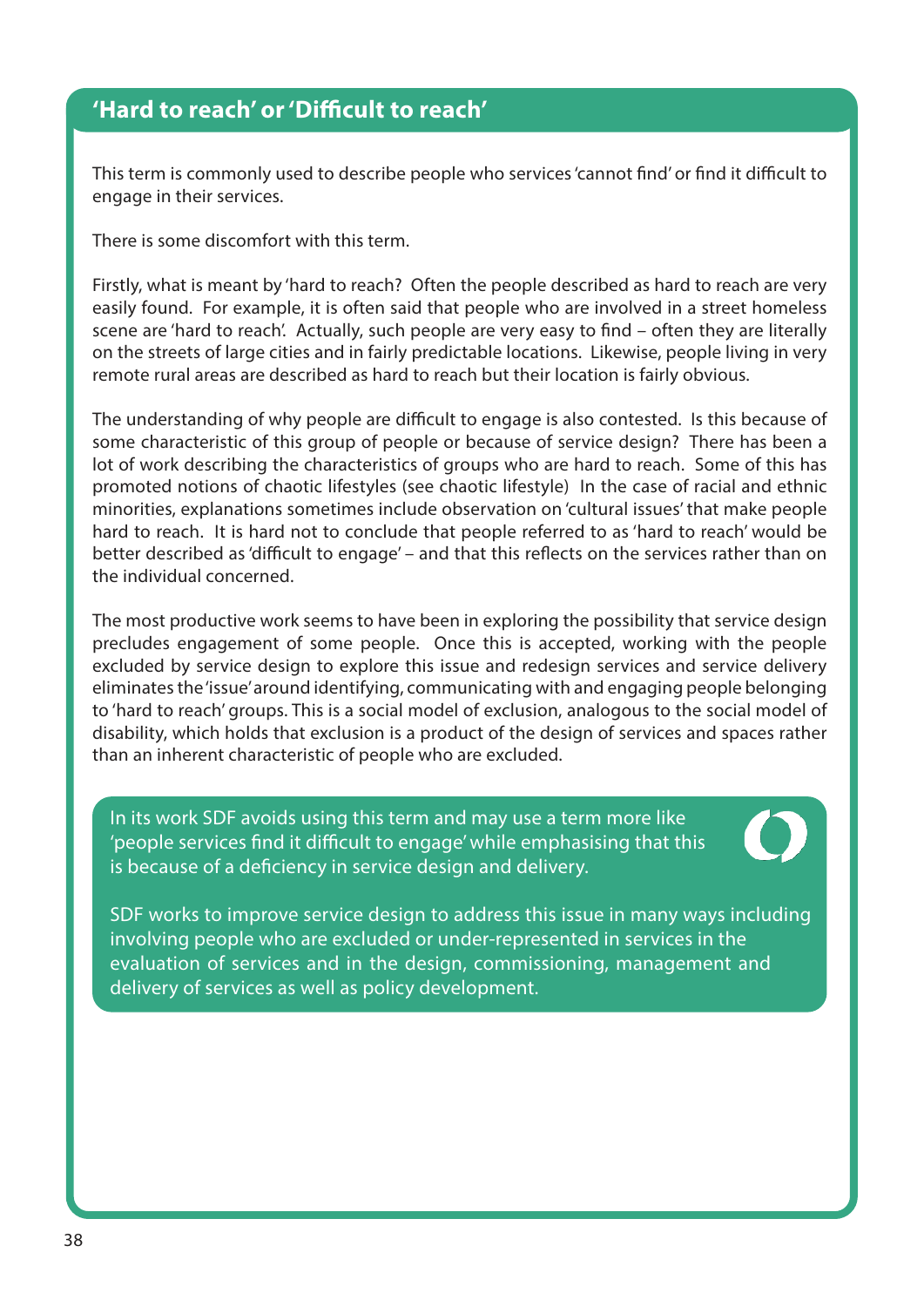### **Harm reduction**

Harm reduction is used to describe a range of measures and supports that aim to reduce the risk and harm associated with substance use. Harm reduction evolved from the practice of people who were using drugs who sought to reduce the harms to themselves and others caused by their drug use. Peer education and peer support have been and are crucial to the development of harm reduction.

Harm reduction measures eventually became embedded in mainstream service provision. Sometimes this was regarded as controversial, despite the considerable and sometimes overwhelming evidence of effectiveness. Evidence for harm reduction interventions has been established from widespread research and is a basis for the further development and implementation of this approach.

There has been sustained controversy around harm reduction approaches since the 1980s when the provision of basic harm reduction services began and was opposed usually on ideological grounds and in ways that stigmatised people with a drug problem and sometimes also those who wanted to support and help them including families and service providers. (See **stigma;** see **pro- and anti-drug**)

Since then, in Scotland, there has been slow but significant progress in the development and delivery of harm reduction measures often in the face of continuing opposition.

Scotland has a good coverage of injecting equipment provision services and extensive, though under-developed, opiate substitution treatment services which were first developed in response to the HIV outbreaks of the 1980s. However the quality of these services and their integration with other mainstream services is affected by the perception of them as 'controversial' or 'peripheral' and the stigmatising of people in who use drugs, people who have a drug problem and people who use drug services. (See **stigma**)

More recently, Scotland has developed a national take-home naloxone programme in response to the high rate of opiate overdose deaths. However, Scotland still lacks drug consumption rooms and drug checking services. The development and provision of drug-related information with a harm reduction perspective is still stymied by the notion that this is controversial (see **pro and anti-drugs**).

Harm reduction is sometimes portayed as promoting drug use. Given the evidence for the social and personal roots of problem drug use (see **poverty**; see **self-medicating**; see **adverse childhood experiences**; see **trauma**) the issue does not lie in the provision of harm reduction services and this approach. In Scotland harm reduction focus largely on people whose drug use is linked to a range of issues they face and sometimes an overwhelming experience.

A harm reduction approach does not 'normalise' substance use but normalises society's response to a potentially hazardous activity in that harm reduction is how we approach all other behaviours – driving, cycling, participating in dangerous sports – taking an informed decision to minimise risk and avoid possible harms.

Harm reduction is sometimes regarded as 'lacking ambition'. Harm reduction measures can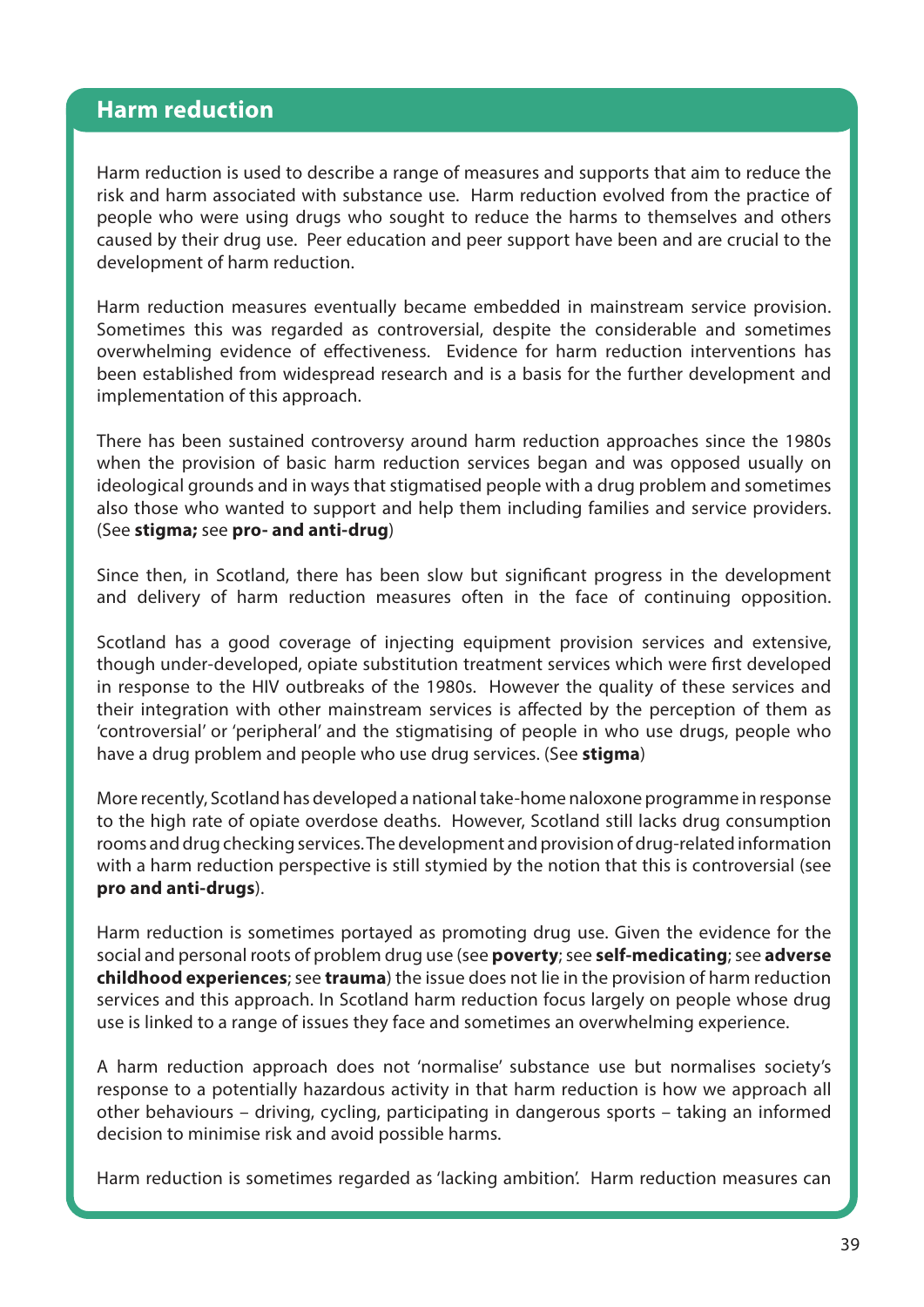eliminate harm and risk or significantly reduce harm and risk. This is sometimes downplayed or disparaged as an aim or an achievement. It can be uncomfortable for some people to consider that drug use may cause no or little harm and yet, of course, non-problem use is the norm.

Harm reduction is sometimes portrayed as countering or opposing recovery or abstinence. However, people who regard themselves as being in recovery have often used harm reduction services and practiced harm reduction. The harms they may have experienced as a consequence of their use of substances have been reduced or eliminated. Therefore, the range and extent of the harms they have to recover from is reduced. Also, their ambitions and what they aspire to 'recover to' are not limited by harms they experienced during their problem substance use. And of course, the ultimate harm is death and people need to survive a period of problem substance use to move on and make progress in their lives. An argument that sets harm reduction and recovery in opposition is difficult to sustain. It is worth noting how much of the development of harm reduction involves input from people with personal experience of problem substance use including people who regard themselves as in recovery.

In its work, SDF advocates evidence-based interventions including harm reduction and works to establish, promote and celebrate good practice in this area.



SDF actively challenges the denigration and undermining of harm reduction approaches in its promotion of evidence-based practice.

## **Heroin assisted treatment (HAT)**

This term is used for the prescription of a pharmaceutical drug, diamorphine, to people who have a drug problem involving opiates or opioids, usually heroin (see **opiate substitution therapy**). This practice is one of the oldest treatments for opiate dependency (see B**ritish system**).

Objection has been raised to this term as it may confuse people who regard heroin as, necessarily, a street drug. In fact, of course, heroin is a discontinued trade name used by the German pharmaceutical firm Friedrich Bayer & Co from 1898. One way of addressing this would be to refer to HAT as 'diamorphine assisted treatment'.

There has also been confusion between heroin assisted treatment and a drug consumption room. This was unhelpful in the context of the proposal for both services to be delivered from the same premises in Glasgow. Media and some stakeholder professionals became confused about the distinction between the two services and their legal status.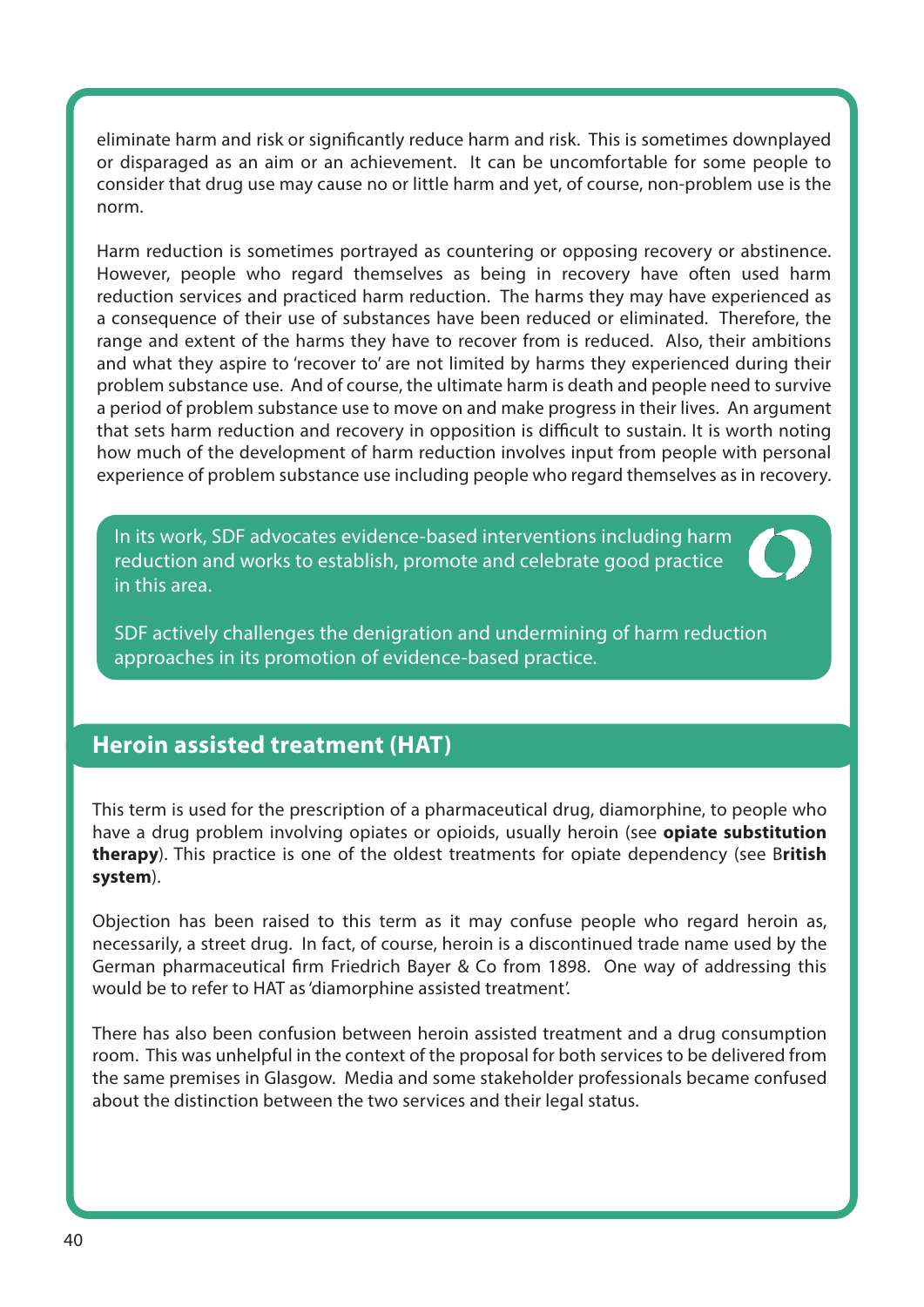In its work, SDF uses this term as it seems to be generally understood. However, in working with those involved in media and political discourse and with people working outwith the drugs field, SDF has worked to ensure there is not confusion about this treatment and between services providing HAT and a drug consumption room.

# **Image and performance enhancing drugs (IPEDs)**

This term is widely used for all substances that could be so described – steroids, hormones, cognitive enhancers, botox, tanning agents etc. In some cases, some groups of substances are excluded. This is usually in work that focusses on steroid use and the use of drugs that support a steroid regime – hormones and 'fat burners', for example.

There may be discomfort around the notion that these drugs necessarily enhance performance. Even drugs that do enhance performance in one area, for example weightlifting, may negatively affect performance in other areas, for example sexual performance.

There may be discomfort around the notion that these drugs necessarily enhance image and that this term simply may contribute to or support a person's dysmorphic self-image and notions of images to which people should aspire.

Also, there may be discomfort around the notion that all of these substances are usefully described as drugs. Within the drug field, the term usually applies to psychoactive substances only and these are not (all) psychoactive substances.

Some people using some of these substances, for example tanning agents, may regard these as beauty products and may be alienated by reference to these substances as drugs.

In its work, SDF uses this term and if necessary, makes clear which substances or groups of substances are being referred to.

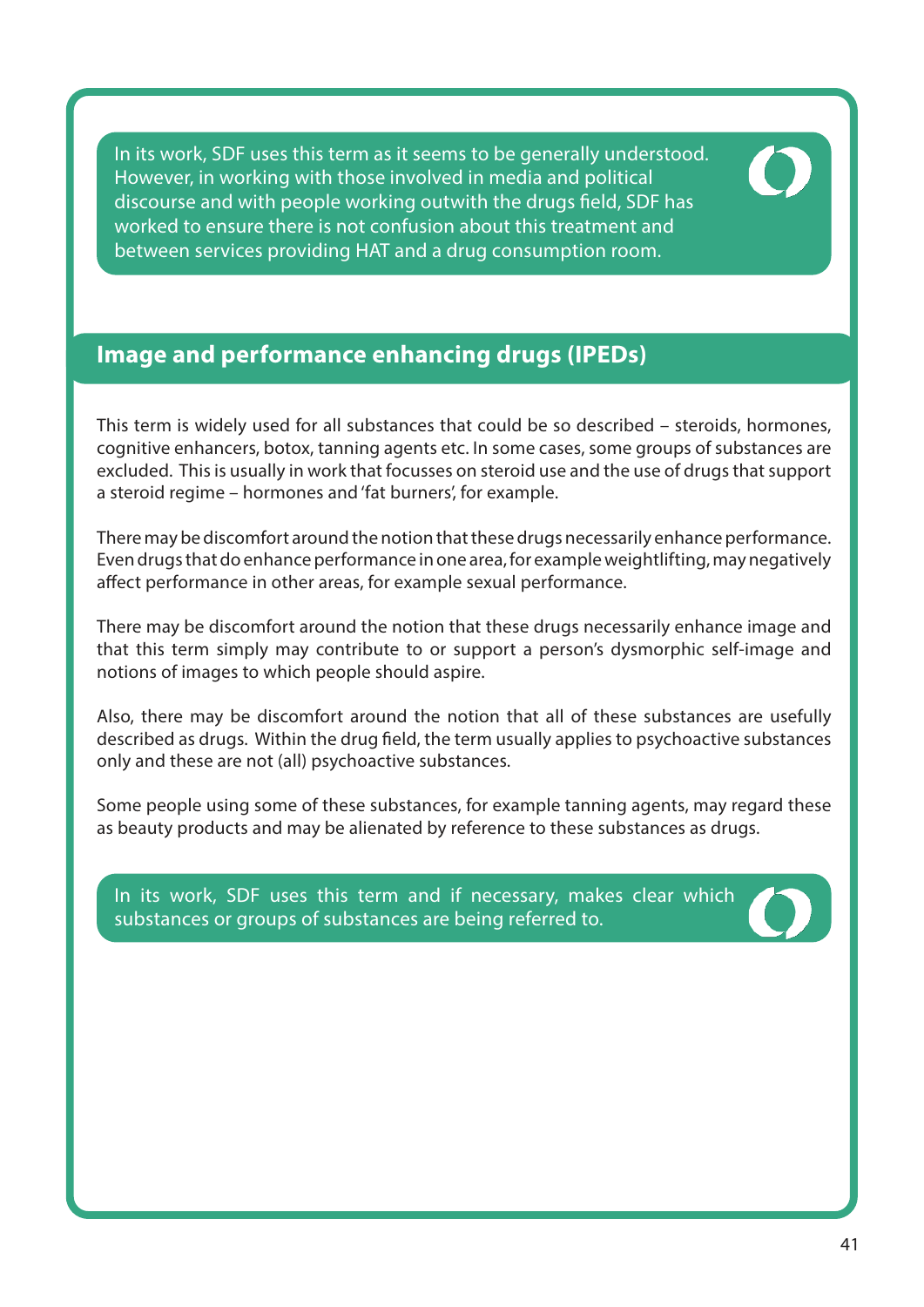## **Injecting equipment provision (IEP)**

This term is used in Scotland to refer to services that elsewhere are called by a variety of names including needle and syringe services or needle exchange services.

These are harm reduction services for people who inject drugs and are designed to reduce the risk of infection including infection with blood-borne viruses (chiefly viral hepatitis and HIV) and also bacterial infections. In Scotland foil is provided to support the transition to smoking rather than injecting drugs or to prevent the transition to injecting in the first place.

Engagement with an IEP service may also be an opportunity to receive information and advice and to be signposted to other services.

IEP services originally developed to work with people injecting opiate drugs like heroin – and later and to a lesser extent people who injected stimulants like cocaine. More recently, IPED users have been encouraged to use IEP services and specialist services and products have been developed for this purpose. (See **Image and Performance Enhancing Drugs**).

There is nothing contested about the term injecting equipment provision and there is a consensus that it is an improvement on needle exchange which may give the impression that returning old equipment is a condition of getting new injecting equipment and overly focusses on needles rather than the range of paraphernalia available.

However, the term injecting equipment provision does not really cover the provision of foil and so the term is slightly inaccurate and may become outdated.

In its work, SDF uses this term and prefers it to other terms used elsewhere. SDF supports the expansion and support of IEP services. SDF promotes best practice and the development of IEP services in Scotland. For SDF this involves a range of activity including hosting and facilitating the Scottish Needle Exchange Workers Forum.

#### **Journey metaphors**

Journey metaphors are often used in the drugs field to explain people's own personal experience of drug use and problem drug use, to explain the role of services and other interventions and to describe experiences defining or contributing to recovery. Journey metaphors are particularly common in recovery discourse (The Road To Recovery, for example) and in mutual support and other settings where people share their experiences of problem substance use and recovery. (see personal narratives)

A journey metaphor may include a starting point, a route of some kind and a destination. However, this common method of relating complex narratives has significant issues because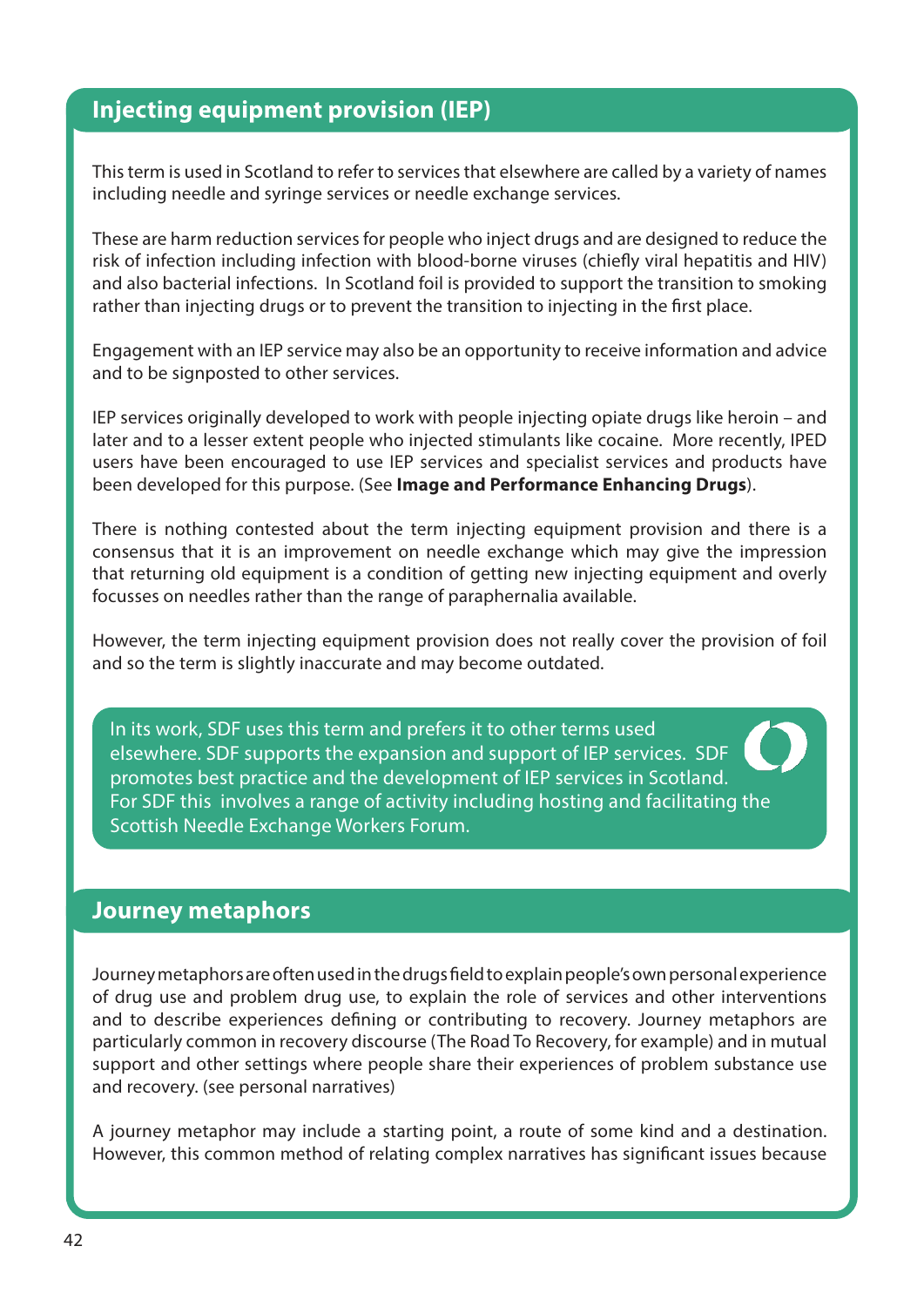such metaphors are simplifications and incomplete accounts of a person's experience.

- At what point does the journey begin?
- At what point on that journey does a person 'have a drug problem' and at what point are they 'in recovery'?
- Does that journey have a fixed path or a fixed destination?
- What does it mean if a person's 'journey' stalls or they take a 'backward path'?
- Does the journey ever end?
- Is the person still on a journey? and, if so, will their perspective on their experiences change again in the future?
- At what point did the person begin to think of these experiences as a 'journey'?
- Are a person's own experiences being described and explained by other people using a journey metaphor?

Journey metaphors are useful but there are significant issues. They can obscure the complexity of what actually happened to people. They may imply that there is a simple process in moving from problem substance use to recovery which is not necessarily the case. By focussing on the individual, they can remove the societal, community and family aspects of people's experiences both in terms of the root cause of problems and how they are addressed or resolved. (see **personal narratives**).

In its work, SDF uses journey metaphors but is keen that they do not misrepresent or lead to misunderstanding about the reality of people's experiences. To avoid this SDF sometimes challenges over-simplification or omissions in narratives when it is appropriate to do so.

## **J\*\*\*\*e / J\*\*\*y or The 'J' word**

A term for a person with a substance use problem – usually an opiate-based substance use problem and usually a person who injects drugs. Various explanations having been given for its roots in 1920s American slang. Not all of these are explicitly derogatory; for example, there is a theory that the term stems from the fact that people with an opiate problem used to collect and sell scrap metal i.e. junk. Another theory, obviously racist in origin, is that they used heroin that was imported by Chinese people – and the term originally was a term for people who were Chinese (i.e. someone who sails in a junk).

More obviously, the term is simply derogatory and a synonym for trash or rubbish. Whatever its origin, the term was popularised in the sixties partly by William Burroughs' autobiographical novel originally published in 1953.

In current usage, the term is almost always derogatory and offensive or at least dismissive. While some people who have or have experience of problem drug use may refer to themselves in such terms, for others to do so is commonly regarded as offensive and stigmatising.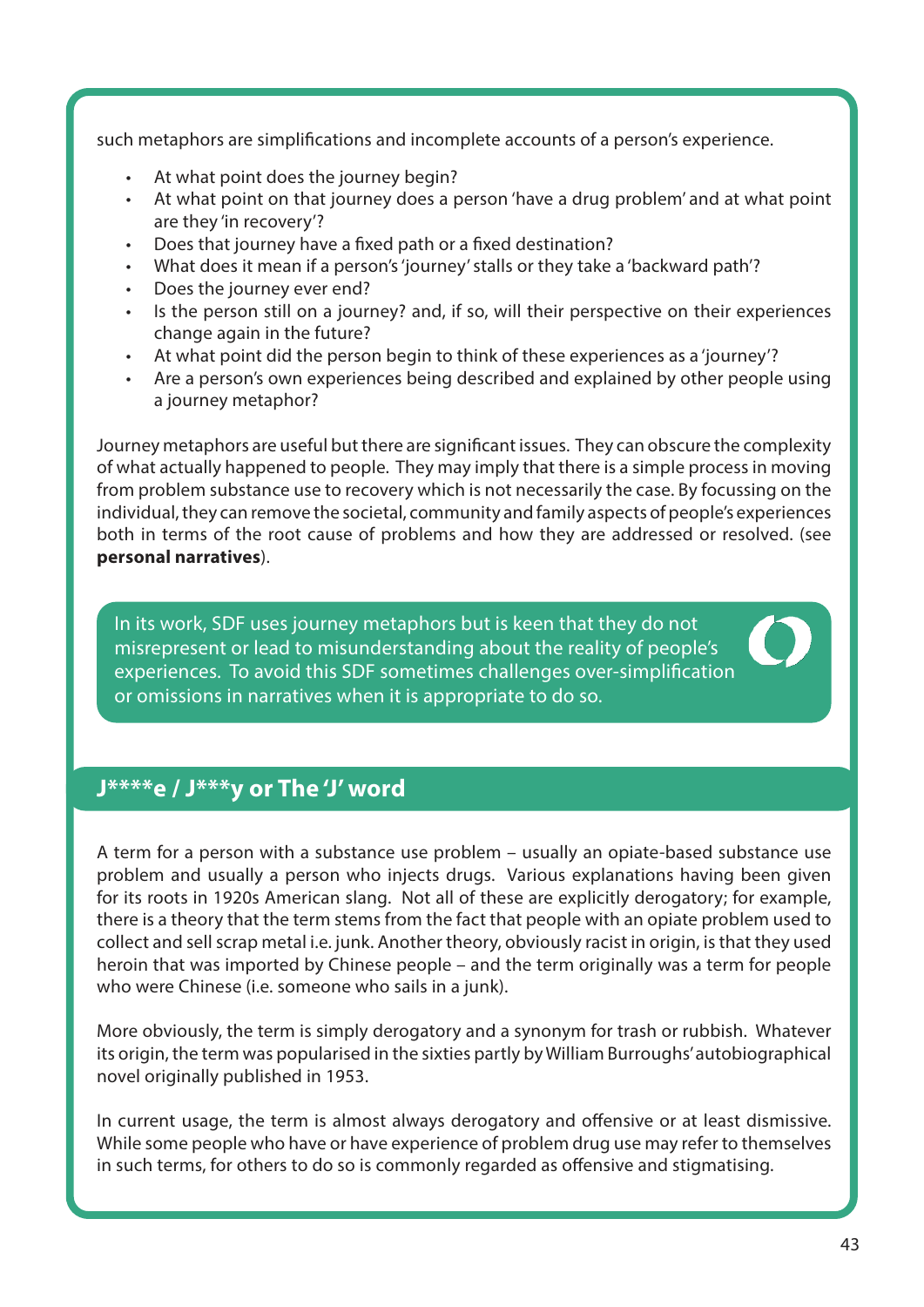The term is now popularly applied to people involved in all kinds of behaviour and not only drug use (see **addiction**).

The term is still used in the print media usually to refer to an individual who has drug problem who has also been accused or convicted of a crime sometimes completely unrelated to their use of substances. In these circumstances it deliberately stigmatises the individual and also stigmatises people who have a drug problem and people who use drugs.

In its work, SDF does not use this term and actively discourages its use in any setting and actively challenges its use when appropriate.

### **'Just say no'**

Just Say No was a campaign promoted and fronted over several years in the 1980s by then US First Lady Nancy Reagan. The campaign focussed on children and young people and was meant to educate them about the dangers of drug use and promote skills to refuse an offer of drugs. The phrase Just Say No became popular and was used simply as an anti-drug slogan. There was widespread adoption of the phrase and it was used in campaigns independent of the Reagan initiative. This was intentional.

There is no evidence the campaign was effective in reducing experimental substance use in children and young people. A 2009 meta-analysis of twenty controlled studies revealed that young people involved in DARE, a Just Say No programme, were just as likely to use drugs as were those who received no intervention and more likely to use alcohol or tobacco products.

Besides being ineffective, the campaign is open to a range of criticisms – including that it was actively harmful.

The perception that all children are being offered drugs particularly in school settings was, at that time and still, not accurate and arguably unhelpful in demonising and misdescribing people who are involved in drug supply (often, themselves, school pupils) and children who use drugs.

The exclusion of mention of tobacco and alcohol, the substances most commonly used in this group and most harmful to this group, seems perverse and sustains misunderstanding about the nature of substance use and the risk involved.

The 'just say no' message perhaps led to a belief that people who used drugs and people who developed a drug problem did so because they had 'just said yes'. This perception leads to a misunderstanding of the causes of problem drug use and to stigma (see **lifestyle choice**). An argument that people who developed a drug problem are simply people who 'just said yes' is difficult to sustain and unhelpful.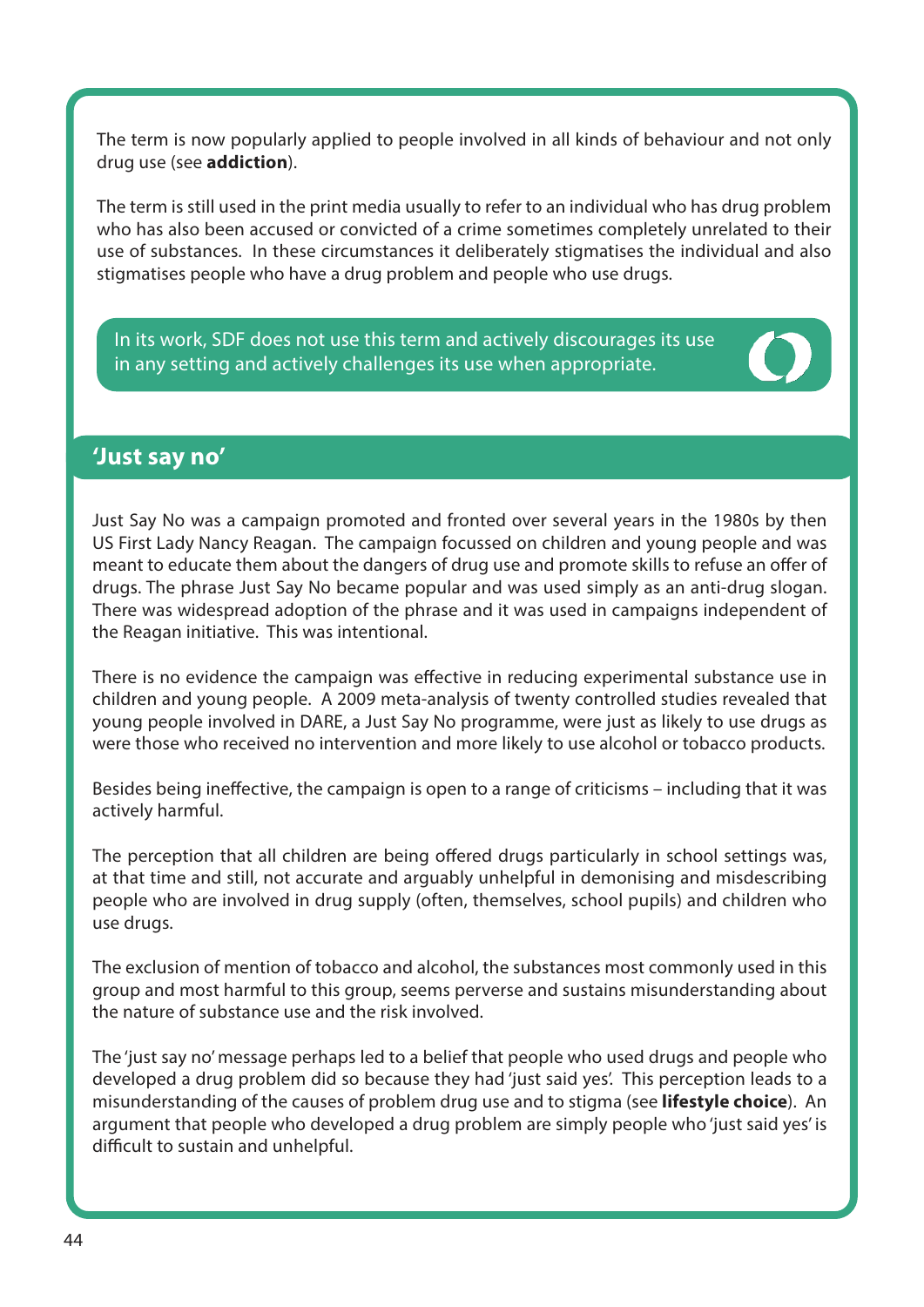In treating all substance use as something to be avoided, the campaign closes down discussion about risk, harm and harm reduction and so may be framed as an anti-education campaign. People do not emerge from such campaigns more knowledgeable but arguably less knowledgeable.

The fact that Just Say No's emphasis on harm contradicted the personal experience of young people who had used drugs and had (at least some) positive experience or had experienced nothing that they perceived as harm, meant that the whole message was rejected by the very young people who might otherwise have been prioritised as a target audience for drugs education – i.e. young people who use drugs. It is arguable that this undermined all subsequent attempts to engage and educate this group of potentially vulnerable people about issues around drug use.

All of these criticisms can be made of the subsequent UK based campaign that influenced schools-based drug education for decades even after the Just Say No slogan became tired and disused.

In its work, SDF does not use this term. SDF works to promote evidencebased drugs education and points out the potential harms in other approaches when appropriate including the evidence against the promotion of 'just say no' and 'lived experience' testimony in work with young people.



#### **Explore further:**

Warren, F. 'What works' in drugs education and prevention?' Scottish Government 2016

Wei Pan & Haiyan Bai (2009) A Multivariate Approach to a Meta-Analytic Review of the Effectiveness of the D.A.R.E. Program International Journal Environmental Research and Public Health. pp 267–277.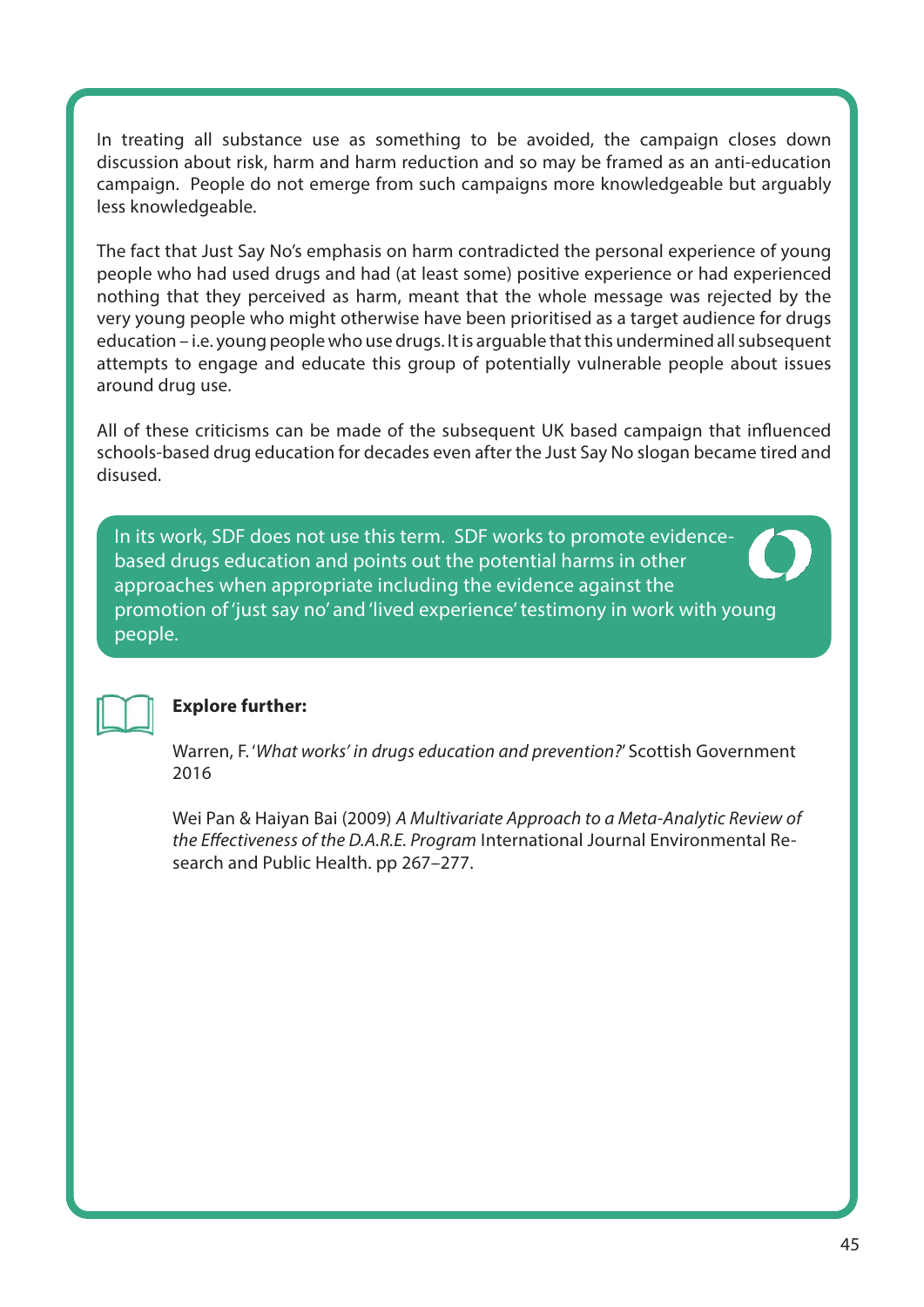## **'Lifestyle choices'**

Substance use and even problem substance use are sometimes referred to as lifestyle choices, usually in the context of political or media discussion. The implication is that people make a free choice to use substances and some develop problems and choose to continue to use. This is usually used to leave responsibility for problem drug use solely with the individual and, crucially to diminish or remove any responsibility the state or other stakeholders have to support and assist the person.

This view can be regarded as simplistic and damaging. The vast majority of adults use psychoactive substances of some kind and the use of such substances is a common feature across all human history and culture (see **abstinence**).

The notion of problem substance use as a lifestyle choice or as a lifestyle choice 'gone wrong' also denies the extensive evidence that problem substance use is closely associated to varying degrees with poverty, adverse childhood experiences and trauma. (See **poverty**; see **adverse childhood experiences**; see **trauma**). It denies the science of public health that individuals have limited control over their lives and health behaviours.

Objection may be raised also if people are regarded as self-soothing or self-medicating by using substances or using substances as a coping mechanism for aspects of a life that people find otherwise intolerable (see **self-medicating**). To what extent is there a choice, particularly if there is limited or no access to other means to achieve these ends?

Objection may also be raised on the grounds that some people have a physical or psychological dependency on a substance and require to use substances to prevent unpleasant and perhaps dangerous, even fatal, withdrawal or to 'remain normal' or 'feel normal'.

Objection may also be raised as this term suggests that people have a range of options while in reality there may be very few or no attractive 'lifestyles' available. And if options are available then how free a choice is a person making in the face of other pressures?

In its work, SDF does not refer to drug use or problem drug use as a lifestyle choice and when appropriate challenges the notion that problem drug use is a lifestyle choice.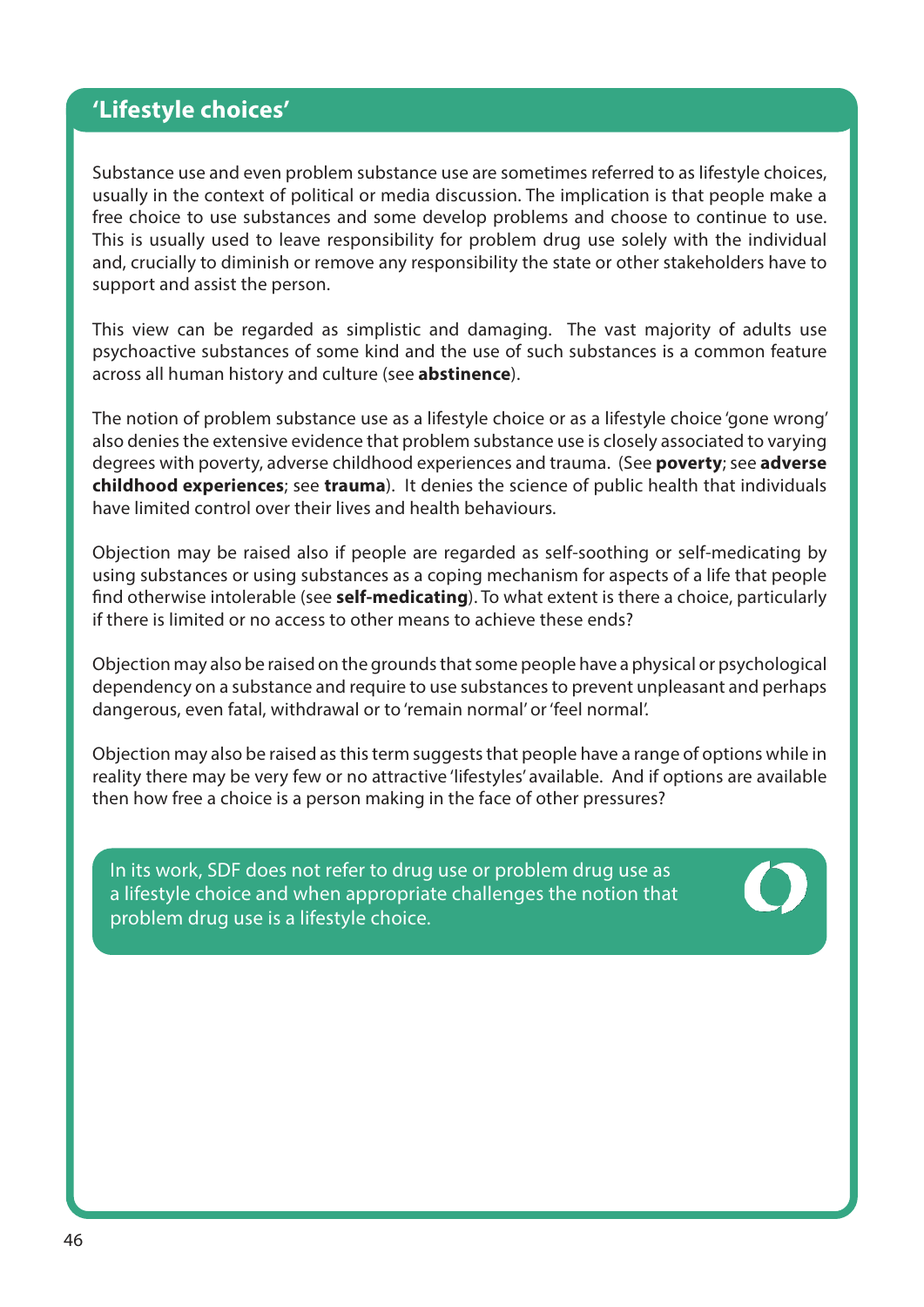### **Lived experience**

This term is rooted in phenomenological research in which lived experiences are the main object of study. The aim of such research is not to understand individuals' lived experiences as facts, but to determine the meaning of these experiences. This is very different from the way the term is now commonly used in the drugs field in Scotland.

This term is currently used to describe both people who have used and / or who currently use drugs (or specifically have or have had a drug problem) and to the experiences people have had in this context. It usually refers to people who have had a substance use problem and sometimes includes people who currently have a substance use problem.

There are objections to this term as it may differentiate people who have had a substance use problem from those who currently have a problem and re-enforce a perceived hierarchy between these two groups. At times though this may be useful where the perspectives and experience of these two groups are different. The term 'living experience' is sometimes used to describe people who currently have a substance use problem.

'Lived experience' is usually used in a context of advocating the inclusion of people with lived experience in:

- the planning, design, commissioning, management and / or delivery of services which work with people who use drugs or people with a drug problem (see **user involvement**)
- the development of policy or strategy on issues affecting people who use drugs or people with a drug problem (see **user involvement**)
- the education in drug-related matters of the public, or the particular groups, for example, young people in schools, people working in services

There is some and ambiguity and contention around the term.

Who is included? Are people who have an active and current drug problem included? If not, why not? How can they be supported to be included in processes that are not tokenistic (see **user involvement**).

Do **all** people with lived experience have a useful insight into **all** drug use or problem drug use and **all** related issues?

Does lived experience have a 'shelf-life'? – is experience from years ago still relevant or offer insight today? (See **personal narratives**)

Because lived experience has come to be used as a blanket term for all personal experience of problem substance use, it may de-personalise people and deny them their individuality and the unique aspects of their experience and opinion. In such a wide group of people there will be a whole range of experiences, opinions, perspectives and prejudices.

Processes to 'involve lived experience' face significant challenges including addressing power imbalances and creating acceptable and accessible settings and contexts for this work to be undertaken (see **user involvement**; see **personal narratives**).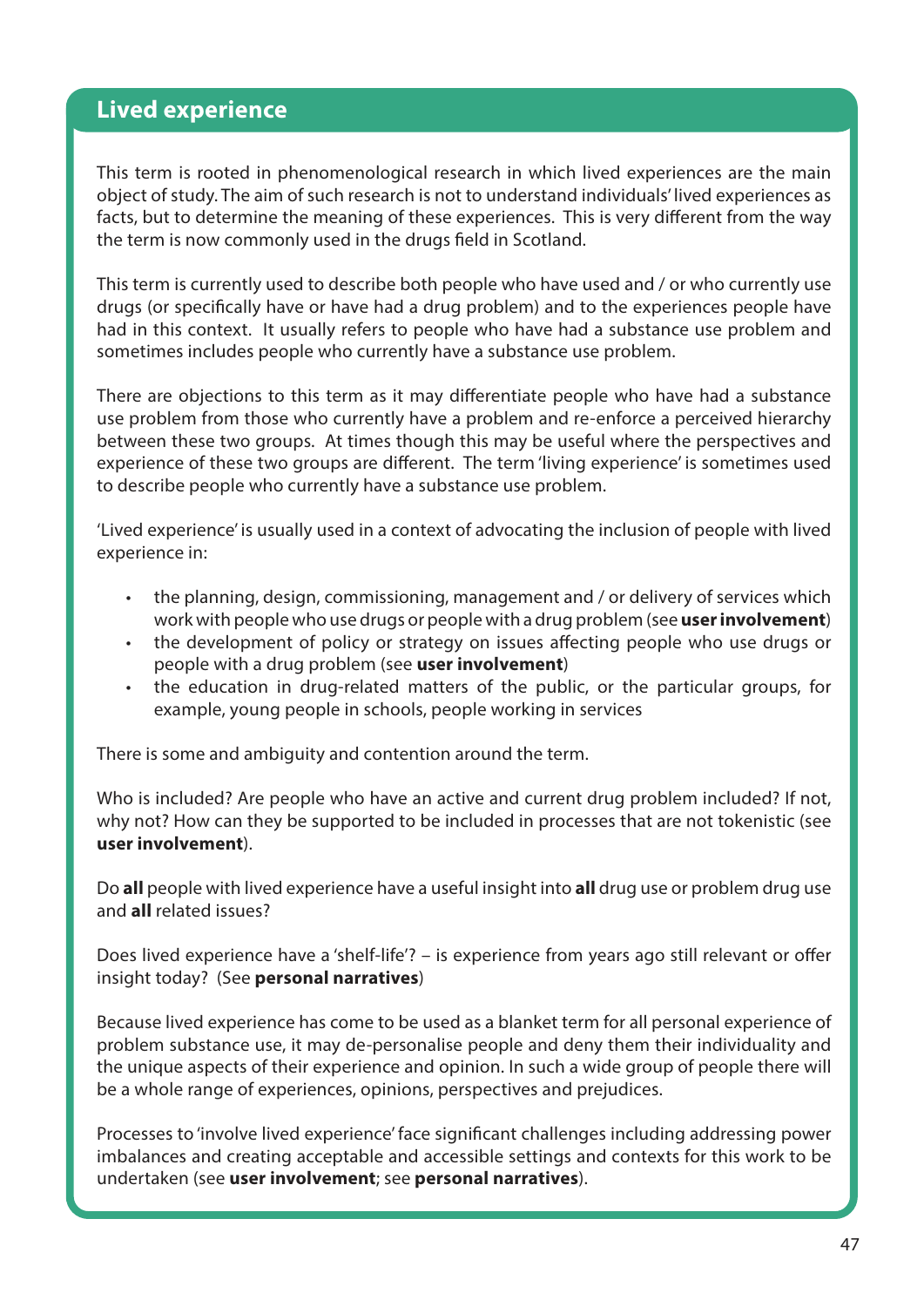In its work, SDF sometimes uses the term 'lived experience'. When it is used it requires further clarification of exactly which people are being referred to – what experience they have had and when this experience occurred and what perspective they may have on this experience. SDF encourages others to be clear in these matters. They are almost always significant.

SDF more usually uses the term 'personal experience' as in 'personal experience of a drug problem' or 'personal experience of using treatment services' and 'people with personal experience'.

SDF would always want to ensure the inclusion of people with personal experience of an active and current drug problem and people currently using relevant services; advocates for systems of work that support this inclusion and advocates and ensures that any necessary additional supports are in place to ensure this.

# **Medication-assisted treatment or Medically-assisted treatment (MAT)**

This term is used to describe substitution treatments, including opiate substitution and stimulant substitution for example.

The term is becoming more commonly used in Scotland partly because it was adopted by the Drug Death Task Force in 2019.

The term is not widely contested. However, there is an ambiguity in regard to the element of treatment that is not medication. Is this always required and on occasion, when nothing else is delivered except medication, what issues arise?

The provision of substitution medication alone can greatly improve a person's social and health status. It can transform a person's life and the lives of people close to them (see **OST**). In this case to describe the intervention as harm reduction may seem an inadequate description (see **harm reduction**).

However, when the person still has very obvious challenges in terms of mental and physical health and in their social conditions – housing, employment, access to their children and family support, for example, there remains a sense that their 'treatment' is incomplete (see **treatment**).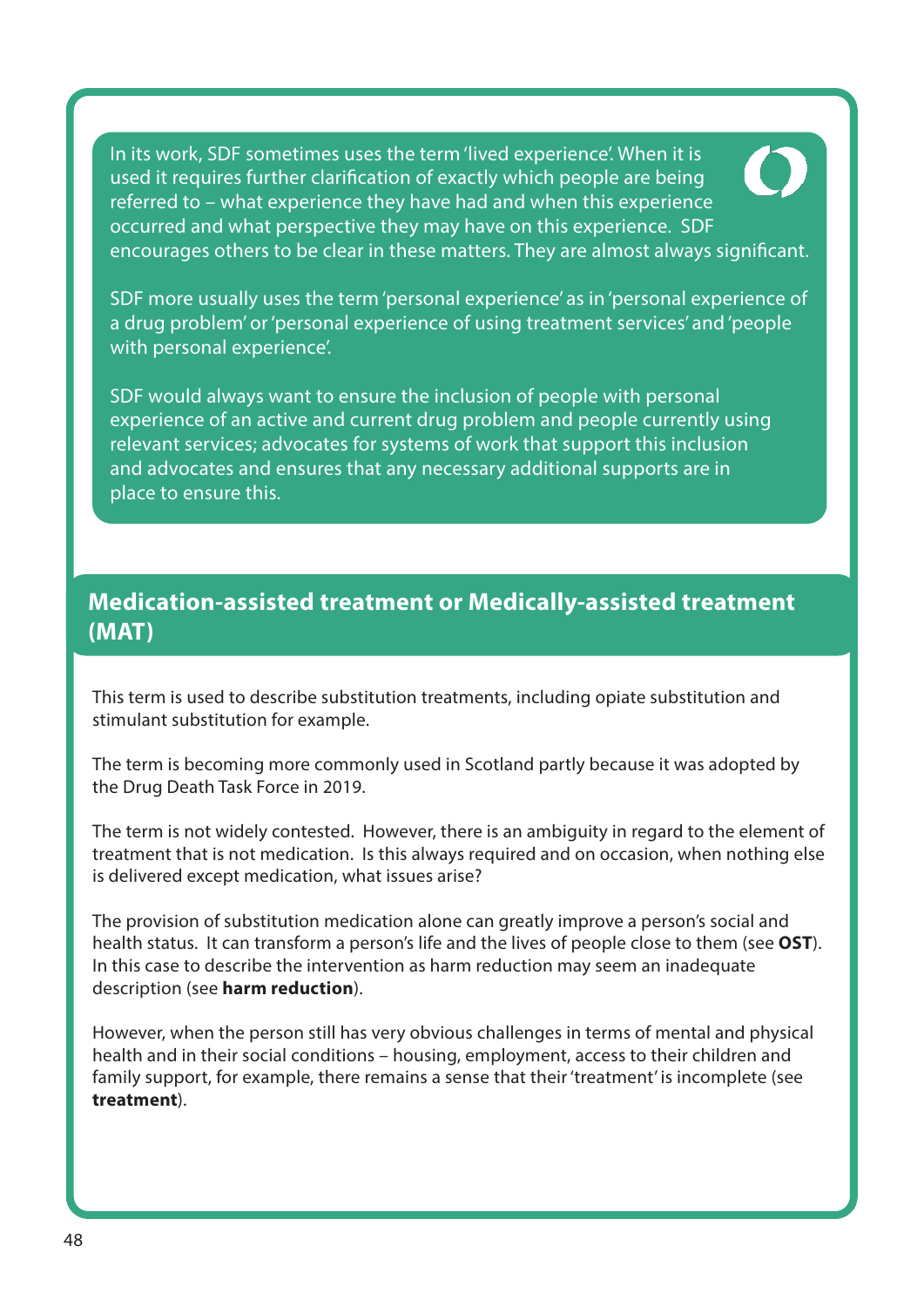SDF works to improve treatment and support services and advocates evidence-based practice and a person-centred approach which focusses on people's needs and desires and supports and empowers people to identify and address the issues they face and make progress as they define it and as it develops.

In its work SDF uses this term and also uses, when appropriate, other terms:

- opiate substitution treatment or opiate substitution therapy (OST)
- opiate replacement treatment or opiate replacement therapy (ORT)
- opiate agonist treatment (OAT)

**Opiate substitution treatment/opiate substitution therapy (OST) or Opiate replacement treatment/opiate replacement therapy (ORT) or** 

**Opiate agonist treatment (OAT)**

There are various terms for prescribing a pharmaceutical equivalent for people who have a drug problem involving opiate street drugs. An internet search suggests OST, standing for Opiate Substitution Therapy is the term most commonly used in Scotland.

In the UK, this practice links all the way back to, at least, the establishment of the British system (see **british system**) that emerged from the report of the Rolleston committee in 1926. The evidence for prescribing methadone goes back to the early 1960s and is extensive; methadone being one of the most widely researched medicines and OST one of the most widely researched treatments in medical history. OST with either methadone or buprenorphine is the World Health Organisation's (WHO) recommended treatment for opiate dependence and methadone is on the WHO List of Essential Medicines.

All of this has not prevented OST and methadone prescribing being the subject of a controversy in Scotland which is now entering its fifth decade. Much of this controversy is unnecessary in that it involves assertions for which there is little or no evidence or the generalisation of particulars which are not accurate or typical (see **parked on methadone**). Sometimes this controversy is based in misunderstanding on the role of treatment (see **treatment**). For some, the controversy is rooted in fundamentally ideological and moral positions on the respective roles of the individual, the family, community, wider society and the state in the causes and means to address problem drug use.

This controversy has impacted on Scotland's ability and capacity to prevent and address problem drug use and on the quality of treatment and support services. For these reasons, the fact that there is a controversy, rather than the detail of that controversy, is an issue in itself. It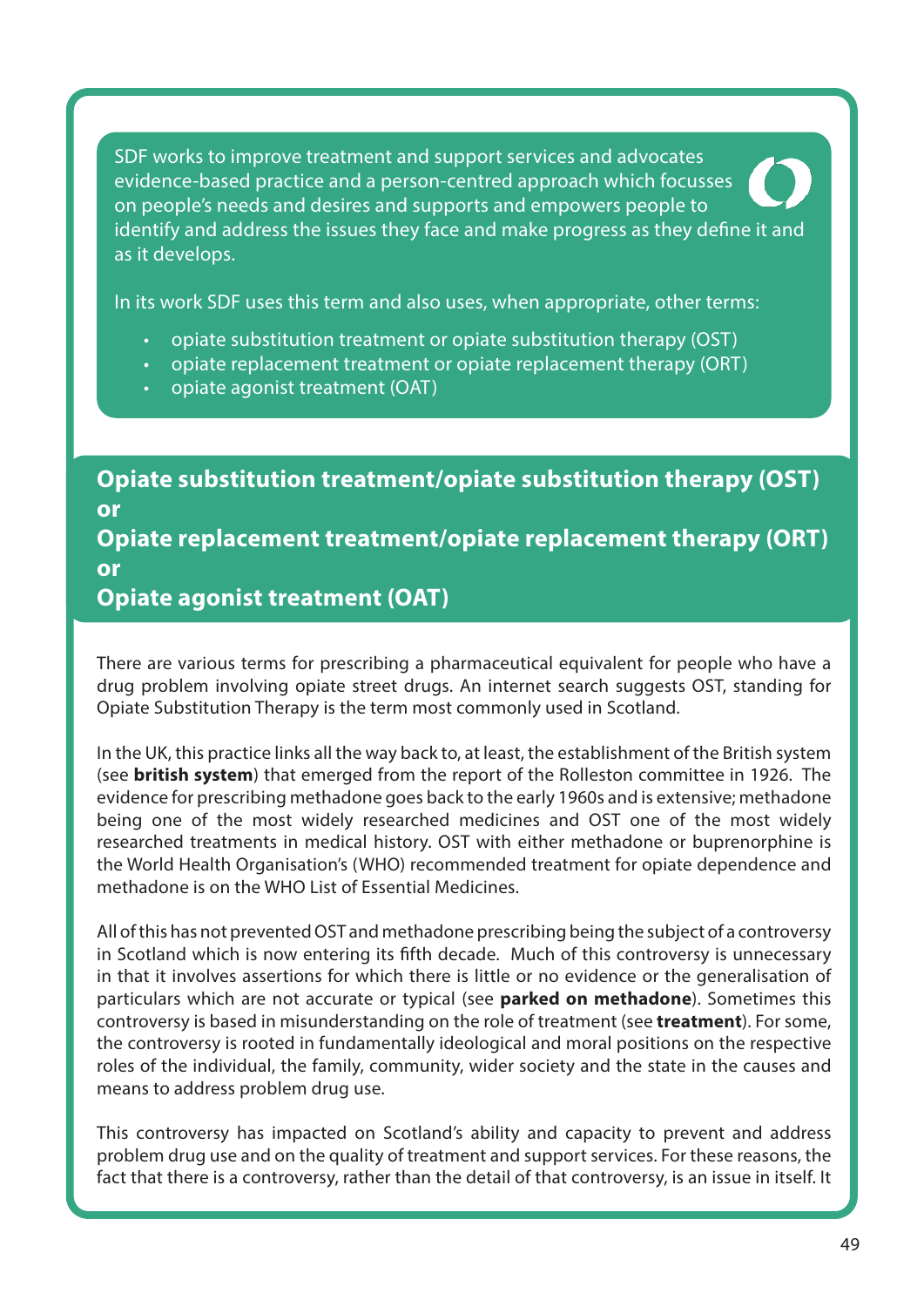is an issue which has stigmatised the best evidenced clinical intervention to support people with an opiate-based drug problem i.e. OST and methadone specifically (see **stigma**). It is an issue which results in human suffering and preventable deaths.

In its work, SDF uses all of these terms but most commonly uses OST.



# **Optimal dosing**

Most medications have recommended doses which will ensure that the medicine can be effective and used safely with minimum side effects. In the case of OST medications there are recommended optimal doses. However, this area has become contentious and drawn into a wider controversy around OST and specifically methadone prescribing (see **OST**).

The purpose of OST is to stop someone having to use street opiates because they are in withdrawal. One benefit of substitution with methadone is that methadone lasts at least 24 hours and so it can be consumed once a day and the person is then free to build a daily routine around other activity and not around avoiding withdrawal, seeking drugs and consuming drugs. To achieve this, a person must be on a dose that prevents any withdrawal symptoms for over 24 hours. For them this is a minimum optimal dose.

People have different optimal doses due to tolerance and how well their body metabolises substances (see **tolerance**). Unfortunately, a focus on the comparative size of doses has made this controversial in some instances. People who have been on suboptimal doses can view an increase in dose as a step back in their progress; people on higher doses than other people (because they experience withdrawal at a different dose) can view themselves as 'more addicted' than others. People in these situations need support and good quality information about their medication and may benefit from a wider conversation about the purpose of treatment and the potential role of other forms of substitution – diamorphine, methadone, buprenorphine should all be available – or the potential role of a reducing their prescription and detoxification.

One of the benefits of focussing on achieving an optimal dose that is defined as a dose that prevents any feeling of withdrawal until the next dose is consumed and prevents or greatly reduces 'topping up' with other drugs is that a patient can be experience these situations for themselves. This approach is far more person-centred than a fixation only on the size of the dose or prescribers naming a dose they are prepared to describe. A lot of unnecessary concern arises from a fixation on whether a dose is 'high' or 'low'.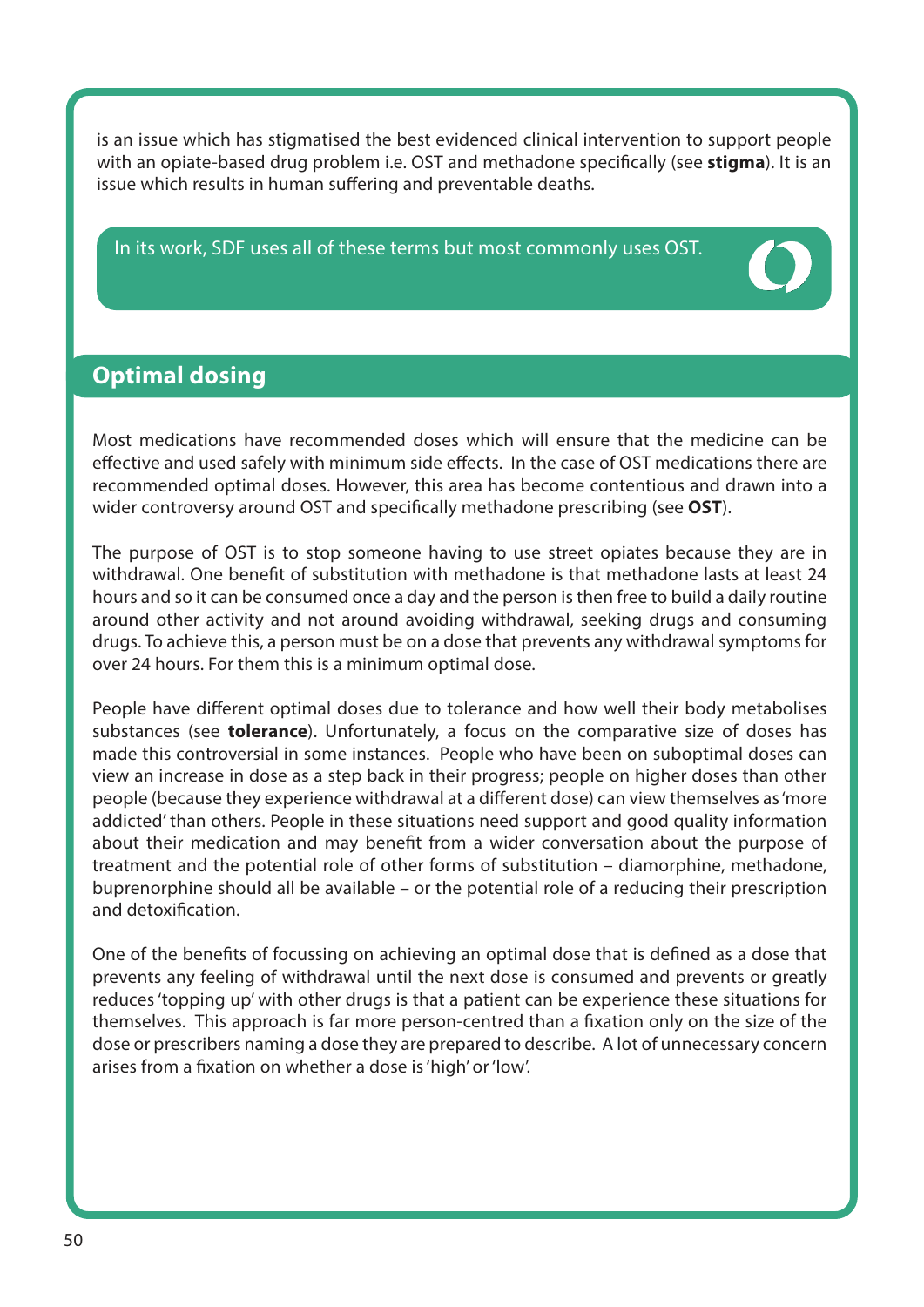In its work, SDF uses this term and advocates optimal dosing in the context of a person-centred approach and works to ensure that people working to support people with an opiate-based drug problem and people with a drug problem themselves understand the purpose of optimal dosing and other issues in prescribing.

# **'Parked on methadone'**

This phrase is used in the UK media and in political debate on drug issues and also sometimes by people who have a drug problem, people in treatment and people working in treatment and support services.

It is generally used in a way that is dismissive of or denigrates opiate substitution therapy (OST), and methadone in particular (see **opiate substitution treatment**). Interestingly it does not seem to be used with regard to OST that involves buprenorphine. This suggests that the term reflects the stigmatisation of methadone – which while not unique to Scotland is highly developed in Scotland (see **stigma**).

There seem to be two aspects to the use of this term which are distinct and crucially different.

Firstly, a person is described as 'parked on methadone' if they are on methadone for a long time. It is worth noting that in Scotland there are no statistics available about how long people are in continuous treatment. Although people commonly report being on methadone continuously, when this is questioned, many people recount that they have actually been in and out of treatment several times for various reason including being forced out perhaps through a 'disciplinary discharge' or because of relapse or because they were hospitalised or imprisoned and did not resume treatment on release or discharge or through a choice they made at the time.

Secondly, there is an issue of understanding the nature of OST as a treatment. The evidence is that one of the benefits of being in OST is that it significantly reduces the risk of overdose and fatal overdose. However, this is only the case if a person has been on continuous OST for over a year.

Also, it is important to note that OST is intended as a long-term treatment. The hope is that the person can reduce or eliminate their use of drugs which frees them from having to get money to buy drugs; seeking drugs; consuming drugs. This may help remove their engagement with the police or criminal justice system. It may also help them to move away from a group of drugusing peers and form and re-form relationships with people who do not have a drug problem. This may include family, their children and other relationships. These relationships can support people in making progress. In this more stable and supportive situation, the person may be able to move on to address issues they face and resolve practical issues including housing and debt issues. They may also engage with services supporting them around their physical and mental health better than they were able to when they were using street drugs. Being on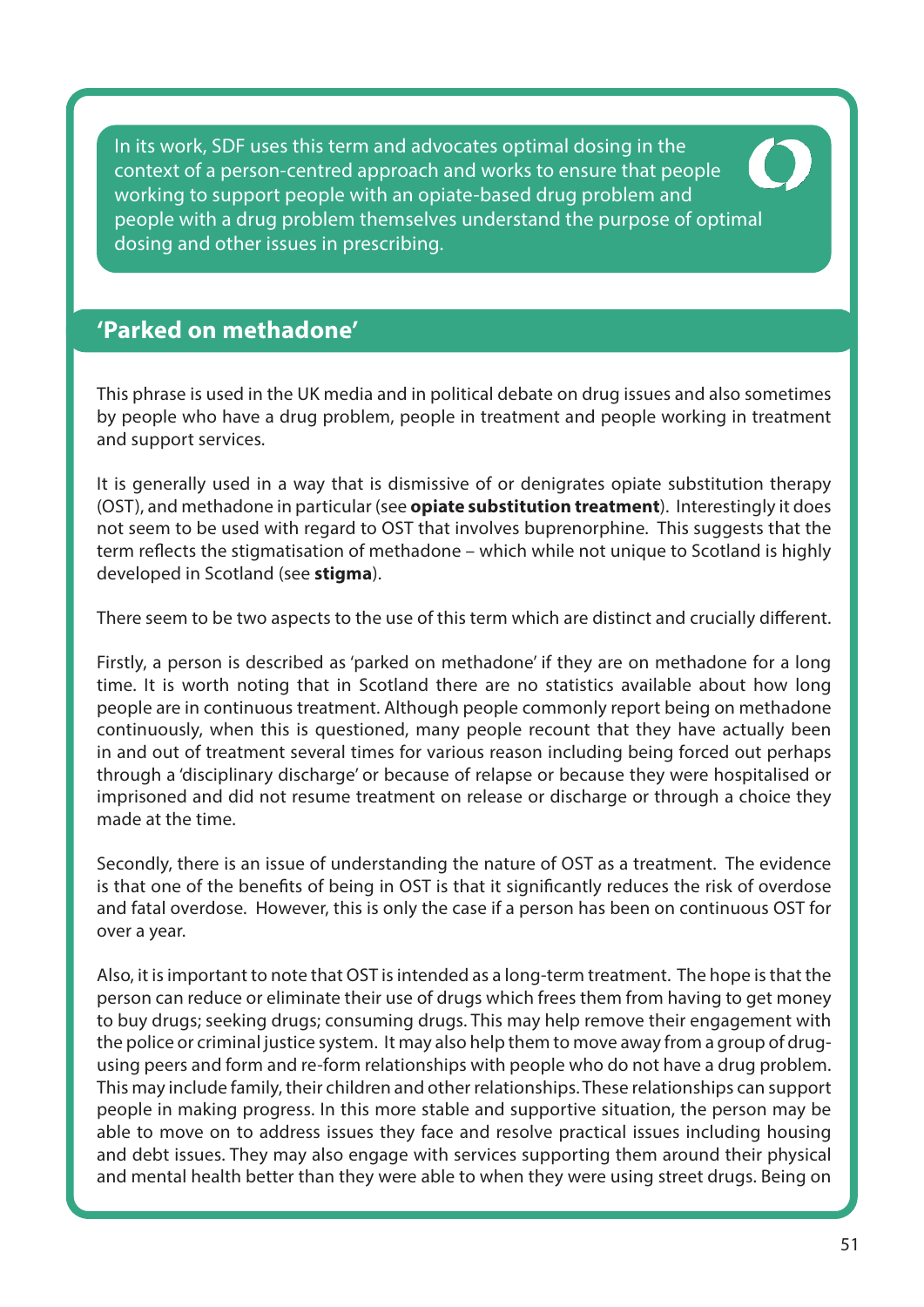OST may also help people build a daily routine involving meaningful activity including, for example, any care responsibilities, volunteering, learning and training and paid employment. All of this is possible for some people while on a methadone prescription, at an appropriate dose and while adequately supported, if and where necessary.

The term 'parked on methadone' can be used to raise legitimate concern that treatment and other services have not supported a person to make the kind of progress described above when that support is required and may have been requested by the person themselves; when attempts to engage with other supports have been refused, perhaps, because they are on OST. There is a legitimate concern here. There are issues with mainstream services being reluctant or not having the capacity to support people with complex needs and there are stigmatising attitudes and behaviours toward people who have a drug problem and people in treatment, particularly methadone. There are issues also with the quality of treatment services themselves and their capacity to work with people on OST to design and then deliver or ensure delivery of a package of treatment, care and support that meet the needs and desires people have in making progress on a range of issues as illustrated above. All of these criticisms can be applied to various services and there is much improvement that could be made however the issues is with the quality of services and services systems and not the medication which people are prescribed.

The phrase 'parked on methadone' often reflects the stigmatising and prejudiced attitude towards methadone and people who are prescribed methadone. This stigma is deeply unhelpful in that it discourages people from engaging in treatment; it lowers their expectation of treatment services; demotivates them in engaging with wider supports; it may mean families are concerned their family member is even in treatment; it results in more barriers to volunteering, training and other meaningful activity. It contributes to the isolation of treatment services from mainstream services. In other words it contributes to the very issue that the term 'parked on methadone' attempts to describe.

In its work SDF does not use this term as it is stigmatising to people on methadone treatment and because it is ambiguous as to the real nature of the concern expressed by those using it. It also obscures the real and valid criticism that could be made of the treatment and support people receive by focussing on medication rather than treatment services and treatment and support systems available to people.

When appropriate SDF will challenge the use of this term to try and better articulate the concern being raised. SDF is, of course, concerned in improving the quality and capacity of services providing treatment, care and support to people who have a drug problem and people who are prescribed methadone specifically.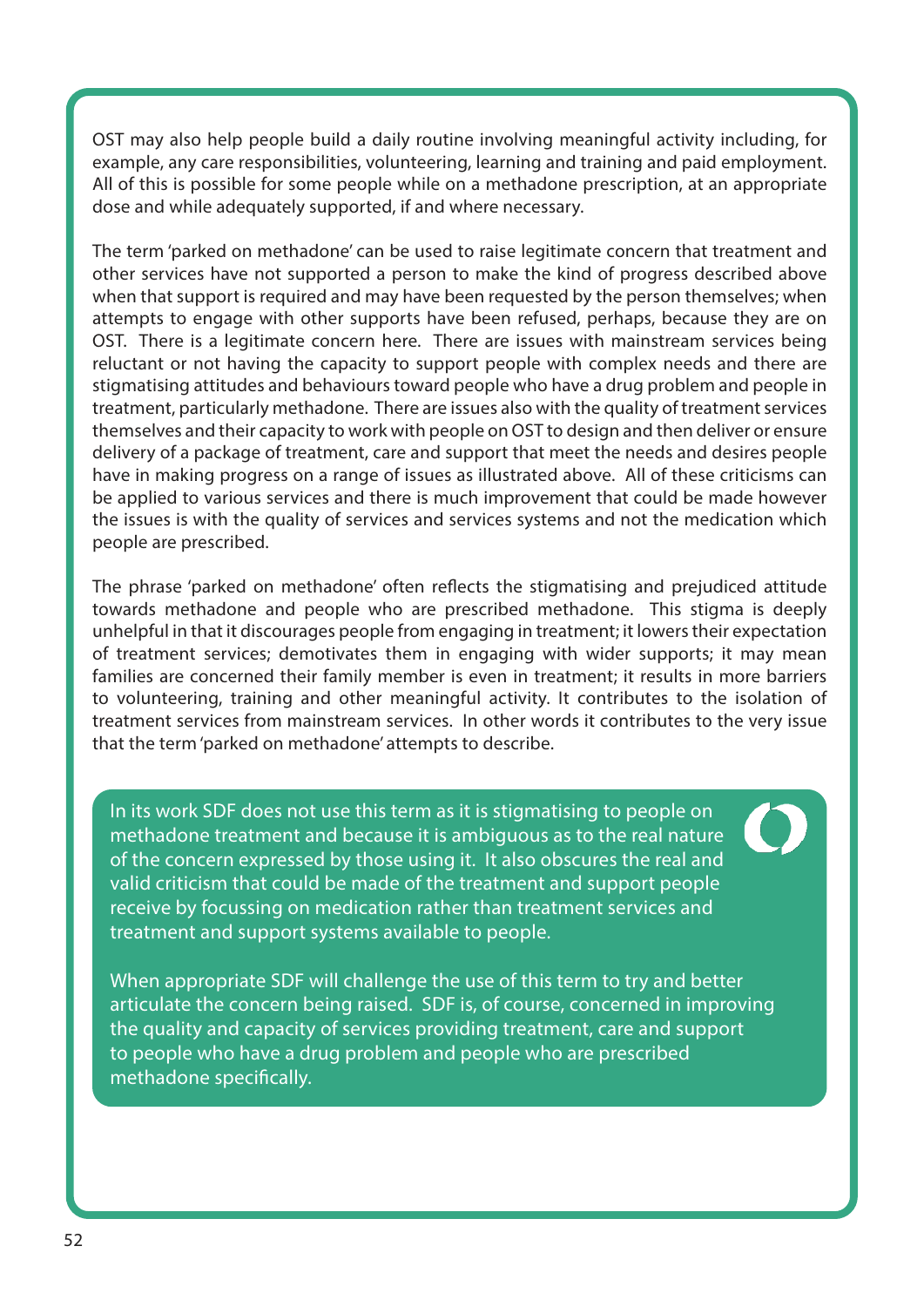#### **Peer workers**

In the drugs field people with personal experience of problem substance use have been involved in service development and delivery for decades. Drug treatment services, as developed from the 1960s and particularly in the 1980s and 1990s were often staffed by people with similar personal experience. This was particularly the case in the third sector and in residential services.

In the professionalisation of the field it became less common for people to disclose their status as having personally experienced problem substance use. The drivers for this were that people with their own experience of problem substance use working in the field gained their own professional experience and qualifications and were often promoted and their professional credibility did not solely rest on their personal experience and commitment but also, and perhaps mainly as they saw it, in their work experience and qualifications. Secondly, it was felt that workers who did not have direct personal experience were undermined if workers with such experience established credibility and tried to develop trusting relationships with the people using the service on the basis of disclosing their own personal experience or their identity as a person in recovery. In some services, such disclosure came to be regarded as unprofessional. Although people with their own personal experience were still drawn to work in the field and valued for their contribution as staff in services, their status as people with personal experience was often not explicitly stated.

The emergence of the recovery agenda meant that people with personal experience were sometimes explicitly recruited into post for which such experience was required and also, more commonly, 'lived experience' was regarded as a positive in recruitment of people to frontline posts. Again, workers in services began to explicitly state that they had personal experience or shared their identity as someone in recovery. Some people who had worked in services for years and not shared this information, at least with people using the service began to 'come out'.

SDF supports the professionalism and commitment of people with personal experience of problem substance use who work in services and recognises and celebrates their contribution to the drugs field in Scotland. SDF works to support people with personal experience to find employment in the drugs and wider care field, most particularly through the Addiction Worker Training Project.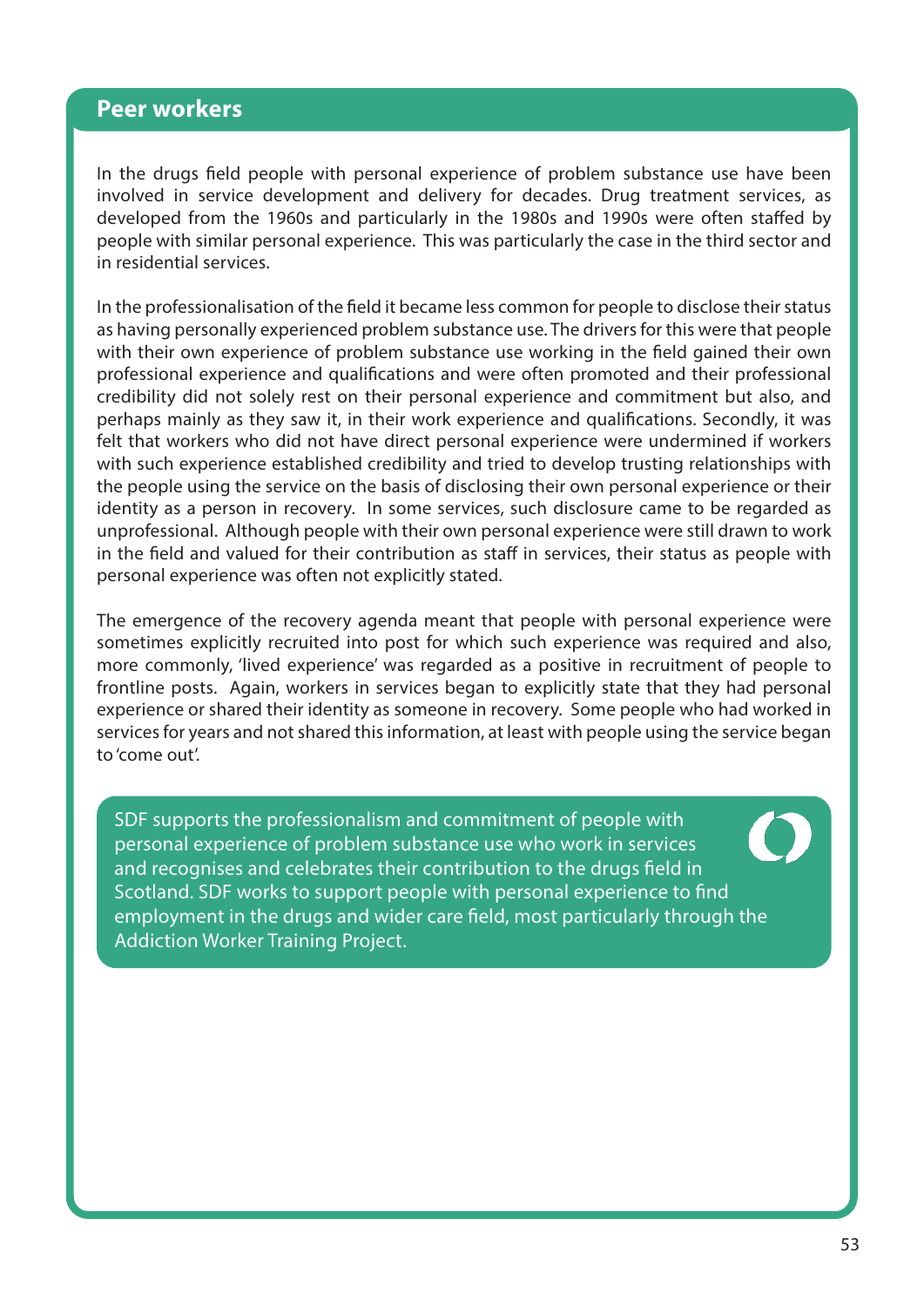## **People-first language**

In discussing drug-related issues, it is often useful to identify, describe and discuss groups of people who have aspects of their behaviour or their personal situation, or other characteristics in common. This can support insight and understanding and improve the way people are treated and supported. However, in describing groups of people, the language used can sometimes become very impersonal and this may contribute to depersonalisation, 'othering' and stigma.

One means of addressing this is to use terms like 'people who use drugs' rather than impersonal terms like 'drug users.' This is called people-first language.

The personalisation of language can mean people become more conscious that they are speaking about people rather than in abstractions. This may help reduce and challenge stigma (see **stigma**). Sometimes using people-first language makes people more specific about the group of people they are referring to. For example, general terms like 'drug users' may be replaced with more specific terms like 'people who use cocaine' or 'people who inject drugs' etc.

One problem that arises in the use of people-first language is that terms become longer than other terms. For this reason, acronyms are sometimes deployed; for example, 'people who use drugs' becomes PWUD and PWID is used for 'people who inject drugs'. This is generally accepted in written reports and research papers; however, in spoken language using terms like 'PWUD' or 'PWID' simply defeats the purpose of people-first language which is to ensure the humanity of people within groups is not forgotten. This is regarded as bad practice.

Another issue is that the media are resistant to people-first language as it tends to be more 'long-winded' and less 'punchy' than other language – especially in newspaper headlines.

In its work SDF deploys people-first language and advocates its use to others. SDF uses acronyms to replace people-first language only in formal written contexts e.g. research reports to reduce repetition and improve ease of reading.

SDF works with the media to explain issues around language used to refer to people who use drugs and others; offers practical suggestions as to appropriate use and challenges stigmatising and inaccurate language.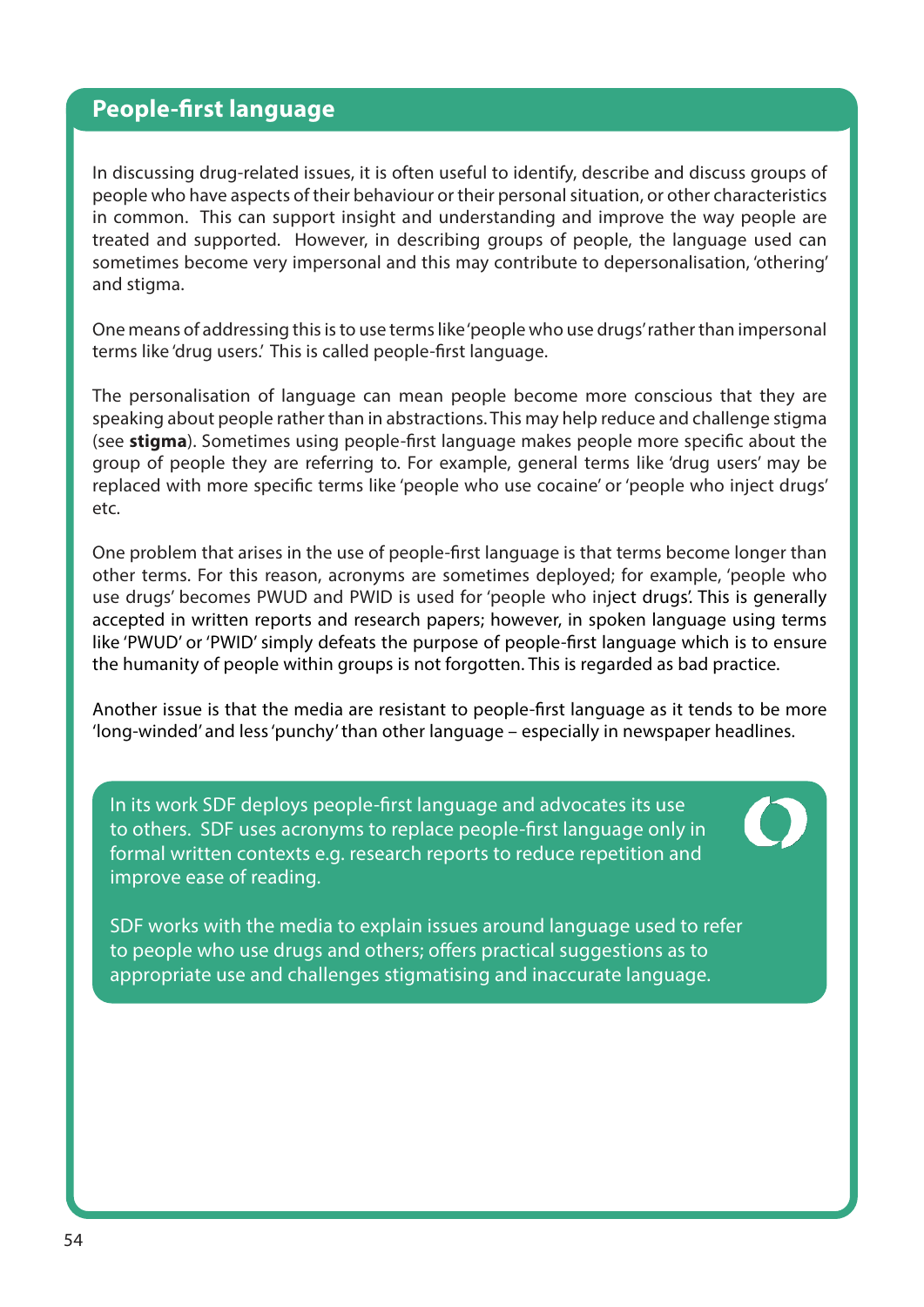### **Personal narratives**

Personal narrative is a semi-formal verbal or written communication of a person's experiences by the person themselves. The use of personal narratives is common within the drugs field. They are used in therapeutic settings, in peer settings – 'shares' in 12 step fellowship (see **Alcoholics Anonymous**), for example; in training and briefing of expert professionals within the drugs and related fields; they have also been used in preventative work particularly with children and young people.

Personal narratives can be powerful and seem more direct and real to some people than other forms of therapy or learning experiences. However, the role and value of personal narratives is contended.

Personal narratives are deeply embedded in western culture and are the basis for Catholic confession and Protestant declarations of faith. Indeed it is striking how many personal narratives dealing with problem drug use and recovery follow quasi-religious formats. It is not unusual to discern key Christian ideas within personal narratives:

- journey metaphors (the 'path' or the 'road') ('I started out'…'I ended up') (see **journey metaphors**)
- examples of 'bad' behaviour sin; sometimes repeated ('I stole anything'; 'I lie to everyone all the time') or sometimes a single exemplary instance - ('I stole from my mother's purse')
- some form of nadir moment (see **rock bottom**) ('I missed my daughter's wedding' 'I was involved in a serious crime and was jailed for 7 years')
- meeting an individual a messiah ('In prison I met a man who asked me what I wanted in my life')
- or being in a particular situation that induces a sudden insight revelation ('And then it occurred to me that I was never going to have control over my life as long as drugs had control over me')
- the hard work of personal change and being involved in positive activity penance ('I have done a lot of work on myself'; 'Now I help others') (see **giving something back**)
- the feeling of well-being and contentment redemption ('And now I live a useful purposeful life' 'People treat me like I am the same as them')
- gratitude ('Every day I am thankful that I am sober')

The reason for this is simple. People are not relating their experiences completely and direct – that would be impossible. They are relating very complex and sometimes confused and confusing and even troubling and painful experiences in a way that is safe for them and for their audience.

They are telling their story in the hope that in doing so there is a benefit for them and they hope, benefit for their audience. People want to have lives that, on some level, 'make sense' and are 'meaningful'. They want even the most negative or disturbing experiences to have positive aspects and consequences. They want people to understand their experiences. They want to be accepted by other people. So, people soon learn ways to tell the story of their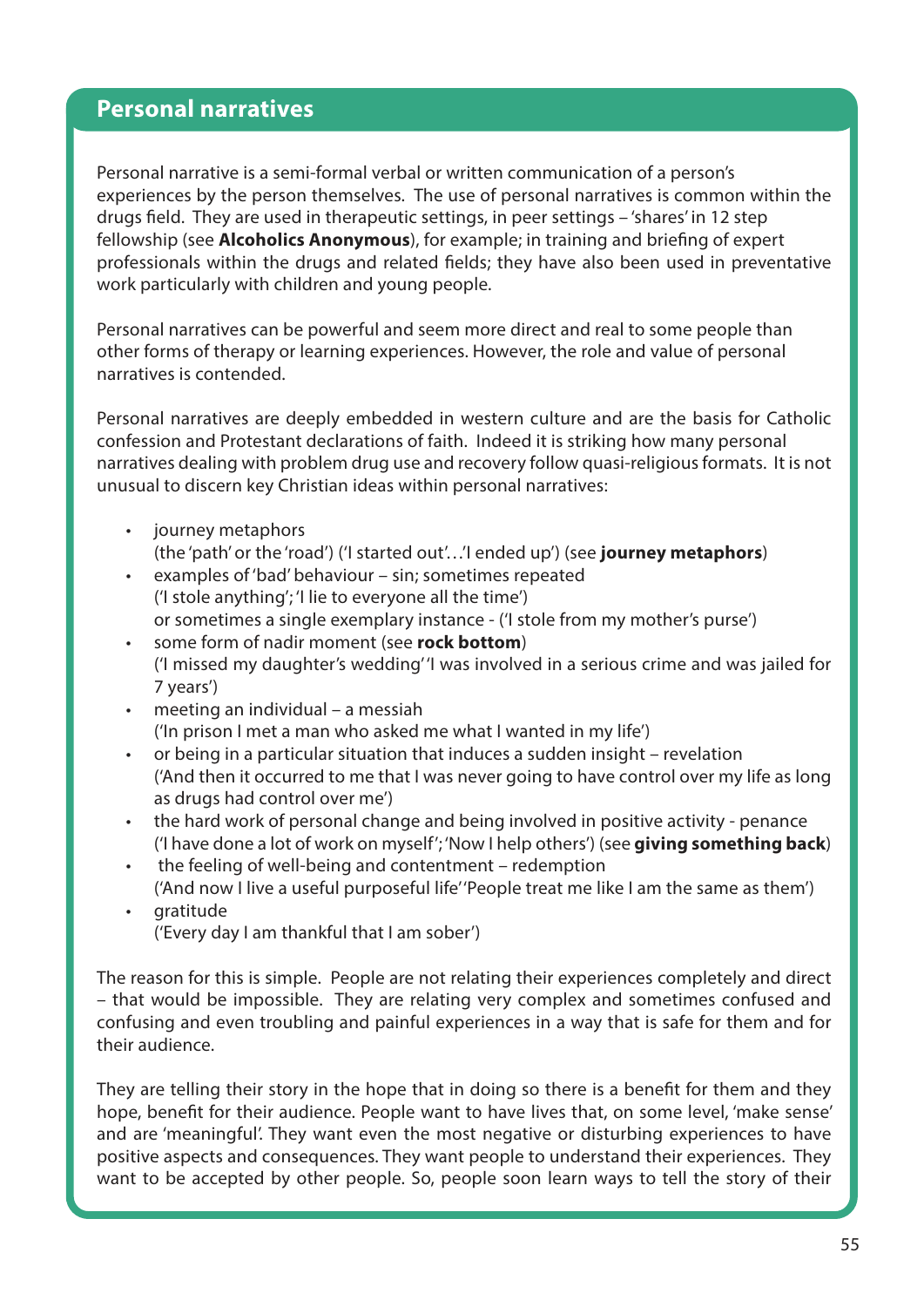substance use, their substance use problem and their recovery in a way that achieves these things. This is not to say their story is not true or insincere. In fact, for many people the fact that their story is true and sincere is part of the point of telling their story as they regard this as evidence to themselves and others that they are in recovery or are recovered.

Nevertheless there are huge and crucial omissions in these narratives – often much of the social context is omitted; the complexity of the relationship with services; the ambiguities of motivations and personal relationships are not represented; the extent of mental health issues may not be acknowledged. Importantly the exact details of what the person felt and their attitude, motivations and beliefs at the time these events occurred is often completely absent or mentioned only in passing. This occurs partly because things may not be viewed as relevant, the person may lack insight or for example have had low expectations of services and therefore not really see the insufficiency of the service they were offered etc.

Often people choose to start at the point where they started using substances but what was going on at that time and before this? Are aspects of childhood experience or wider social circumstances not being included in the story? The family and social context is often not explored. (See **adverse childhood experiences**; see **poverty;** see **trauma;** see **selfmedicating**)

The use of 'stand up and tell your story' personal narratives takes no account of the power imbalances that exist between the person telling 'their story' and their audience which in some contexts may be composed of professionals and academics, for example. In fact by asking a person to reveal aspects of their life that their audience may not be willing to share – the circumstances of their family or their criminal behaviours, for example - personal narratives often reinforce the power imbalance between the 'narrator; and their audience.

These kinds of limitation exist for all personal narratives and not only personal narrative around problem substance use.

The shortcomings of personal narrative can be overcome by including people with personal experience of problem substance use in ways that avoid the 'stand up and tell your story' format. Discussion and appropriate questioning may be helpful. It may also be helpful to focus on a particular issue rather than an overarching narrative. It would be useful to have more than one person or a small number of people involved. It will always be necessary to address any power imbalance between the person and their audience. (See **user involvement**)

It is worth noting that one sphere in which there is hard evidence about the effectiveness of the use of personal narratives is in the education of young people in school environments. The evidence is that this is not only ineffective in the prevention of drug use but that it is harmful and is no longer recommended in Scotland. And yet there is still pressure for personal narratives to be used in this and other contexts.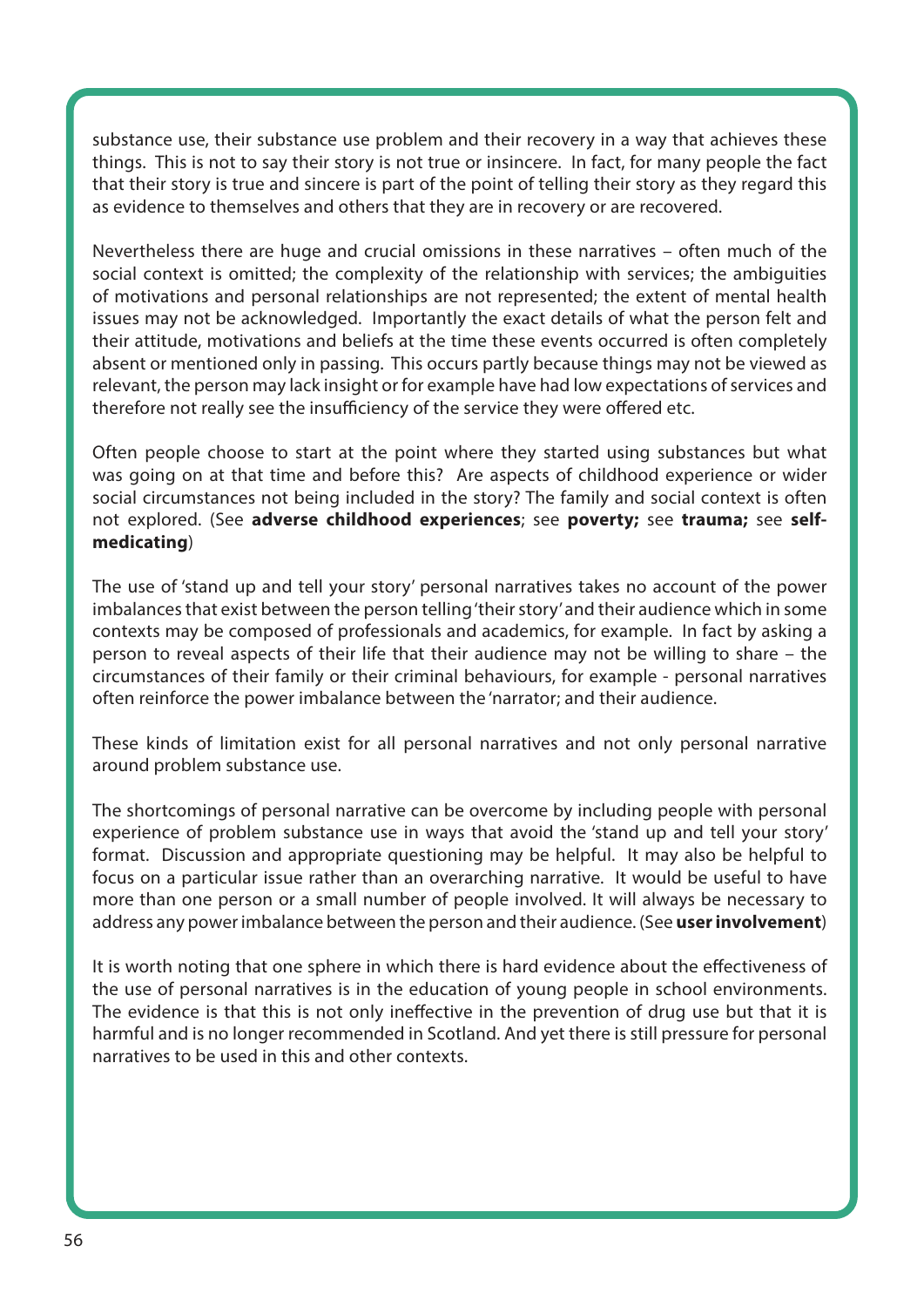SDF acknowledges the potentially therapeutic role of developing and sharing personal narratives.



In its work, SDF supports more engaged involvement of people with personal experience in workforce development, the design, commissioning, management and delivery of services and in the development of policy on issues related to problem drug use and other issues. It discourages the use of personal narratives in these contexts and challenges any approach that 'involves people' solely by using personal narrative.

SDF works with people to develop life narratives that support employability in the Addiction Worker Training Project. This involves supporting people to make positive and appropriate disclosure as part of recruitment processes.



#### **Explore further:**

Warren, F. 'What works' in drugs education and prevention?' Scottish Government 2016

## **Polysubstance use or polydrug use or polypharmacy**

This term refers to the use of more than one substance at a time. The term is not contested but the drivers of polysubstance use are often not explained or understood and so people involved in polysubstance use can be stereotyped or stigmatised as 'reckless drug users' or 'hopeless addicts'.

Although polysubstance use is sometimes regarded as if it was something distinct and unusual, many people are involved in polysubstance use – sometimes when not realising it. This can happen even when someone thinks that they are using one substance and then waiting for the effect to pass before using another substance as, although the effect may not be apparent, a substance can still be active within the body, putting strain on the body's systems. This can cause unintentional overdose.

People can also be involved in unplanned polysubstance use if they are forced by circumstances to consume a second drug or more than one drug. This can happen, for example, when they find themselves in possession of drugs and are suddenly stopped by the police or security staff.

Commonly polydrug use also happens when people think they are using one drug but it has become adulterated or has be diluted with another psychoactive substance – this is often the case in the supply of street drugs which is controlled by criminals and completely unregulated.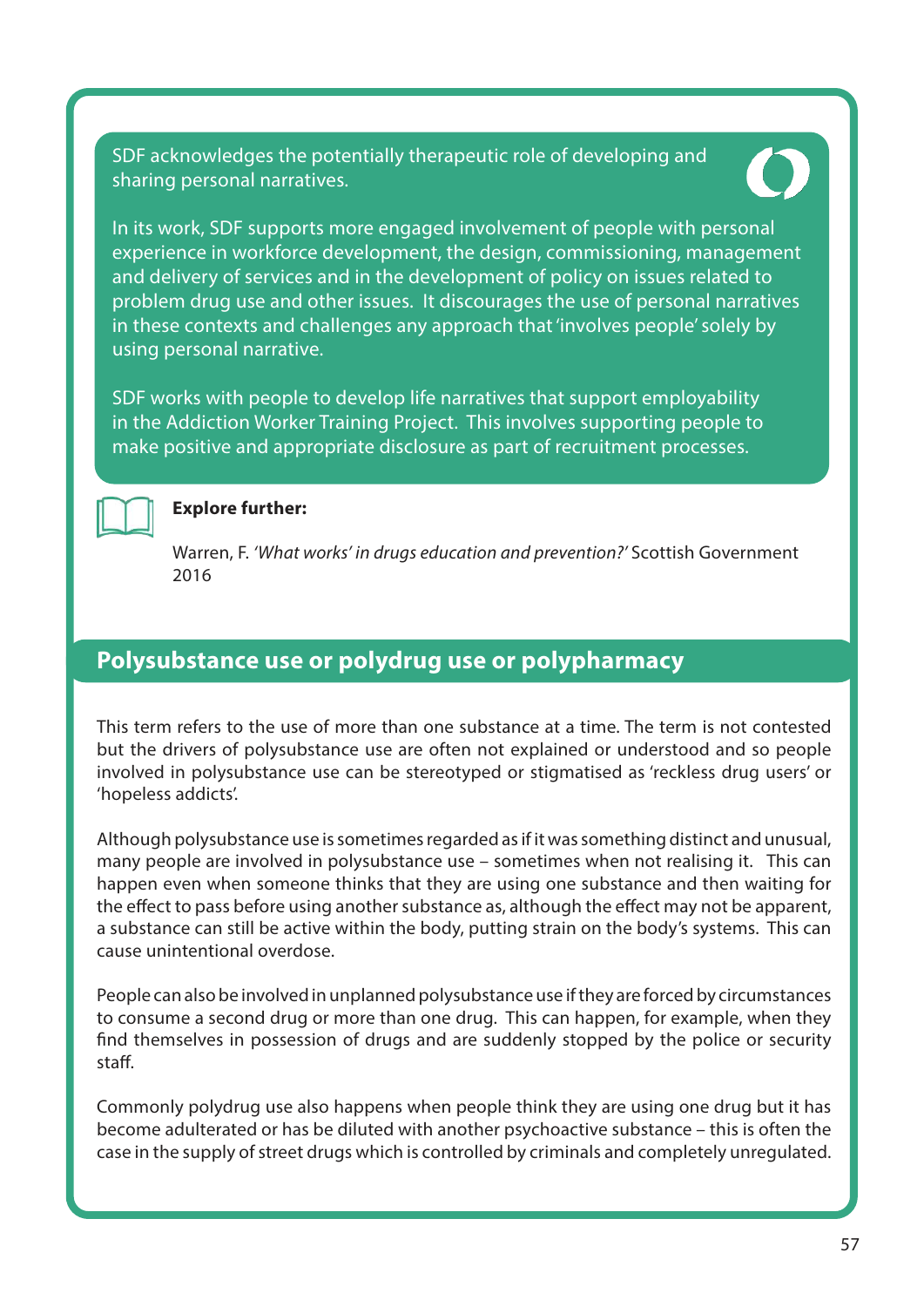Polysubstance use is also deliberately practiced to achieve desired effects. However, often the quality of drugs is so poor (they are diluted and so less effective) or the supply is interrupted and there is less available than a person needs and for these reason a person can end up obtaining and mixing substances that they did not really plan to use.

Some people in a state of intoxication can end up using other substances that they would not have planned to use due to disinhibition – this is particularly true of people using drugs like alcohol which disinhibit people who use them.

So unregulated criminal supply, law enforcement and ignorance of the way the body processes drugs all play their part in polysubstance use.

Polysubstance use is a higher risk activity and there are specific harm reduction measures around this. The vast majority of overdose deaths in Scotland are polysubstance use deaths.

In its work SDF uses these terms frequently and points out the drivers and risk of this type of substance use when appropriate.



### **Poverty**

The link between poverty and problem substance use is clear. This is borne out in statistics but also in the experience of those working with people with substance use problems and in the personal experiences of hundreds of thousands of people in Scotland.

A few statistics paint enough of the picture to confirm the link. In 2017/18, an estimated 49% of the patients with a drug use related GP consultation lived in an area classed as in the 20% most deprived areas as opposed to the 4% of patients who were living in the 20% least deprived areas. Approximately half of the patients with a drug-related general acute or psychiatric hospital stay lived in the most deprived areas in Scotland.

Problem alcohol use is similarly linked to poverty. For example in 2015 in the most deprived areas of Scotland rates of alcohol-related death were six times higher than in the least deprived areas, while rates of alcohol-related hospital stays were nine times higher. (Monitoring and Evaluating Scotland's Alcohol Strategy (MESAS) NHS Health Scotland 2017)

And yet the root cause of poverty is denied in notions of problem substance use being a personal or moral failing or a wilful choice (see **lifestyle choice**). These can be regarded as moralistic arguments which are based on religious perspectives that substance use is essentially sinful i.e. evil. There are also political perspectives that deny the role of poverty and the role of the state in inducing and addressing problem drug use. The evidence clearly contradicts any assertion that poverty and indeed class are not relevant.

There are people who have no experience of poverty but who develop substance use problems – these are largely linked to trauma and mental health issues. (See **adverse childhood**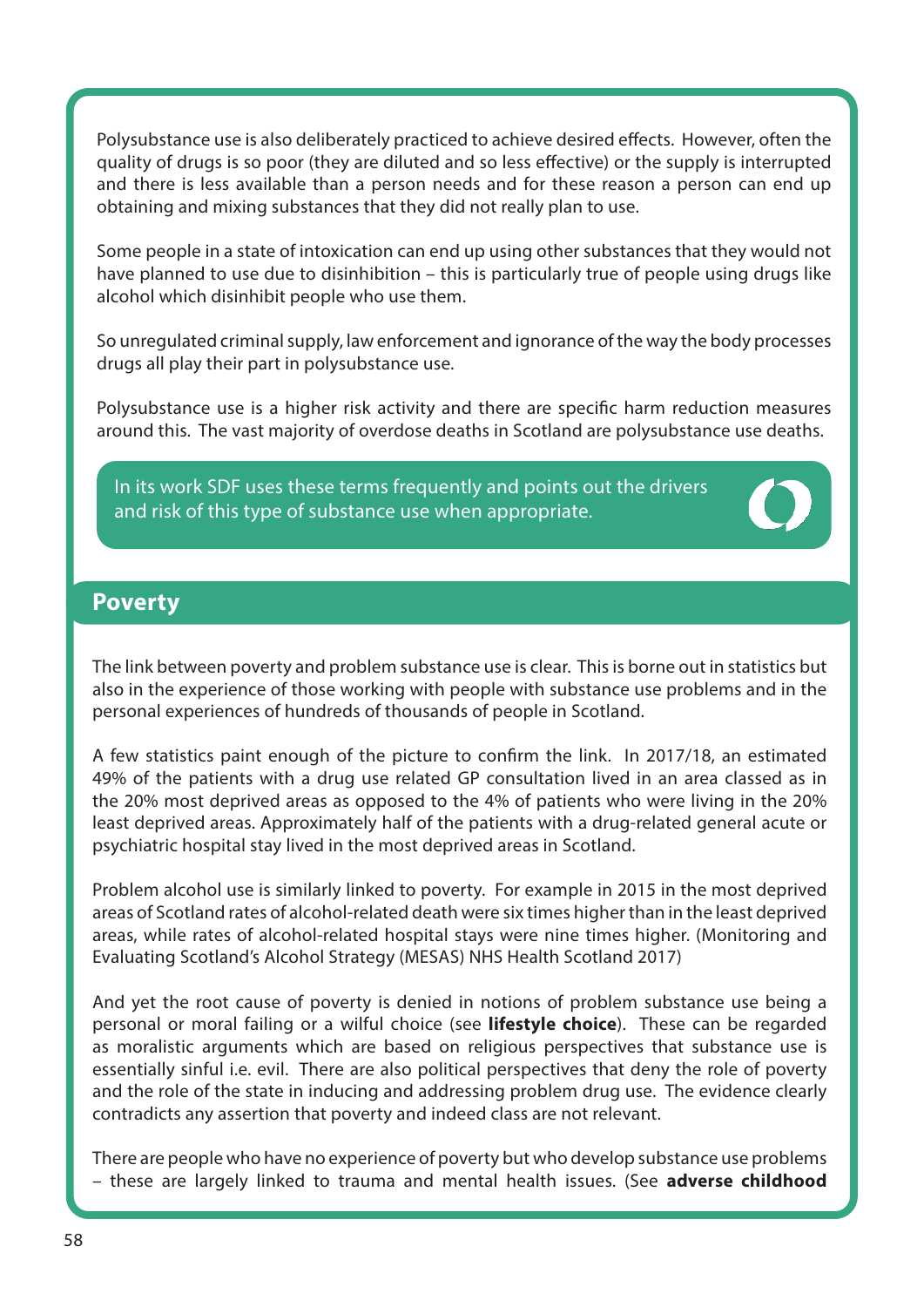#### **experiences**; see **trauma**; see **self medicating**)

It should also be noted that people who experience poverty and have a substance use problem may well also have experienced trauma and mental health issues.

Poverty is a stigmatised state and people do not readily self-identify as being or having been in poverty. Poverty is also closely linked to class which is an issue many people can find it difficult to discuss or describe. For these reasons, poverty is not mentioned in many personal narratives (see personal narratives). It may also be excluded from personal narratives because people feel that they are blaming their community for their personal problems (which the poverty analysis does not do, of course). They may also feel that poverty is irrelevant because a substance use problem 'could happen to anyone' – which is not borne out by the evidence. (See **could happen to anyone**). Poverty is also perhaps excluded from personal narratives because it is taken for granted; a 'given'.

In its work, SDF emphasises the evidence base linking problem substance use to poverty, trauma and mental health. SDF challenges simplistic notions that deny these links individually or collectively.



Of course, SDF accepts that people may describe the cause of their own problem substance use in ways that suits them in their current situation, helps and supports them to be accepted and understood by others or in a way that they find empowering or destigmatising.

# **'Pro' and 'anti' – drug**

Because of a declared 'anti-drug' agenda in some political discourse (see **war on drugs**) a notion has developed that people, organisations or other stakeholders in the drugs field are either pro- or anti- drugs. This is unhelpful and causes unnecessary dispute and division. Framing drug issues in this way limits the capacity to discuss and debate issues and reach compromises and consensus. It is hugely limiting particularly within political and media discourse.

The use of substances can be regarded as normal and as a 'given' as it is present throughout human history and across all human geography (see **abstinence**). It is normal for substances to be used in ways which mean that any risk or harms are personally, socially and culturally acceptable. This is the normal way in which society addresses risk and harms – in the context, for example of the risks and harms from cycling, participation in sport, consuming foodstuffs etc. there may be some regulation and education and otherwise there is personal choice.

Problem substance use develops not from the existence of substances or even the supply of substances but from poverty, trauma, physical and mental health problems. (See **poverty**; see **trauma**; see **adverse childhood experiences;** see **self-medicating**).

There is limited evidence of the promotion of substance use by suppliers, except of course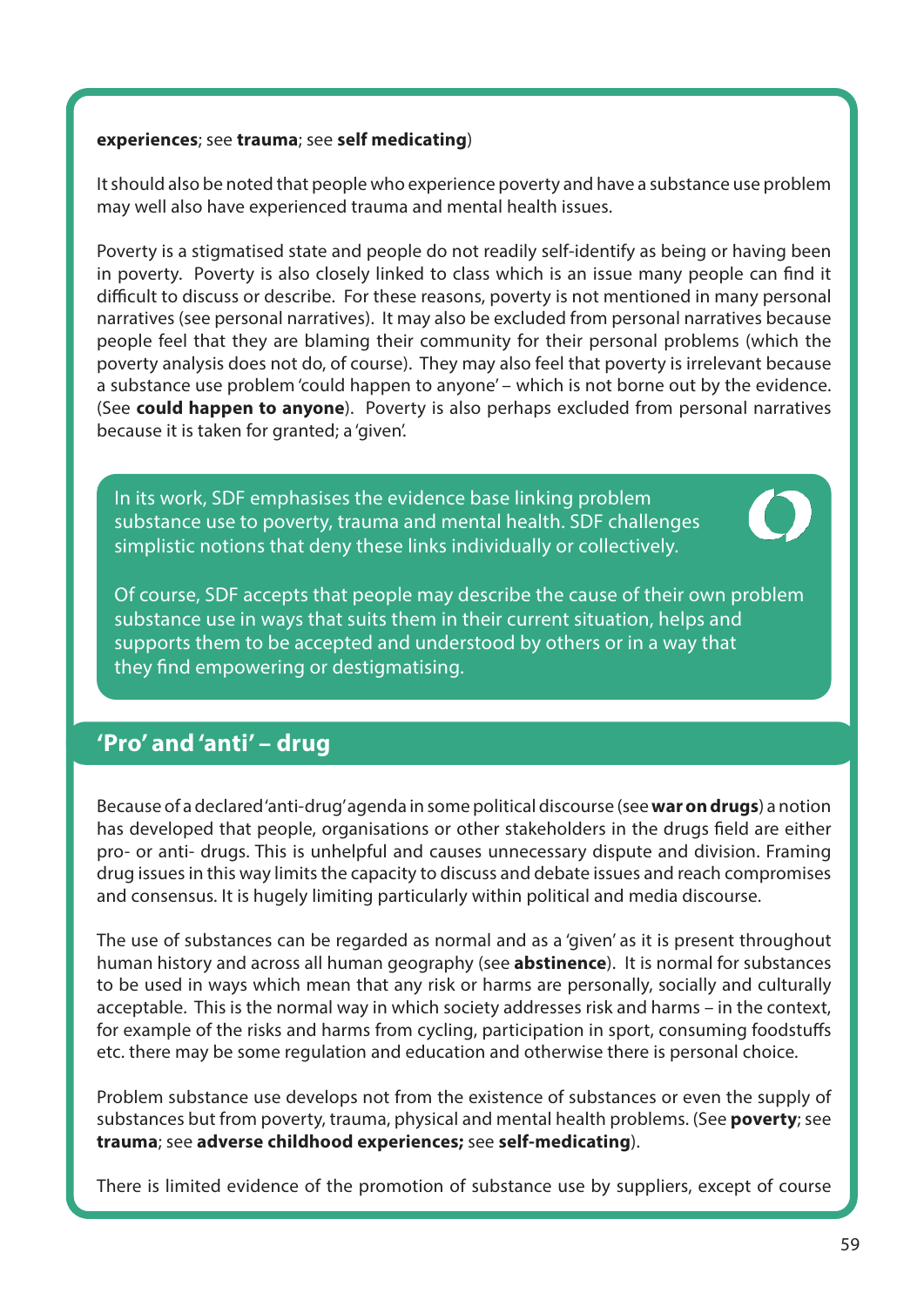in the regulated advertising and promotion of legal substances – alcohol and tobacco. Drug dealers do not generally promote or advertise their products they simply find demand. Recently the development of online sales has led to products being described as 'good' etc but this 'promotion' is crude and 'amateurish'.

The promotion of drug use is done through peer networks of people who use nonproblematically or 'recreationally' and through cultures that develop around the use of substances; for example, the 'rave' scene and the increase in ecstasy use. Whether such cultures are a significant cause of substance use or merely celebrate substance use may be disputed.

The claim that those who provide or support the provision of harm reduction services are 'prodrugs' actually makes no sense when harm reduction is viewed as the means by which all risk behaviours are addressed within society (see above) and substance use is acknowledged as a universal human activity. Likewise, the notion that people promoting abstinence as a means to address problem drug use are necessarily 'anti-drug' is unhelpful.

In its work, SDF does not frame issues within the drug field or wider discourse on drugs as pro- or anti-drugs and challenges this perspective when appropriate.

## **Problem substance use / Problem drug use**

These terms refer to substance use that is 'problematic' – which harms the person and others.

The terms are generally used and accepted. Contention has been raised by people who regard all substance use as harmful. They argue that these terms imply that there are forms of substance use that are not problematic and that this is not true – that non-problem use is impossible. They argue also that such an implication normalises substance use (see **pro and anti-drugs**).

This objection is difficult to sustain for several reasons. Firstly the use of substances is present throughout human history and across human geography (see **abstinence**). In this sense, the use of substances is normal. Secondly, it implies that all substance use is harmful when the personal experience of the vast majority of people who use substances – alcohol and other drugs – is that their use is not harmful in any overly concerning way. They are in control of their use and make a risk assessment and seek to reduce harm – just as they do when they go cycling, do sports or choose what to eat. Thirdly it undermines people who have a substance use problem and trivialises the real issues they face by implying that all people who use substances (i.e. the majority of adults) have a problem.

In its work, SDF uses these terms and challenges, when appropriate, the notion that they are contentious.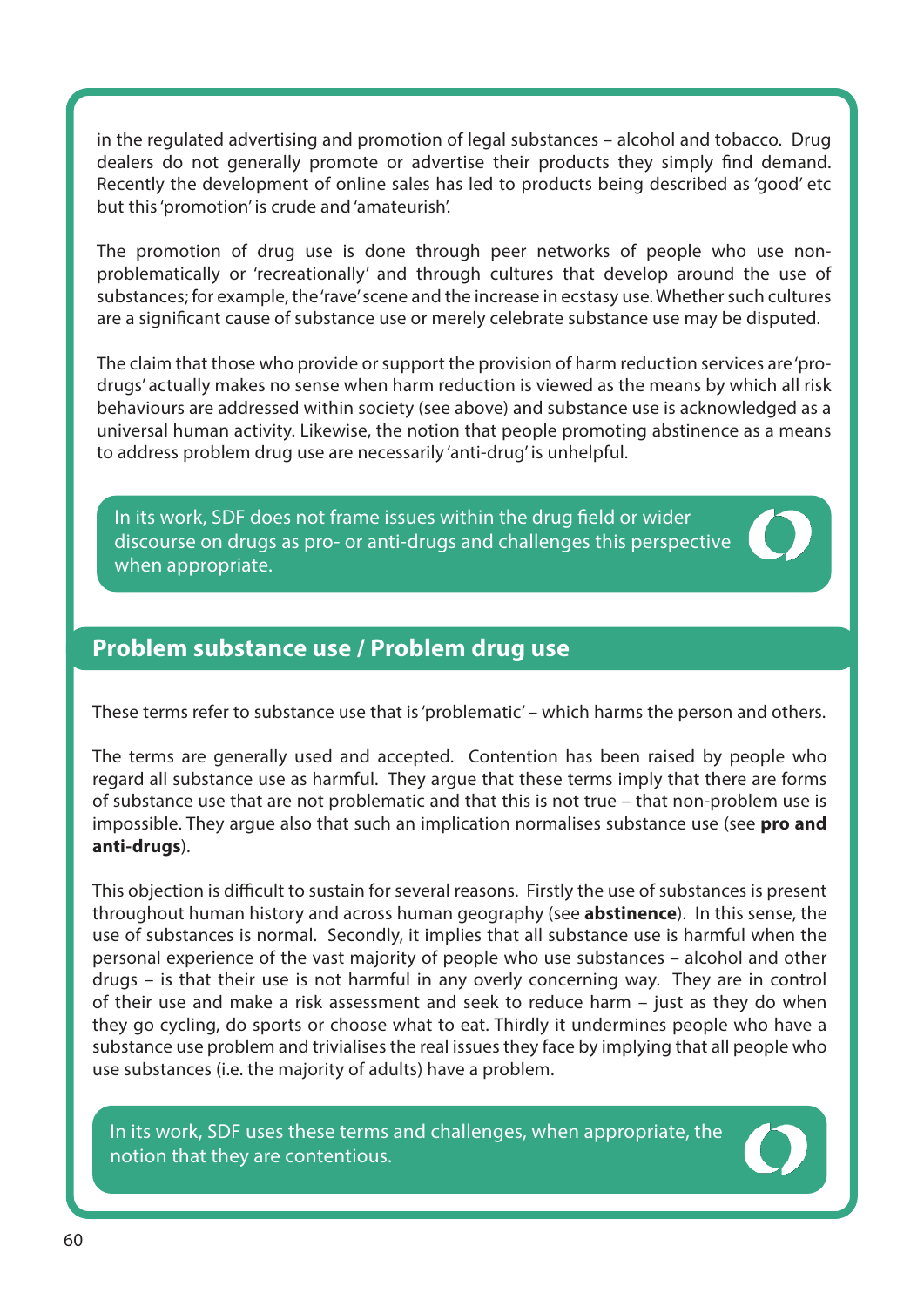## **Rat Park**

The pioneering rat park experiment was first conducted by Bruce Alexander and colleagues at Simon Fraser University, British Columbia. This experiment was conducted to test the causes of well-evidenced 'addiction' in laboratory rats. Addiction in laboratory rats was established by showing that a rat held in a single cage with the ability to inject itself with drugs by triggering a specially designed mechanism, will do so and do so again and again. This evidence was used to assert that some substances were inherently addictive and that use lead to addiction.

In the rat park experiment, the researchers set out to see if the same kind of behaviour could be induced by the availability of the same substances in a different environment. Instead of a Skinner cage, rats were housed communally in a large area where they had access to drugs, food and water, nesting material, tin cans to hide and sleep in and wheels on which toexercise. They also had access to each other and so could socialise, form friendship groups and have sex. This environment was named 'rat park' by the researchers.

The results of the research are clear and have been repeated since by other researchers. Morphine and other drugs are not 'irresistible'; given other options rats opt to use drugs on very few occasions and no rat uses it repeatedly or compulsively. When it comes to passing time and living as a rat, there are better options than morphine or any other drug and given the choice rats will do something else. This experiment undermines the whole notion of drug use as a disease (see **disease model**) and even the notion of addiction as is commonly understood (see **addiction**) it reinforces the evidence laid out in the Vietnam veteran studies (see **Vietnam veterans studies**) and the importance of context of drug use (see **drug set and setting**).

In its work, SDF uses the evidence of the Rat Park study to interpret the experiences of people who experience problem substance use, and those who do not. SDF promotes awareness and understanding of the evidence base and challenges unhelpful notions around problem drug use including disease models and some notions of addiction especially when these have negative effects on people, the development of services and policy development.



#### **Explore further:**

Alexander, B (2010) 'Addiction: The View from Rat Park ' [https://www.brucekalexander.com/articles-speeches/rat-park/148-addiction-the](https://www.brucekalexander.com/articles-speeches/rat-park/148-addiction-the-view-from-rat-park )[view-from-rat-park](https://www.brucekalexander.com/articles-speeches/rat-park/148-addiction-the-view-from-rat-park )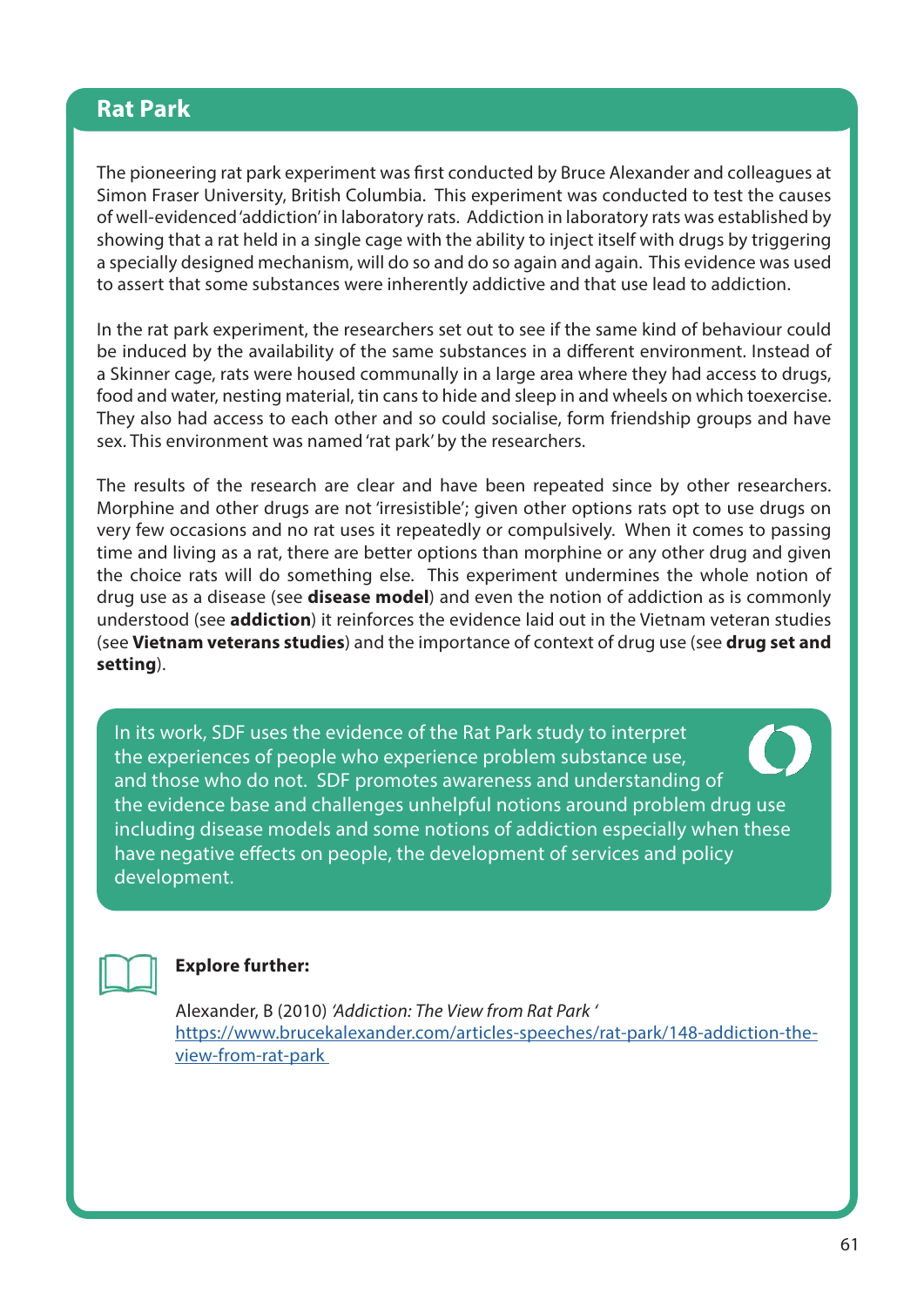#### **Recovery**

This term originated in the USA and recovery remains an essentially Anglo-Saxon concept. Various definitions have been offered including the Betty Ford Institute definition: Recovery from substance dependence is a voluntarily maintained lifestyle characterized by sobriety, personal health and citizenship. Sobriety refers to abstinence from alcohol and other nonprescribed drugs.

The US Substance Abuse and Mental Health Services Commission (SAMHSA) defines recovery as, a process of change through which individuals improve their health and wellness, live selfdirected lives and strive to reach their full potential.

Conservative Home Secretary Theresa May introduced recovery into a UK Government policy context in 2010. Although the document does not offer a definition of recovery, what was meant is indicated by the document's subtitle - supporting people to live a drug free life. In Scotland, the term was defined in the minority SNP Government's strategy document The Road To Recovery (2008) as a process through which an individual is enabled to move on from their problem drug use, towards a drug-free life as an active and contributing member of society. Some view these British definitions of recovery as less inclusive than those in the US.

In Scotland, the new strategy document Right, Respect and Recovery (2018) re-defines recovery as a journey for people away from the harm and the problems which they experience, towards a healthier and more fulfilling life. This may be viewed as a more inclusive approach than used under The Road to Recovery strategy (2008 to 2018).

As suggested by the range of these definitions, recovery remains a contested term. For people identifying as being in recovery, it may have very particular and profoundly personal meaning and connotations. In wider discourse, there is a debate around whether recovery means being 'drug free' and whether 'drug free' includes prescribed medication and substances such as nicotine and caffeine. (See **abstinence**; see **drug free**)

There are also issues with the frequently deployed metaphor of recovery being 'a journey'. For some, these issues impacted on perception, understanding and implementation of Government strategy under The Road To Recovery in the decade from 2008 (see **journey metaphors**).

In its work, SDF uses the term recovery in a way probably closest to the definition in Right, Respect and Recovery but perhaps better defined by The Chicago Recovery Alliance definition any positive change as a person describes it for themselves. SDF avoids using the term recovery where it may be misunderstood, cause confusion or cause unnecessary contention in discussion.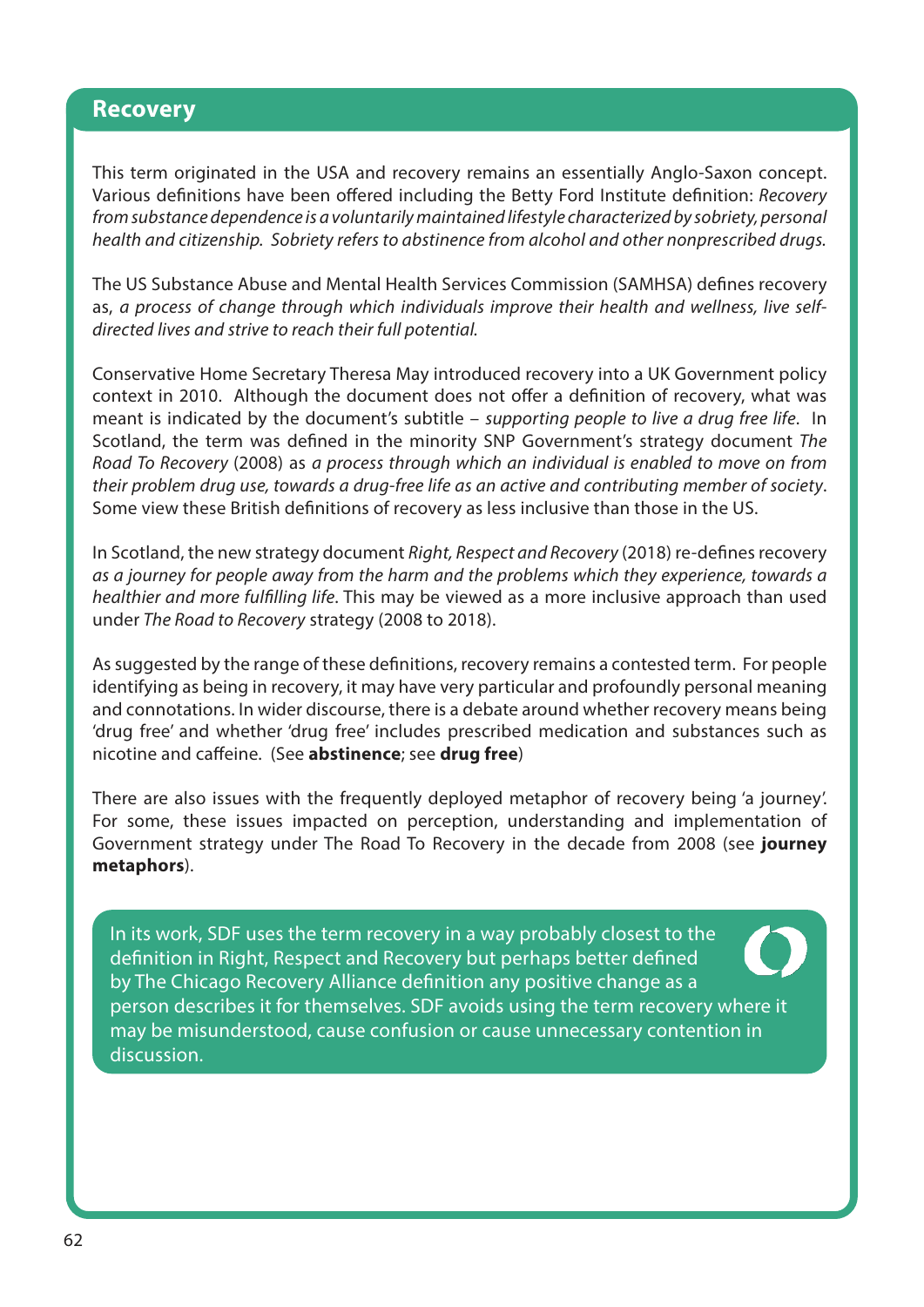#### **Recovery movement**

This term has emerged in Scotland recently. In the strategy document Rights, Respect and Recovery the Scottish Government claims that 'over the last 10 years there has been a growing and thriving recovery movement.'

The term does not seem to apply to an established group or alliance of groups but to consist of people who self-identify individually or as part of a group as being part of a wider movement. The aims of such a movement remain unstated but seem to involve promoting the idea of recovery. (See **advocacy;** see **recovery**).

In its work SDF does not generally use this term as it is open to wide interpretation and may give an impression that there is a voluntary alliance of people with a declared and shared aim and purpose.

## **Recovery-oriented system of care (ROSC)**

This is an American term that in a Scottish context has no fixed meaning. A 'system of care' usually refers to the services and wider support with which a person with a substance use problem might be engaged.

There is divergence in definitions in terms of which services might be included in a system of care. For example, would services available to people whether they have a substance use problem or not be included e.g. homelessness and housing services, social security or employability services?

There is also a question as to the extent to which a wide range of services often acting independently can be regarded as a system especially if a person has to navigate between and around those services independently. There are also different views about how much control anyone has in designing, managing and maintaining that 'system'.

There are, of course, also different views as to a definition of recovery means (see **recovery;** see **abstinence**) and therefore what recovery-oriented means; does that mean that the care system forces people to an outcome, encourages a particular outcome or simply that a specific outcome is simply possible within the system?

There is dispute over the extent to which services can and do support or promote recovery. There is a view that recovery necessarily happens outwith the treatment or care system. This view may preclude the existence or possibility of developing a ROSC.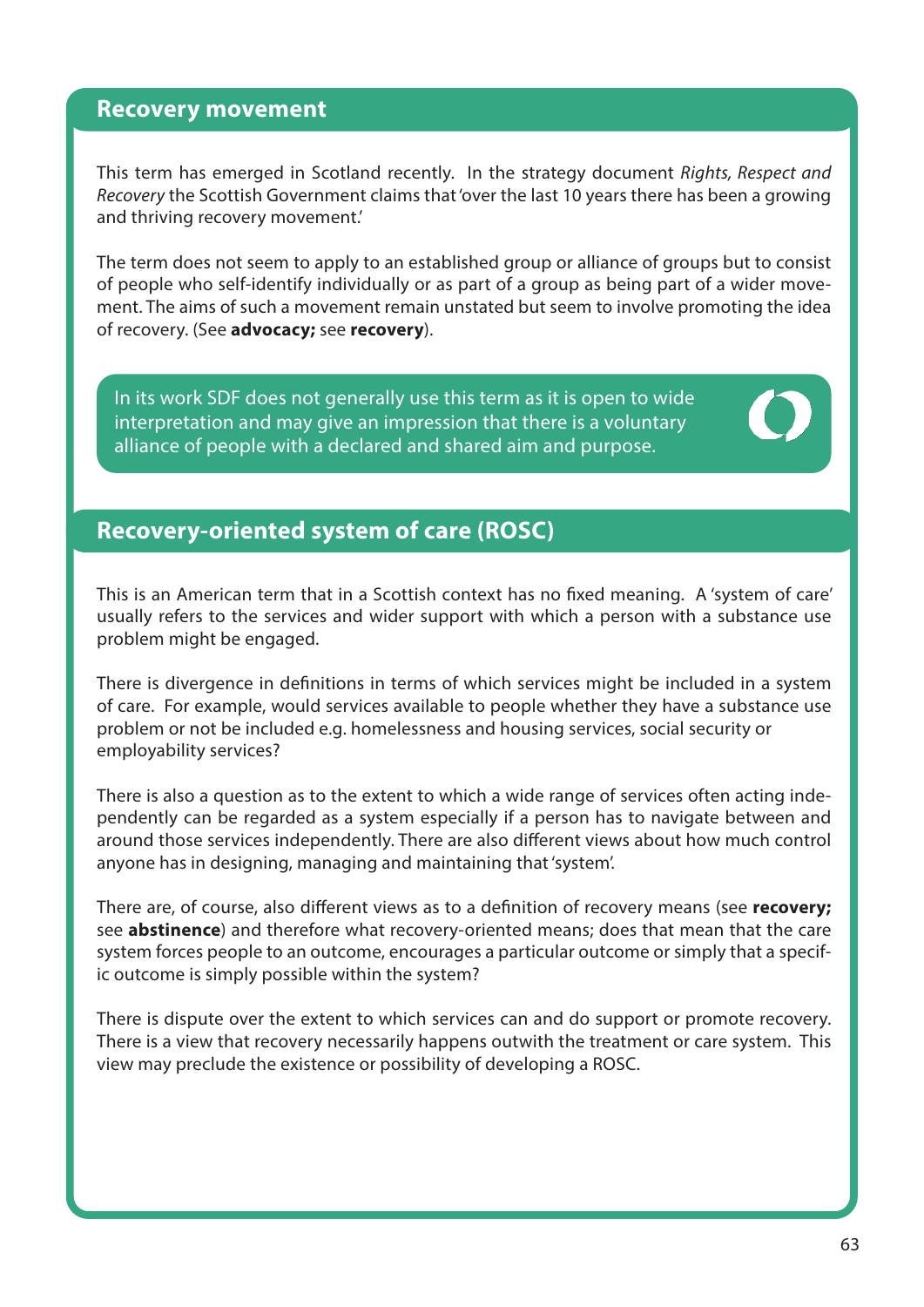In its work, SDF sometimes uses the term recovery-oriented system of care; this usually refers to a wide system of services and other supports including non-specialist services.



SDF acknowledges that such services, in effect, work as system that system produces outcomes that are both intended and unintended by the people who design or deliver services.

Systems may be 'recovery-oriented', in the sense that progress, as defined by the individual, can be supported within that system. In some cases, this happens and, in other cases, unfortunately, it does not. The quality of treatment and support services and the systems they form is a key focus of SDF's work.

## **Recreational drug use or recreational substance use**

This term distinguishes between the experience of the vast majority of people who use substances and those people who develop a substance problem. (See **problem drug use**)

Objection has been raised on the grounds that all substance use is harmful. Even if it were conceded that all substance use is harmful (which would be contested) this does not mean that all substance use is problematic (see **problem substance use**). People take risks and experience harms every day – when they cycle, play sports and eat, for example. There are risks and some inevitable harms. There are processes – some of which a person may be unaware of and others of which a person may be conscious of - that mean that a personal and societal risk assessment, harm reduction has been undertaken and that these activities are undertaken in a way that involves 'acceptable' risk and harm. Substance use is, for the vast majority of people, the subject of similar risk assessment and harm reduction.

This term may also be contested in that its use may imply there is a distinct line between recreational and problem use. For some people this line is hard to distinguish and 'recreational', 'regular', 'heavy' and dependent use are not as distinct behaviours as is sometimes implied or inferred. This ambiguity can exist even for the person involved. People with a drug problem sometimes use phrases like 'I woke up with a habit' to describe the experience of suddenly realising their apparently controlled and 'recreational' use had become a dependency which may subsequently become problematic.

In its work, SDF uses this term but may more appropriately use terms like:



- non-problem use
- non-problematic use
- non-dependent use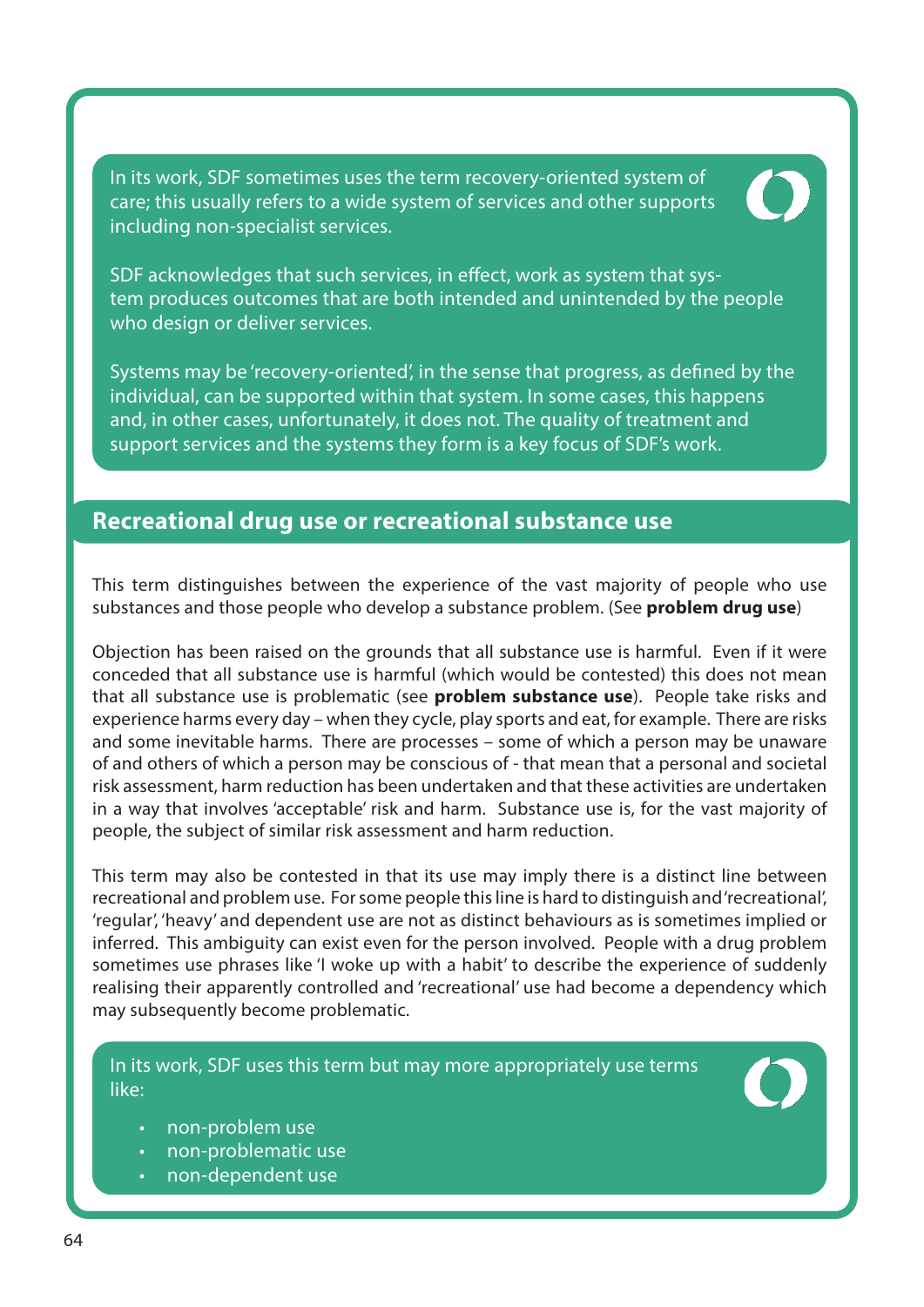## **Rehabilitation**

Rehabilitation is used to describe the process of treatment and support of people with a substance problem and their own personal effort that aims to 'restore' them to health or a 'normal' life that they previously enjoyed.

There are issues with this term. Firstly, in addressing problem substance use people are not necessarily restored to good health – people may have physical and mental health issues some of which may be drivers for their substance use or consequences of their substance use (see **self medicating**).

Secondly, people may well not have had a 'normal' or a 'happy' life before they developed a substance use problem. They may not want to be restored to that life or that may be impossible.

The term rehabilitation seems to be rooted in a model of people's life trajectory – a more or less 'normal life' suddenly dominated and nearly overwhelmed by a period of problem substance use before a treatment and/or other intervention restores 'normality'. This is not the experience of many people who have a substance problem whose life, substance use and treatment and recovery experiences are far more complex.

In its work, SDF may use alternative terms as appropriate including:

- treatment and support
- (making) progress
- **recovery**

#### **Relapse**

People who stop or limit their use of substances for whatever reason, often subsequently use substances again. This is partly why medical definitions of problem drug use talk of a chronic or relapsing condition (see **addiction**; see **alcoholism**). Relapse can take on significance too in some recovery discourses where a relapse to substance use means that people have to 'start again' in terms of their recovery. One symbol of this 'starting again' is that some people will start counting their days of abstinence from zero again (see **clean**).

Relapse is sometimes regarded in ways which may be potentially damaging. It may be unhelpful for people to think of relapse as inevitable. It may also be unhelpful for people to regard relapse as catastrophic or a clear break from a previous episode of controlled use or abstinence.

Relapse is for many people associated with a period where support is needed and this may help the person in the short and long term. Unfortunately, it is a time when support is often withdrawn by family, peer and other supports and also by some services.

Relapse is closely associated with an elevated risk of overdose including fatal overdose (**see tolerance**).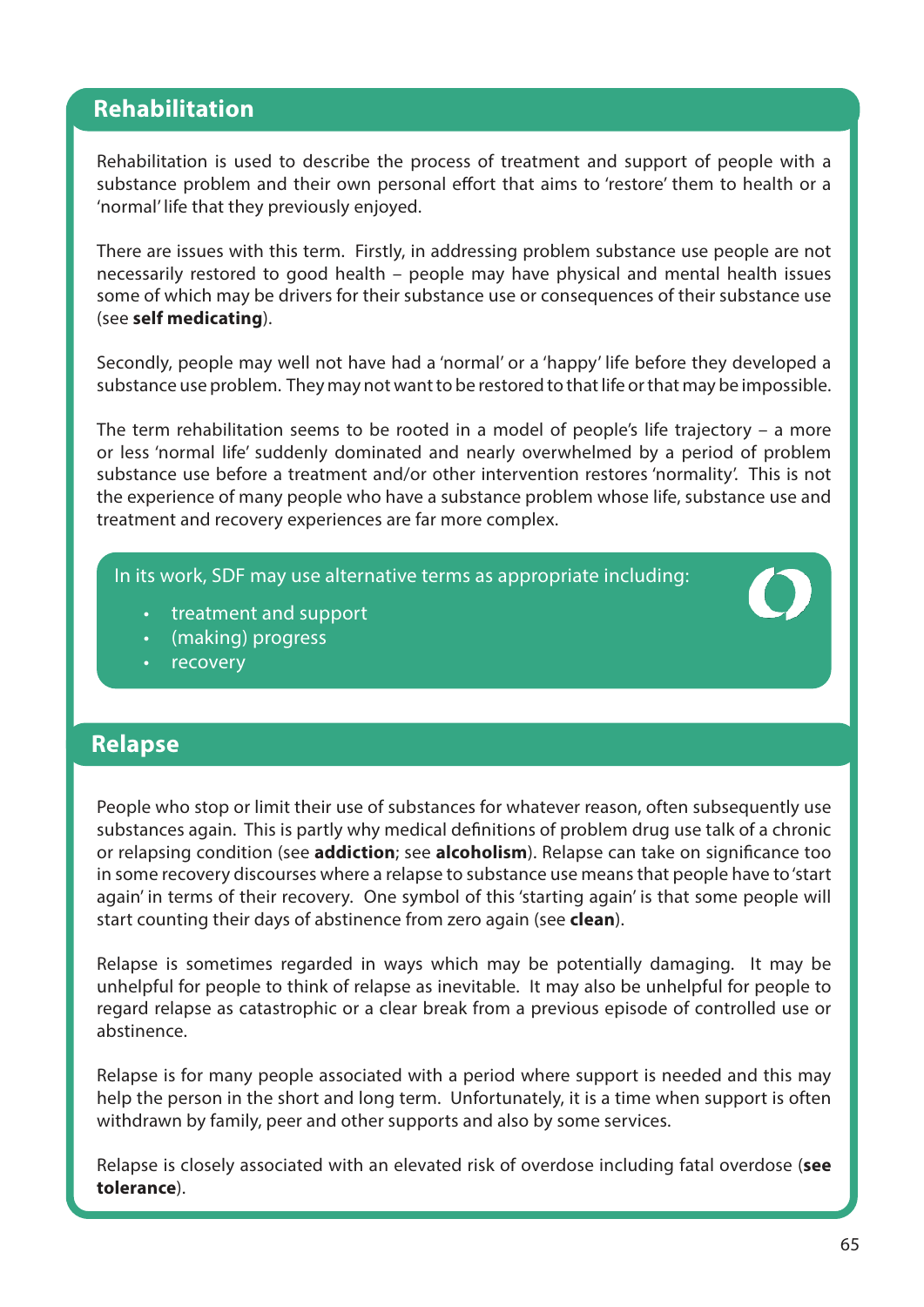In its work, SDF uses the term relapse to describe substance use after a period of more controlled use or abstinence. SDF works to ensure services and others understand the need to support people at a time of relapse and that people with a substance problem understand issues around tolerance. SDF also promotes understanding of relapse in understanding the role and effectiveness of treatment and support services improving Scotland's response to problem drug use.

### **Rock bottom**

People who have a substance problem often experience unpleasant situations and circumstances. In retrospect, especially in the context of telling their personal story of substance use, problem substance use and recovery (see **personal narratives**) people may describe some sort of crisis or low point that, at the time or later, becomes significant in that it seems to have caused or motivated them to change and address their drug problem. Commonly this is referred to as rock bottom – a low point from which it became possible to push oneself back up again.

The concept is contested only in the sense that there may be an implication that for a person to begin to effectively address their substance use it is necessary to reach 'rock bottom' and have a particularly unpleasant experience. This is not the experience of all people who have addressed their problem substance use; others, for example, say that a realisation were growing older, boredom or a new personal relationship with a partner or a child was the significant change that motivated them.

It is worth noting that some people will describe a 'rock bottom' incident which for them, in retrospect, has significance; yet, when asked, they will concede that the incident was not the worst thing that ever happened to them or the worst situation they have been in. Also, when prompted, people will concede that, at the time, it did not motivate immediate change. It is possible that for some people a 'rock bottom' story is a device that helps them explain to themselves and to others the complex motivation and situation that caused them to address their substance use problem and why, on this occasion they were able to make progress while on other occasions they could not make or sustain progress.

In its work, SDF uses this term usually in describing a range of possible motivations and causes for people addressing their problem substance use, engaging with services or seeking other supports and points out that a 'rock bottom' is not necessarily required or inevitable.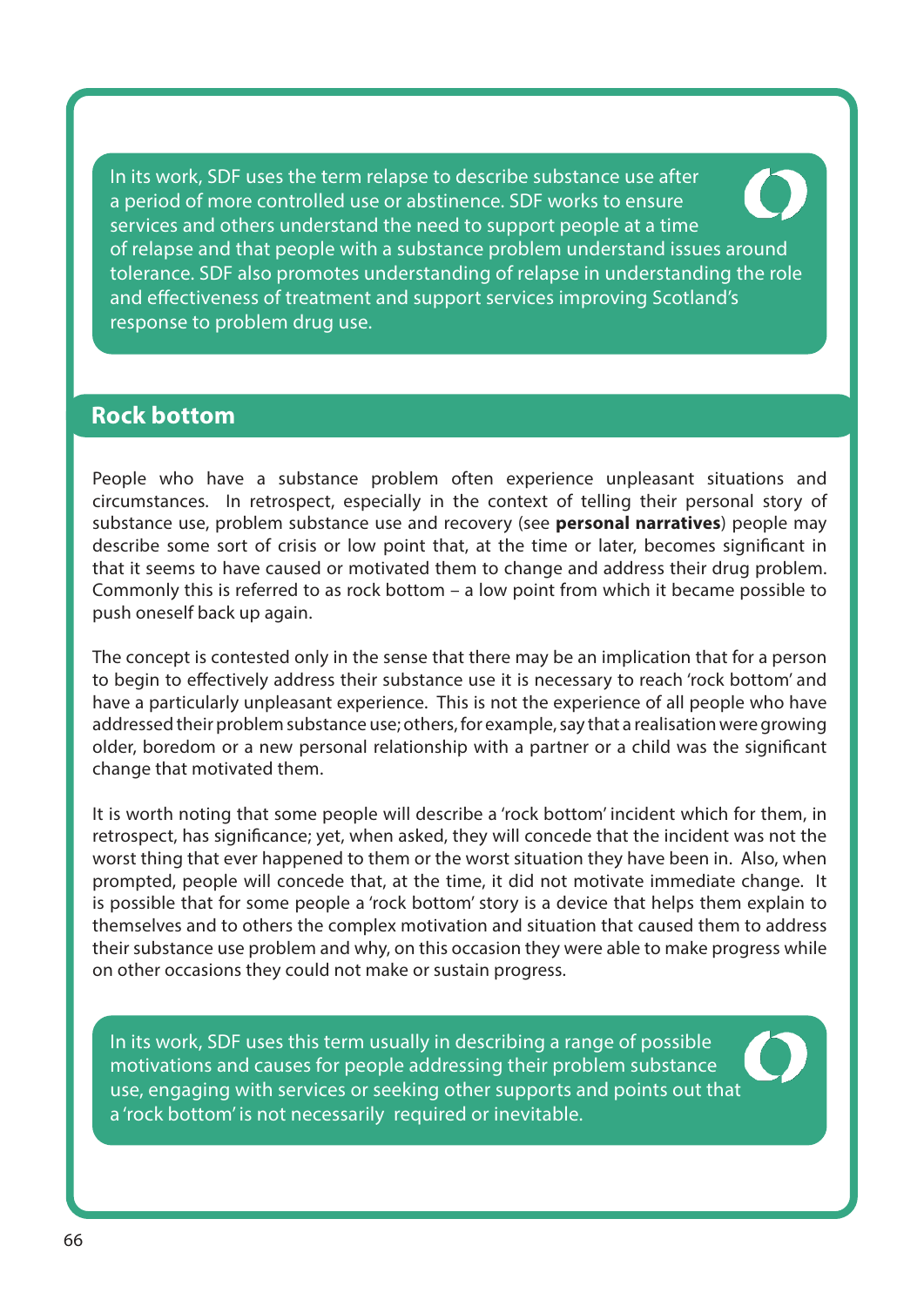# **Self-medicating or self-soothing or coping**

Given the abundant evidence linking problem substance use to adverse life circumstances and events and mental health (see **adverse childhood experiences**; see **trauma**), it has been inferred that problem drug use, for some people, is a form of self-medication or coping mechanism. For some, the use of drugs makes what may seem overwhelmingly unpleasant situations bearable.

Interestingly the drugs people use may indicate the very form of unpleasant circumstance or symptom they are trying to medicate for. For example, people with attention deficit disorder (ADD) may self-medicate with stimulants and report that 'I need cocaine to feel normal'. What is actually happening is that the person is experiencing a paradoxical effect from the stimulant which they experience as calming and allowing them to focus and concentrate. Under different circumstances, people with ADD are often prescribed a stimulant (Ritalin, for example) and this paradoxical effect is well-documented in medical literature.

Likewise, people who suffer from anxiety or have problems sleeping may use benzodiazepines to alleviate these experiences – and these drugs are in fact prescribed for people with similar issues. In these cases, the drug use mimics and replaces the medication they may have been prescribed by a doctor. Early engagement with primary care or specialist services may have prevented this kind of drug use which can become very problematic and last for years.

People who use heroin describe the experience of it 'blotting out everything', insulating them from physical pain and from intrusive thoughts or anxiety. People describe early use of heroin as like being hugged or wrapped in a warm blanket. The comforting, protective nature of this experience is profound, especially for someone who otherwise lacks that comfort or has anxieties around building trusting relationships or is traumatised. (See **drug of choice**; see **adverse childhood experiences;** see **trauma**)

People who have a substance use problem involving alcohol sometimes report that the disinhibition that alcohol use involves allows them to engage in social situations or that it 'blots out' intrusive thoughts associated with trauma or that it helps them sleep.

The model of problem substance use as self-medicating is also demonstrated in cases where, when people reduce or cease their use of substances, for whatever reason, significant issues arise in terms of their mental health. This can happen also when OST medication is reduced. For a person using street drugs, without access to other support, there is a strong drive to increase the amount of drugs they use. This helps explain the relapsing nature of problem drug use (see **relapse**). For a person on OST these experiences can mean that their dose of medication is increased again. This explains why people are on medication long term and it can be difficult to come off OST (see **'parked on methadone'**).

In its work, SDF often uses this explanation of some problem substance use because the evidence base is good and it reflects the personal experiences of many people who have a drug problem. It can also be a destigmatising explanation of problem substance use. For some people who have personal experience this insight is empowering and helpful in understanding and describing their own experiences.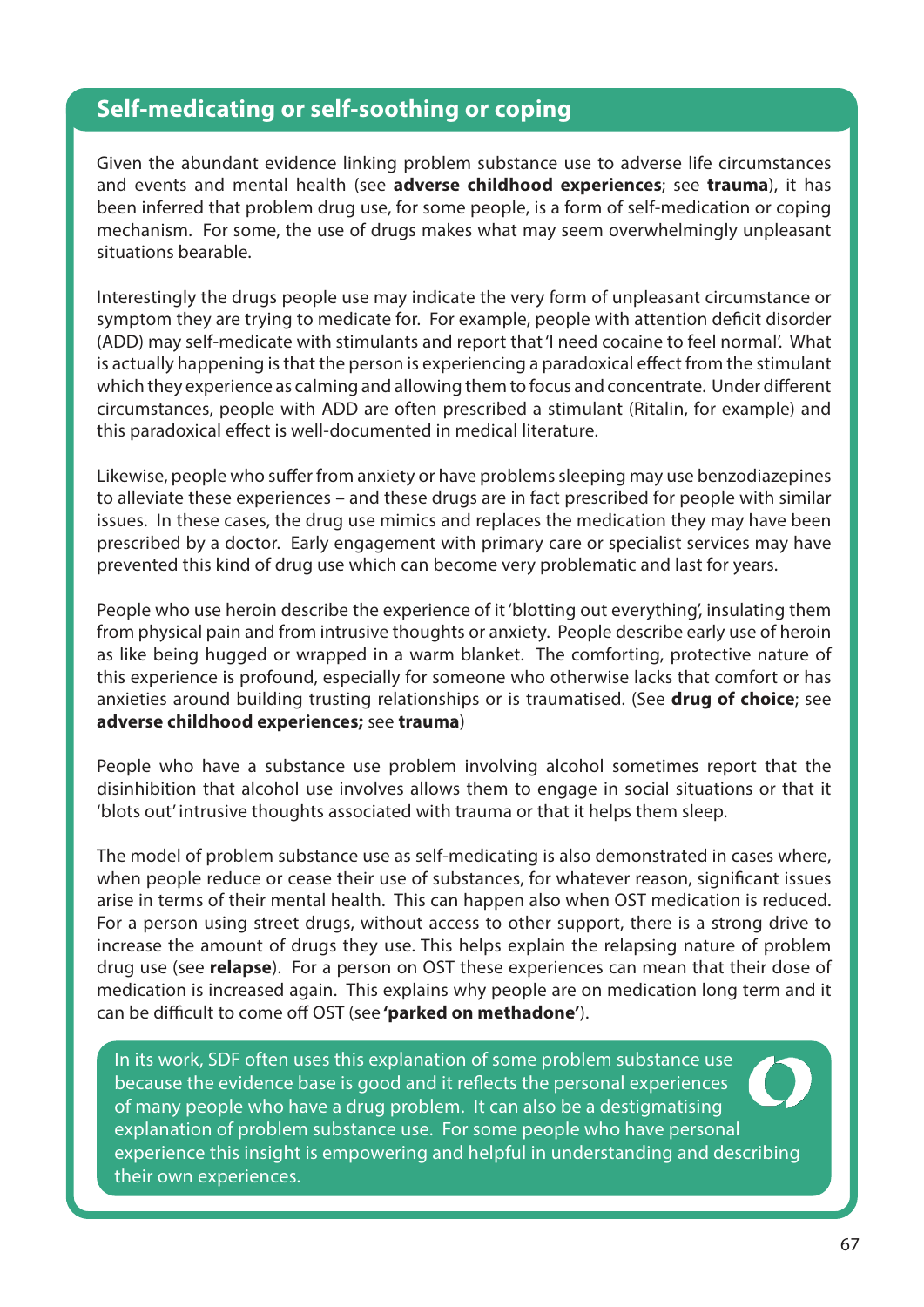

#### **Explore further:**

Gabor Mate: Drugs, Set and Setting, International Drug Policy Reform Conference 2011 [https://www.youtube.com/watch?v=MNatUMUAmxg](https://www.youtube.com/watch?v=MNatUMUAmxg )

### **Stigma**

In most cultures and societies there is control or the attempt to control substance use. The supply and use of substances is controlled by a variety of means including the law and taxation; religious strictures, social norms and mores, and by social taboo and stigmatisation.

The stigmatisation of people who use drugs and people who have a substance problem is complex.

Stigma takes different forms –

A person with a substance use problem may stigmatise themselves or internalise the stigmatising view that others have of them.

They may be stigmatised by the state, the society, the community, the family they come from. They may experience stigma when they engage with services, or in public settings.

Stigma may be 'contagious'. People who have a drug problem may find that their family or their community bear stigma related to their problem drug use. The services they use, including drug treatment services may be stigmatised.

Stigma may extend to people who have had a drug problem but now identify as being in recovery. It may even extend to people who do not have a drug problem but are perceived as likely to develop a drug problem.

Stigma may impact on some people every day; others, for example people in abstinent recovery, may only experience stigma if and when their status is made known.Broadly, none of this is contested. However, there is dispute regarding effective means of challenging and reducing stigma – or even agreeing that this is a desirable aim. The issue chiefly rests in terms of what is being destigmatised. Is the aim to destigmatise people who use substances, people who are involved in problem substance use; people who are in recovery? This matters because, in addressing stigma in one group, stigma may be promoted for another group. For example, a message that celebrates a recovery journey as a journey away from a stigmatised status and that therefore people who have stopped using drugs should not be stigmatised, actually promotes stigmatising views of people with a drug problem. This is why 'visible recovery' does not necessarily destigmatise people with a drug problem.

It has been suggested that 'stigma does not kill people'. However, this is contested as people's internalised stigma result in feelings of a lack of self-worth and inhibit their engagement with help and support from others, including services. Engagement in treatment is the most significant service provision in protecting people from overdose deaths.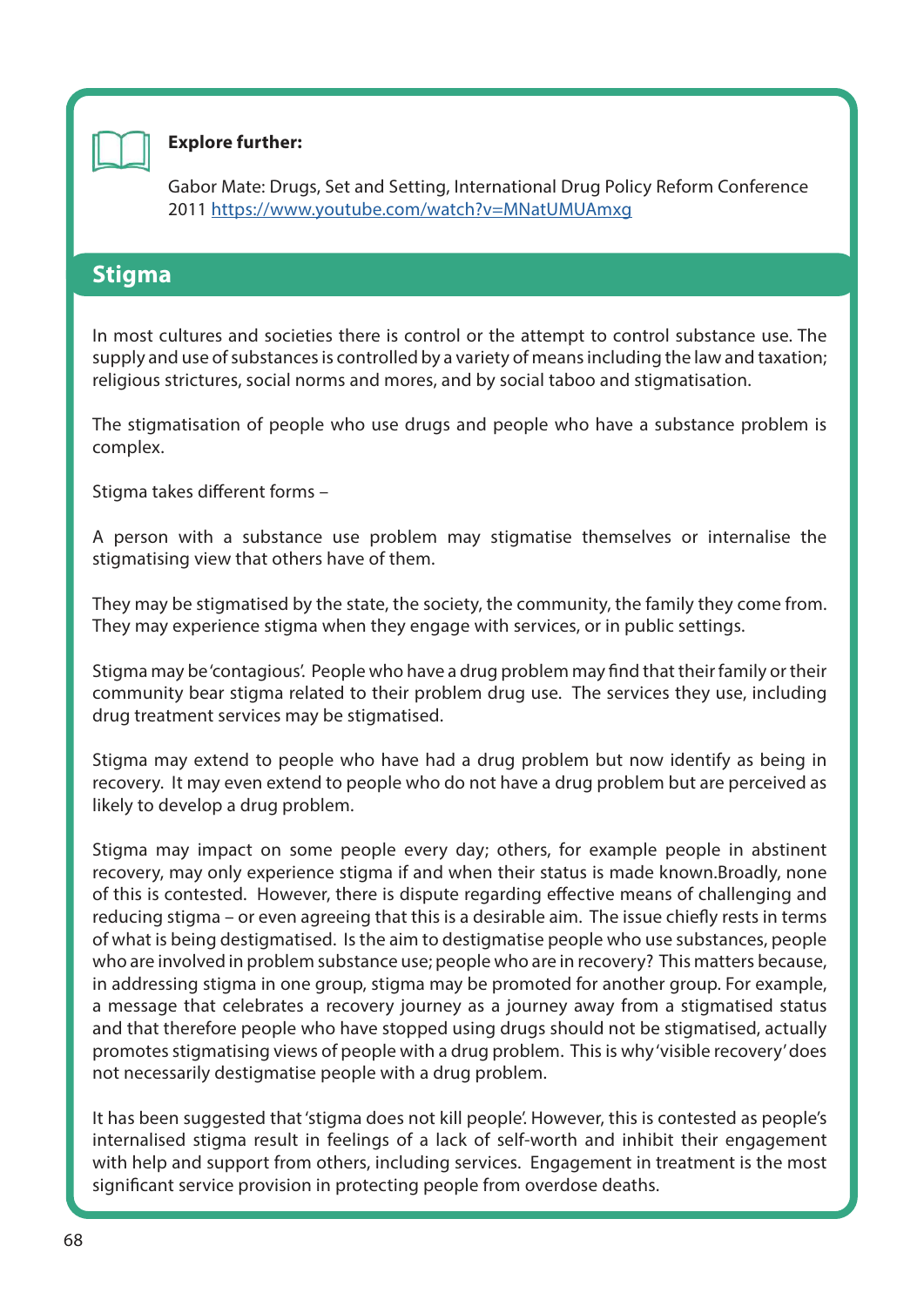In its work, SDF works to increase understanding and challenge stereotyping, prejudicial, judgemental and stigmatising views of people who use drugs, people with a drug problem and people in recovery. SDF work on anti-stigma activity that does not stigmatise others.



These terms are used to cover all use of substances no matter what their legal status.

The terms abuse and misuse are contested and regarded by some people as judgemental, moralistic and inaccurate.

They may be regarded as inaccurate or stigmatising as people using substances are not necessarily using the product for a purpose for which it was not designed. They are not abusing or misusing the drugs. An exception may be claimed if people are using pharmaceuticals in ways that goes against advice from the supplier  $-$  i.e. a prescriber as op $\neg$ posed to a dealer. However, objection is given to this form of use – for example the abuse of prescribed medicines on the grounds that it is stigmatising and focusses on the behaviour rather than the cause. (See **alcohol abuse or alcohol misuse**; **drug abuse or drug misuse**)

It may be conceded by some that in the case of solvent use, the product is being used for a purpose for which it was neither designed or, in most cases supplied. However, the term is far more broadly applied than in this instance.

These terms may be regarded as derogatory or stigmatising to people with substance problem as it promotes the idea that that kind of use is wholly distinct from other people's use of the same substance which is not always the case.

In its work SDF avoids these terms and instead, as appropriate, may use:

- substance use
- problem substance use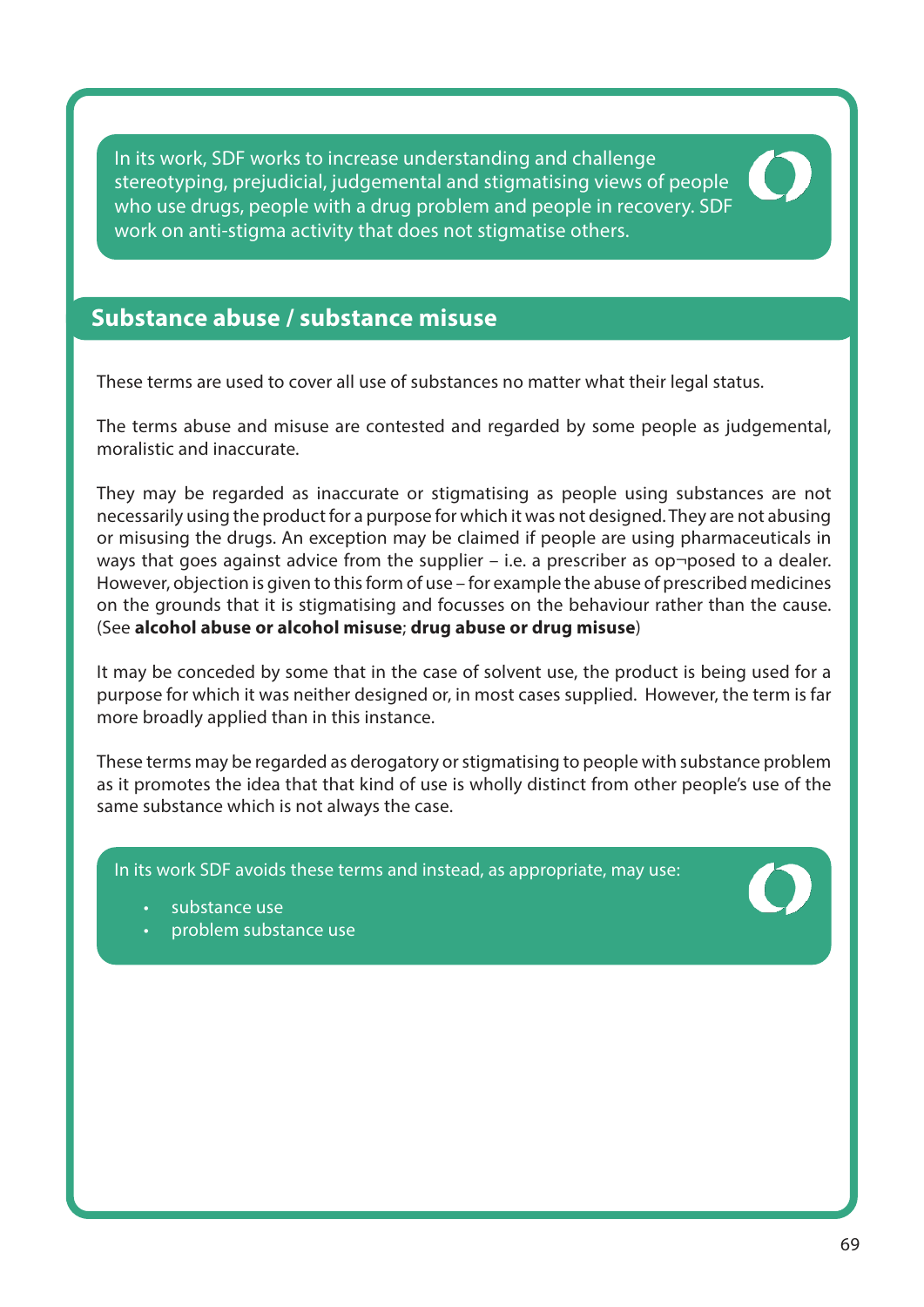### **Tolerance**

People who use substances can develop a tolerance and so find that they need to use increased amounts to achieve the same effect. Many people who use substances have experience of this – including people who drink coffee, smoke tobacco or drink alcohol.

After regular repeated exposure to some substances, people report that they are not able to get the same effect that they had in the previously when they first used a substance or first used a substance after a long break from use.

Some people claim that the pursuit of this early effect has led them into problem use. This is sometimes called 'chasing it'.

There are physical and psychological aspects to tolerance (see **dependency**) and it is not fully understood or explained by physiological effects and processes.

A period of abstinence or reduction in use can reverse tolerance. This makes stopping using and restarting a period of high risk of overdose. Changes in the function of vital organs through illness or ageing can also reduce tolerance. Many overdoses including fatal overdoses are related to people having lowered tolerance. This seems to be more of a factor than variations in the strength of drugs supplied though illegal unregulated supply routes.

Some practices in services, for example, pushing people out of treatment who 'top up' with street drugs seem irrational if they are viewed from a perspective of changed tolerance. Difficulty ensuring people transition immediately from prison or hospital treatment services to community-based treatment can leave people exposed to risk of overdose and death due to changed tolerance.

The reason that people are on different doses of OST medication is related to tolerance which is not, as many people seem to believe, a proxy measure of a person's 'addictedness' or the extent of their drug problem or a measure of how close they are to abstinence or to recovery or 'how well they are doing'(see **optimal dosing** ; see **parked on methadone**).

In its work, SDF talks a lot about tolerance and points out the complexity and implications of this issue as appropriate.



### **Trauma**

There is a complicated relationship between trauma and substance use.

For some people, the experience of trauma can be a root cause of problem substance use. This is true especially for people who experience traumatic events in childhood (see **adverse childhood experiences**).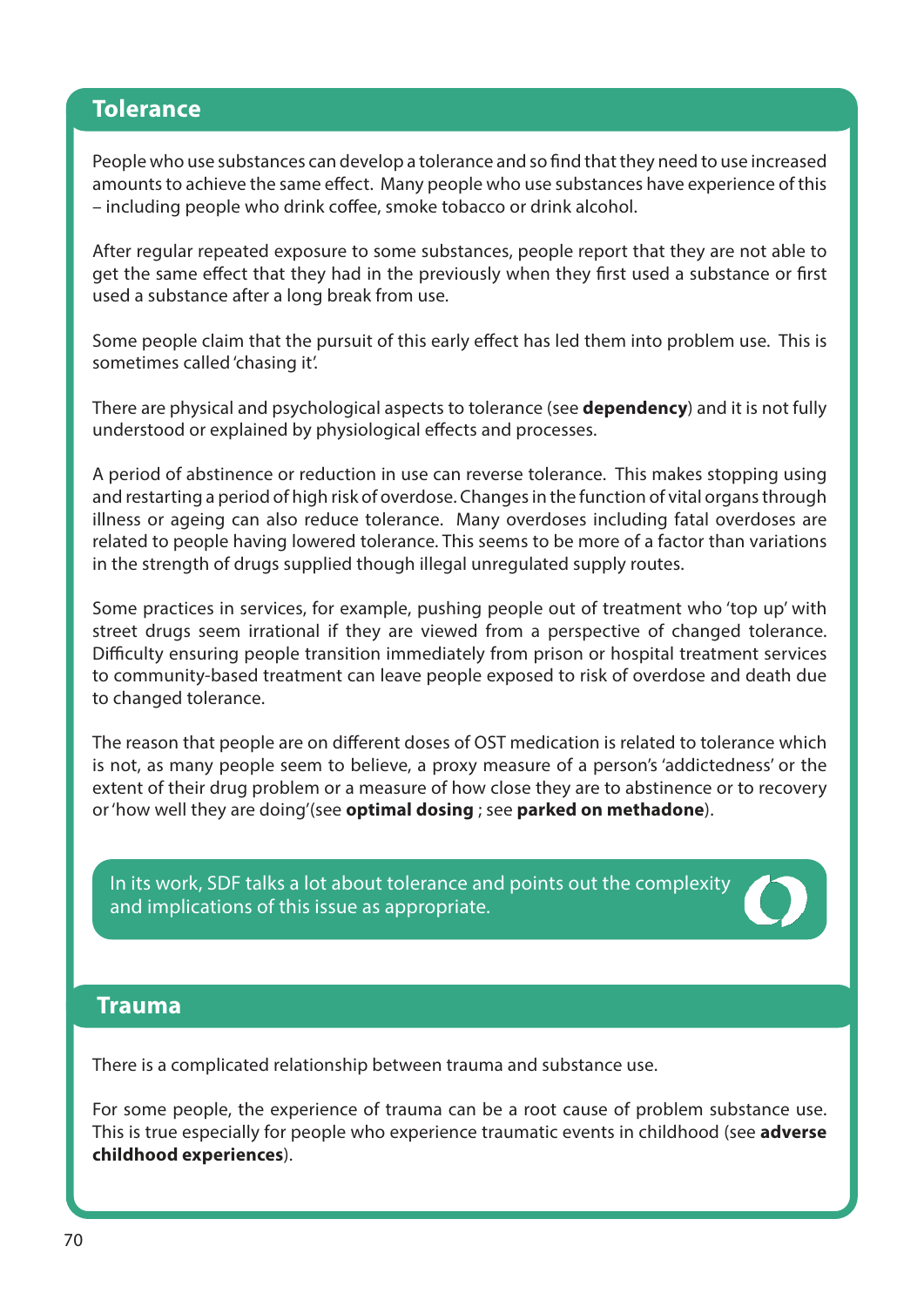For some people who have a substance problem the risk of experiencing trauma can be greatly elevated – this can be caused by a wide range of events that can be associated with problem substance use - experiencing and witnessing overdoses; bereavement through overdose and other causes; separation due to incarceration / hospitalisation; experiencing and witnessing violence; trauma through sexual and financial exploitation; losing access to children, for example. There are also traumatic effects of social marginalisation and stigmatisation (see **stigma**).

The link with trauma has influenced the development of the model of problem substance use as a form of self-medication or self-soothing (see **self-medicating**).

The high levels of trauma experienced by people with a drug problem dictates that services should be designed and delivered in ways that take account of this, be 'trauma-informed'. This means that services are designed and delivered in a way in which people who have experienced trauma can comfortably engage, that does not make their situation worse and acts as a sound basis and safe place from which people can address the health and other impacts of their trauma experiences including their use of substances.

The link to trauma suggests that finding ways to identify trauma and help people identify this as a driver of their substance use may be useful; it also suggest that helping people find other ways of addressing their trauma symptoms may help address their problem substance use; it may also challenge the stigmatisation of people with a substance use problem.

All of this is widely accepted and the term trauma is not contested widely. However, there is a danger that such an apparently coherent notion is universalised and that people who do not have a history of trauma or cannot recall traumatic events in their past or who do not wish to disclose events are alienated or treated as if or feel like their problem substance use cannot be 'justified' or explained.

The term trauma may be more useful that the term ACEs (see **adverse childhood experiences**) as it includes trauma in adulthood.

In its work SDF explains and raises awareness of the link between trauma and problem drug use for many people and promotes and supports good practice, trauma informed service design and provision.





#### **Explore further:**

Gabor Mate: Drugs, Set and Setting, International Drug Policy Reform Conference 2011 [https://www.youtube.com/watch?v=MNatUMUAmxg](https://www.youtube.com/watch?v=MNatUMUAmxg )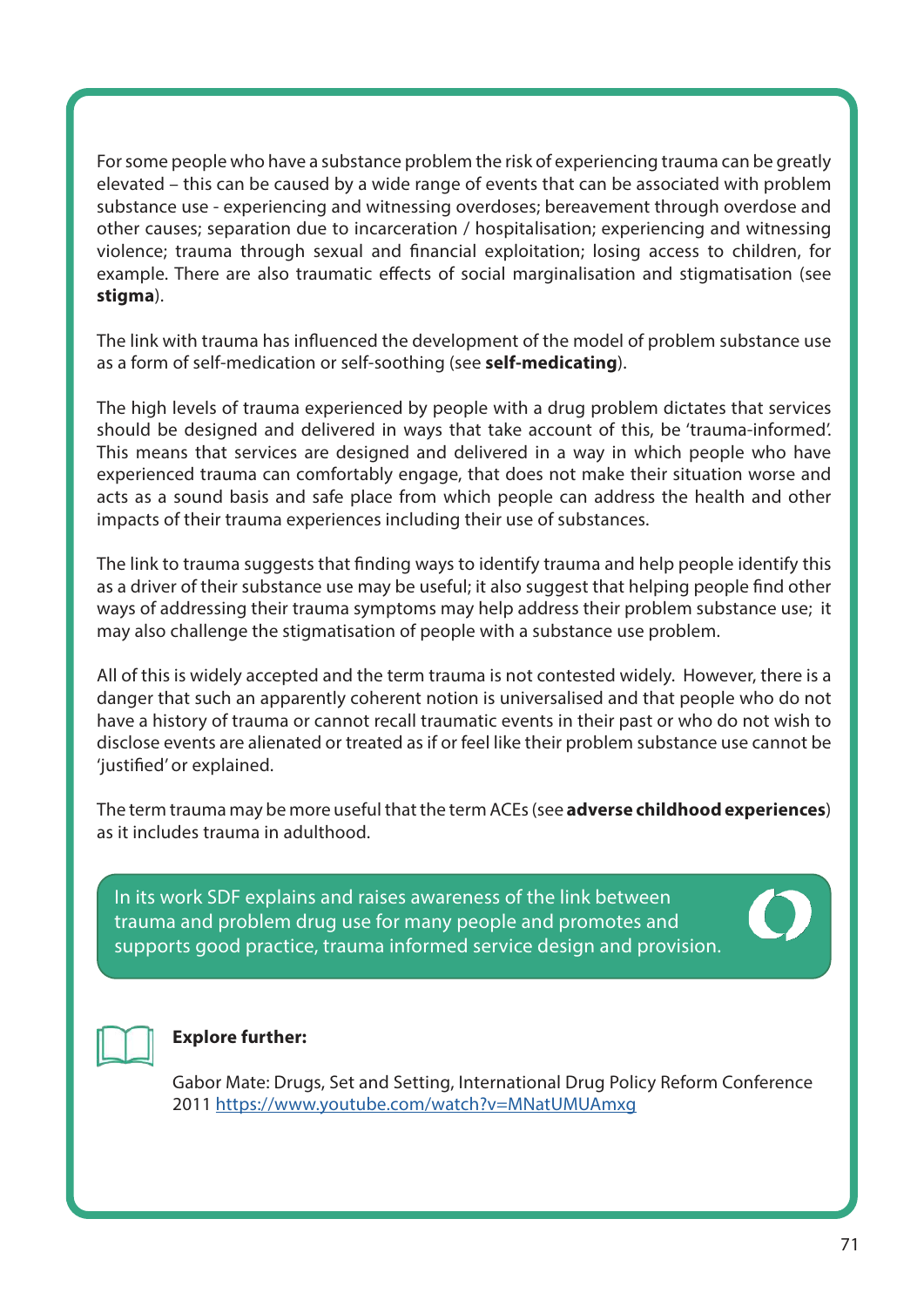### **Treatment**

The role of treatment and indeed whether treatment is necessary is contested in the context of problem substance use. Some people address their substance use problem without support from medical treatment services. In fact this may be the most usual means for people to resolve their problem substance use. Some people address their substance use outwith the context of 'addiction treatment' services but get support from other medical services. Many people acknowledge the support they received from 'addiction treatment' services as helpful but that wider supports are required to address their substance use problem.

A consensus view may be that medical and pharmaceutical-based supports can help people in addressing and resolving their substance use problem and in addressing some of the physical and mental health issues that are a cause and consequence of problem substance use but these are unlikely to be the only supports or services required.

Beyond medical treatment, there are a wider set of supports and services which may help people address their problem substance use and the causes and consequences of their use of problem substance use. These may be regarded as wider 'treatment'.

The aim of treatment is sometimes contested (see abstinence). Sometimes, this occurs because the definition of treatment varies. In treating chronic conditions there are pharmaceuticals that may give symptomatic relief allowing the patient to lead a more normal life, less affected by the symptoms of their condition. There are also medications that stop the condition becoming critical, for example for a diabetic patient, insulin prevents hypoglycemia that can lead to coma and death. People accept that these are treatments and that they do not 'cure' the person with the chronic condition. Likewise, opiate substitution therapy may offer patients symptomatic relief and may prevent health and other problem opiate use-related harms. It can also offer a person a basis to make other changes in their life (see **opiate substitution treatment**). To criticise this for not 'curing' a substance use problem is to misunderstand both the purpose of treatment and the nature of the problem (see **'parked on methadone'**).

A question remains, what is the role of OST if a person on OST reduces or stops their street drug use but does not engage with other supports, for whatever reason. Is this treatment? It is, at it clearly has health benefits in reducing health risks and harms including fatal overdose and preventing withdrawal and other symptoms. It is also, and in this there is no contradiction, a harm reduction measure (see **harm reduction**).

In its work, SDF will distinguish between different aims of treatment and the potential benefits of medication and other elements of treatment including medical treatment and other support and wider social connections and the role of mainstream services including, for example, housing and employability services.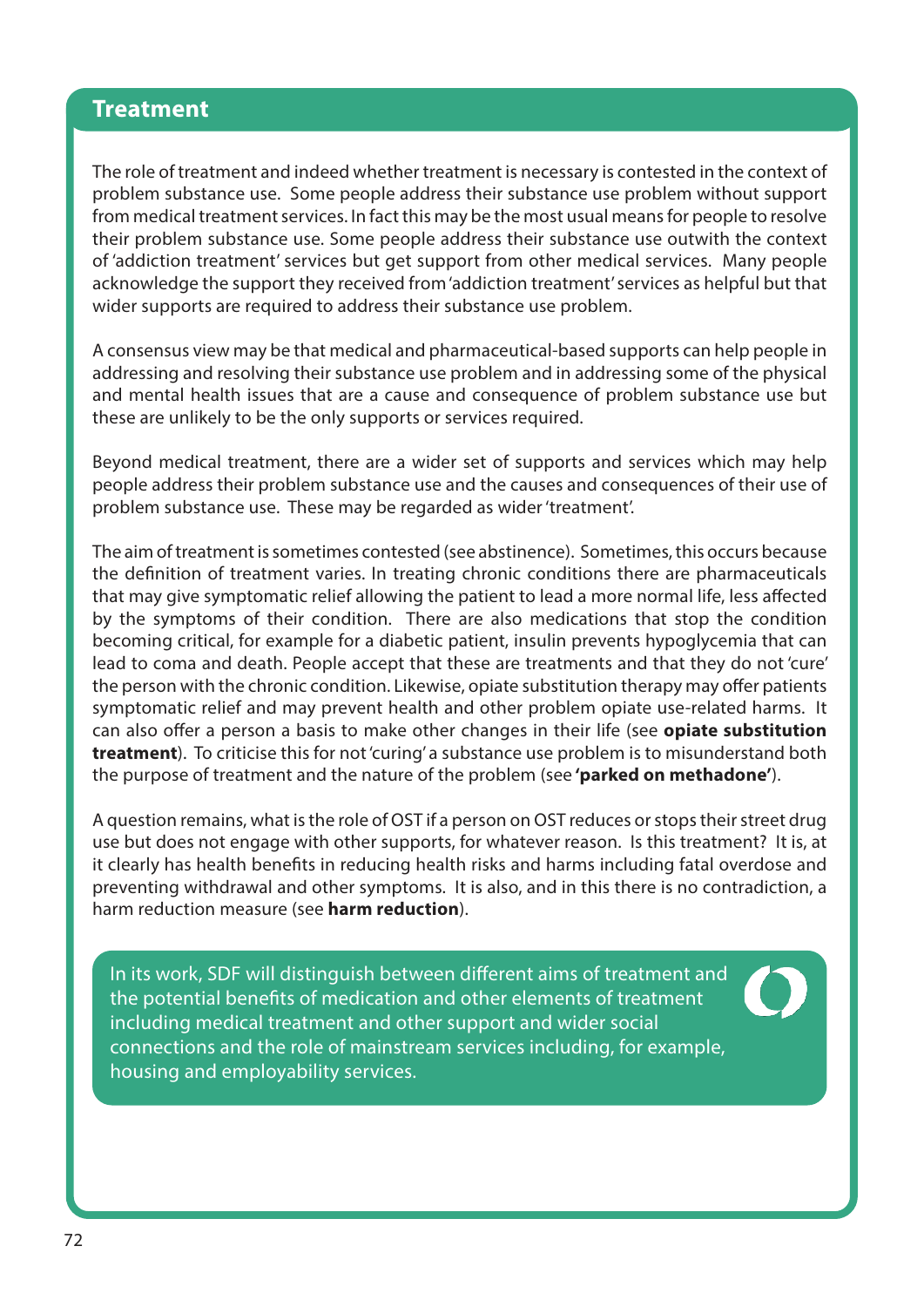### **User involvement**

There are various forms of activity that are described as user involvement. There are also a multitude of means by which user involvement is undertaken. There are significant issues in practicing effective user involvement.

The involvement of people who use services in evaluating and improving services is now common practice. There is general agreement that user involvement of this kind is fundamental to service improvement. In large parts of the public sector, including the NHS, such involvement is required. Regulatory bodies expect that user involvement is practiced within some services.

Other forms of involvement have also developed in the drugs field. This has meant that people are not only involved in service evaluation and improvement of the services they are using. People who have personal experience of problem substance use (see **lived experience**) can be involved in the design, commissioning, management and delivery of services and in the development of wider service provision and the development of policy.

This has led to various contested areas:

Who can be involved? Apart from people currently using services, the user involvement activity described above may, for some, also include;

- people who have who have previously used the service but no longer use it. This may include people who no longer require the service. There is an issue here surely of the currency of their knowledge of the service. If they are 'graduates' of the service their experiences may be untypical – have they benefitted or been failed by the service? Is this experience representative? Have they a perspective now which is not the perspective they had at the time they were engaged with the service and, perhaps, the general perspective of people at the time they use the service? Are they representative of the people using the service now?
- people who are not using a service but would be eligible and would perhaps benefit from using the service. This work may develop insight as to why services are inaccessible or unacceptable for some people.
- People excluded from current service provision.

There is also contestation of the methodologies of user involvement.

Should people be invited and supported into existing decision-making processes – meetings involving professionals and have 'a seat at the table'. How are people supported to do this and what are the real power dynamics in the status of people around that table? How representative of people using services are such 'users'? In professionalising their input, do they become less representative?

Should consultation processes include a wider range of people who are not interested in or able to attend and contribute to a long series of formal meetings with professionals using jargon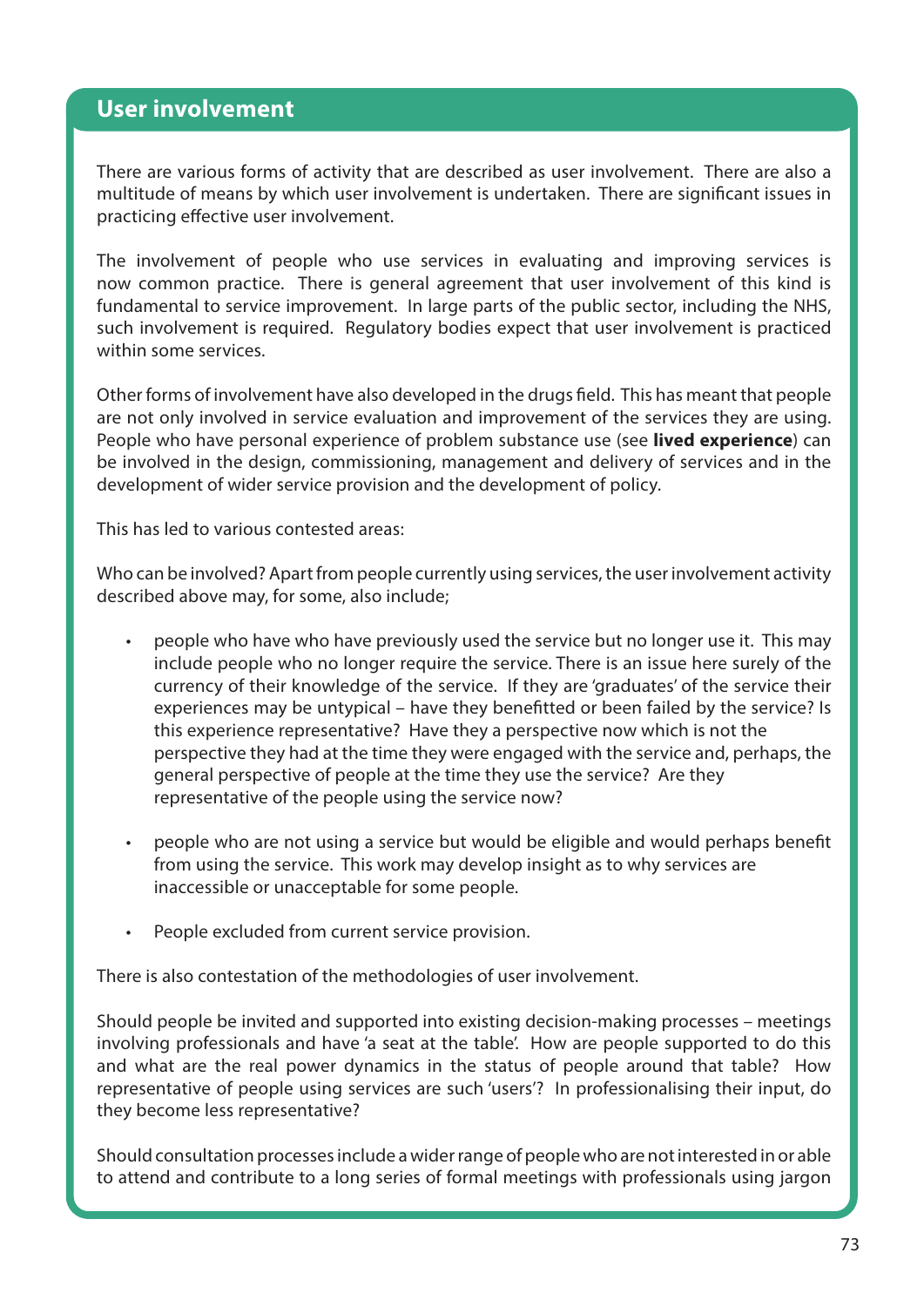etc. but whose experiences and opinions can be captured in other ways and be represented by other peers? Peer research is designed to explore the potential of this approach.

Is there a role for personal narrative and what validity has the 'stand up and tell your story' approach? (See **personal narratives**)

In its work SDF is involved in delivering a range of user involvement activity for a range of purposes including the design, commissioning, management, delivery and evaluation of services and in the development of policy. SDF is keen that people actively using services and people who could benefit from improved services are involved in these processes. SDF is committed to a range of suitable effective methodologies which represent a broad representative range of personal experience and opinion and on necessary focus on the opinions and experiences of the most vulnerable and marginalised people within and excluded from systems.

SDF works to improve understanding and practice in this area and challenges poor practice and tokenistic participation.

#### **Vietnam veterans studies**

The studies of drug use and dependency among Vietnam veterans are some of the most important pieces of research undertaken in the drugs field. The results of these studies helped inform a new and deeper understanding of problem drug use and challenged medical, moral and ideological perspectives on drug use and problem drug use.

Lee Robins' research and report to the US Government on this subject is the most commonly cited work; her papers contribute to the extensive research on this subject. Her research on 450 US soldiers use of drugs before, during and after service in Vietnam. This work led to Norman Zinberg's own work on this subject (see **drug, set and setting**).

Robins used the results of urine testing of soldiers in Vietnam before their return and interviews on their return to the US and subsequently after 12 months which also involved a urine drug test.

The results were clear, soldiers regular use and dependency on opiates, usually heroin, in Vietnam was not continued on their return to the US and to civilian life. The very few exceptions to this were people who had used illicit drugs and specifically opiates in the US before joining the Army. This confounds notions of the 'addictiveness' of drugs (see **addictive**) as a driver for use and for 'addiction' and challenges the disease model of 'addiction' (see **disease model**; see **addiction**).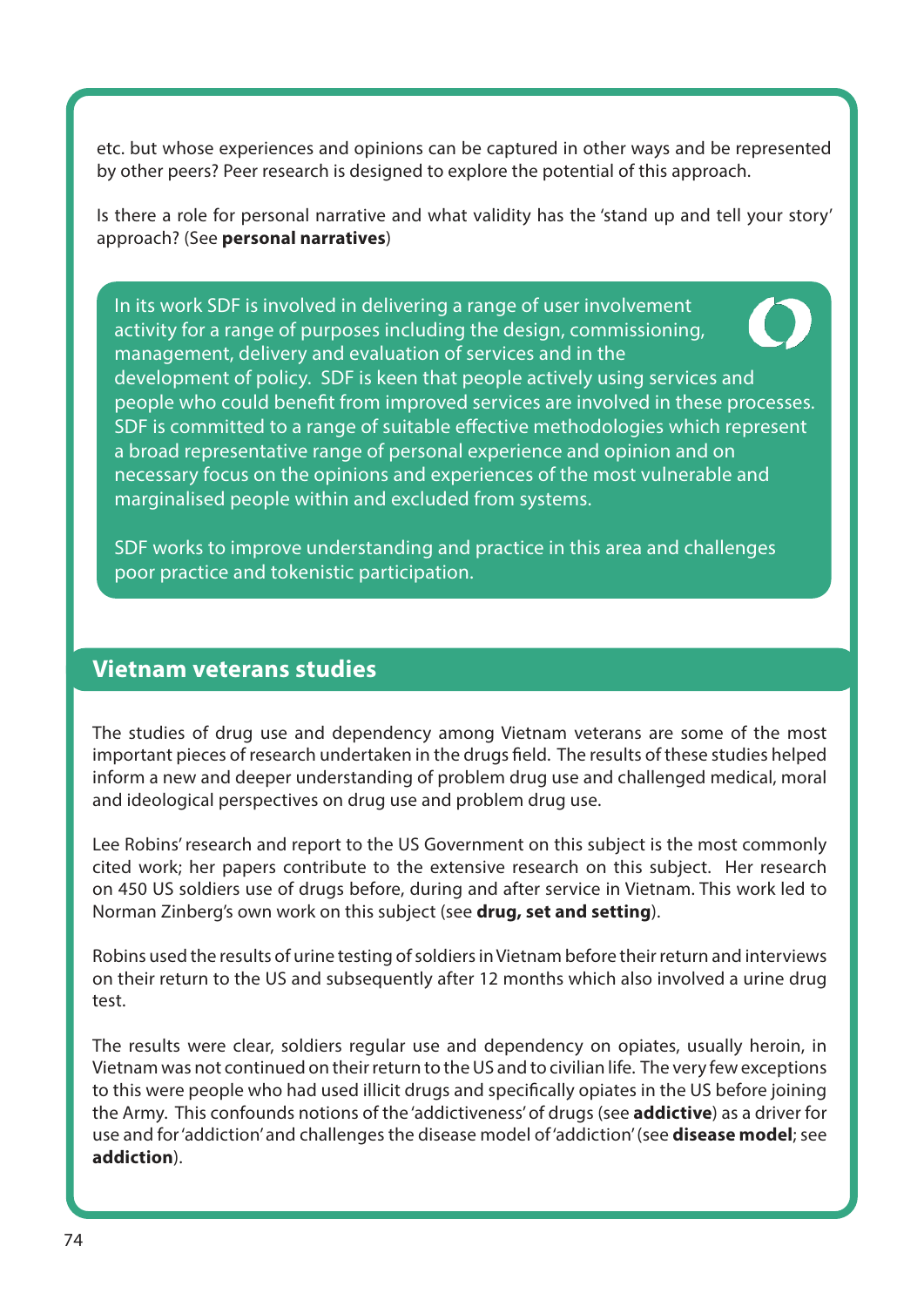Interestingly, heroin use in Vietnam was closely related to having grown up in large US cities, and being less well educated by comparison with the rest of the sample and having a family history of drug use, crime and 'delinquency' (see **adverse childhood experiences**; see **poverty**).

In its work, SDF promotes awareness and understanding of the nature and cause of problem substance use and how people with a drug problem may be better supported. The clear research evidence on these matters is key to this work.





#### **Explore further:**

Hall, W., & Weier, M. (2016). Lee Robins' studies of heroin use among US Vietnam veterans: Robins' heroin studies of Vietnam veterans. Addiction. <https://doi.org/10.1111/add.13584>

Robins, L. N. (1974) The Vietnam drug user returns: final report September 1973: [http://www.webcitation.org/6icyp9VM5](http://www.webcitation.org/6icyp9VM5 ) 

### **War on Drugs or The Drugs War**

US Government repression of substance use and people who use substances has a long history – predating the period of alcohol prohibition in the early twentieth century. In the US drug prohibition has had a clear theme in focussing on and oppressing black communities in the USA and white people who associated with black people and their culture.

In June 1971, US President Richard Nixon, in a public address, declared an offensive against drugs and claimed that drug abuse had become "public enemy number one". 'In order to fight and defeat this enemy it is necessary to wage a new, all-out offensive'.

This was widely reported as The War on Drugs. This replaced his predecessor, Lyndon Johnson's War On Poverty which had been used to improve access to education and the economic problems of people living in poverty in the US – which included most of the African American population. In effect, the War on Drugs addressed a similar demographic and further criminalised and marginalised them

The global influence of US attitudes and policies has acted, through the United Nations, to make more and more oppressive policies in terms of drug production, supply and consumption through the use the subject of international conventions and treaties. The US has led diplomatic moves to ensure national ratification and compliance with these conventions threatening economic and political sanctions on those states that are reluctant or resistant.

All of this has been characterised as a war on drugs. However, it may be better understood as a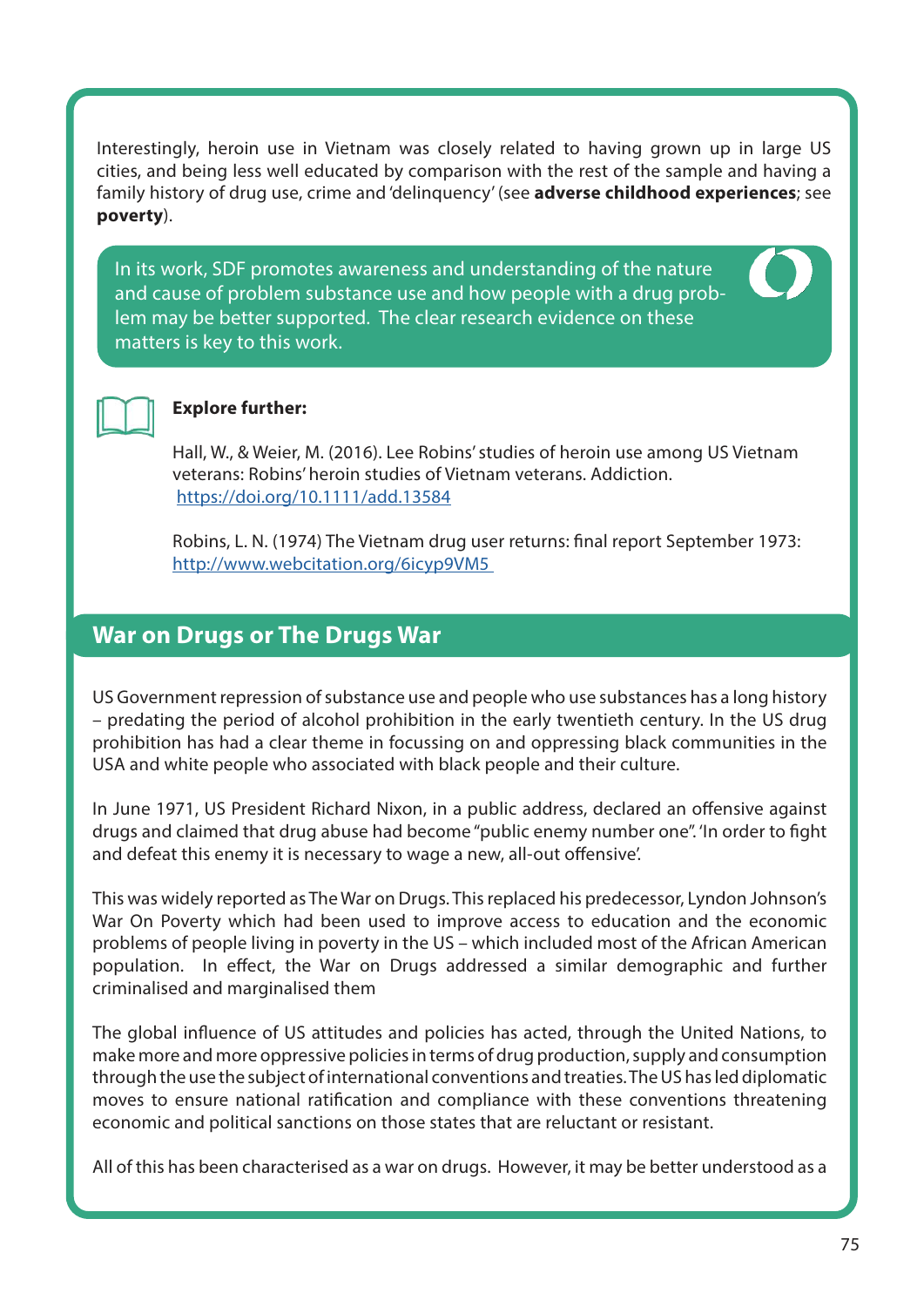war on people who use drugs and on production and supply which are now almost entirely in the hands of national and international organised criminal gangs that distort and corrupt local and national economies and undermine government and other state systems. This occurs in almost every economy in the world. Several countries have become or almost become narcostates where all levels of the state are corrupted by drug-related organised crime and the state no longer functions. Each of these states finds itself in a state of almost continual civil war due to violence between drug cartels and between drug cartels, vigilantes, paramilitary forces and the armed forces. The US, of course, remains a major importer of drugs.

The War on Drugs also has a domestic front where national and local government oppress people who use substances and use the 'war on drugs' as a cover to marginalise, stigmatise and otherwise oppress individuals and groups. In the US Federal Bureau of Prisons statistics (June 2020) show that 46.0% of prisoners in the US are in prison for drug offences. The next most common cause is 'weapons, explosives, arson' with just 19.6%. In the UK, 15.0% of prisoners are in prison for drug-related offences.

It is argued that the war on drug is a war on people – and particular groups of people. It is argued that the war on drugs is a distraction from the real issues that cause problem drug use and other harms and which the state might otherwise address (see **poverty**). It is often argued that this 'war' has been a failure and causes harm. It is argued that this harm exceeds the harms that the laws and system were developed to prevent or that the harms exceed those that would be achieved through decriminalising possession or regulating drug production and supply. On another level it serves as a distraction from other issues that many Governments refuse to recognise or adequately address.

It is also argued that the war on drugs has failed because government oppression of people who use drugs has not been severe enough. This argument is used to increase and intensify aspects 'anti-drug' campaigns.

The main impact of the War on Drugs has been to frame drug-related issues and means by which they may be addressed as a question of whether they are pro- or anti-drug. This has corroded much of the discussion of drug-related issues and affected the policy and practical response to these issues. (see **pro and anti-drugs**).

In Scotland the war on drugs is usually mentioned in the context of the debate around decriminalising drug possession or legalising and regulating drug supply Framing the legitimate debate on these matters as part of the War on Drugs plays into simplistic notions that people or policy is 'soft' or 'hard' on drugs

The war on drugs stigmatises people who use drugs and people who have a drug problem, their families and communities (see **stigma**).

In its work, SDF does not generally use this term as it is divisive and has no shared common meaning. It is also unhelpful in contextualising debate around drug law or policy.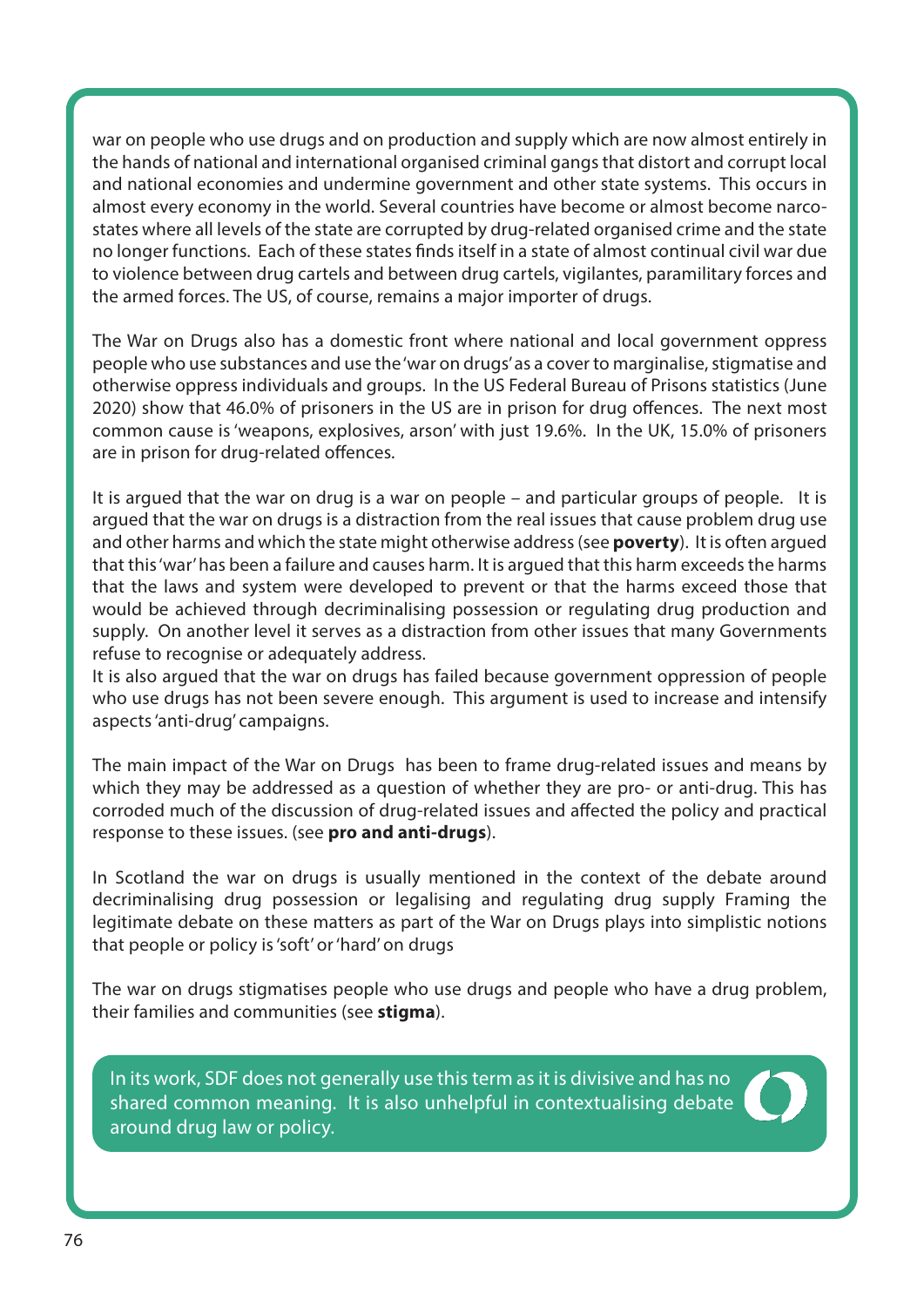

#### **Explore further:**

Nixon, R M 'Remarks about an Intensified Program for Drug Abuse Prevention and Control June 17 1971' The Presidential Papers of Richard Milhous Nixon pp 738 – 749

[https://quod.lib.umich.edu/p/](https://quod.lib.umich.edu/p/ppotpus/4731800.1971.001/804?page=root;rgn=full+text;size=100;view=imag) [ppotpus/4731800.1971.001/804?page=root;rgn=full+text;size=100;view=image](https://quod.lib.umich.edu/p/ppotpus/4731800.1971.001/804?page=root;rgn=full+text;size=100;view=imag)

Nixon, R M 'Special Message to the Congress Drug Abuse Prevention and Control June 17 1971' The Presidential Papers of Richard Milhous Nixon pp 739 – 749 [https://quod.lib.umich.edu/p/](https://quod.lib.umich.edu/p/ppotpus/4731800.1971.001/805?rgn=full+text;view=image) [ppotpus/4731800.1971.001/805?rgn=full+text;view=image](https://quod.lib.umich.edu/p/ppotpus/4731800.1971.001/805?rgn=full+text;view=image)

Gabriel Sayegh Drugs, "thugs," and other things we're taught to fear TEDx Binghamton University <https://www.youtube.com/watch?v=RHrCfrXdVcc>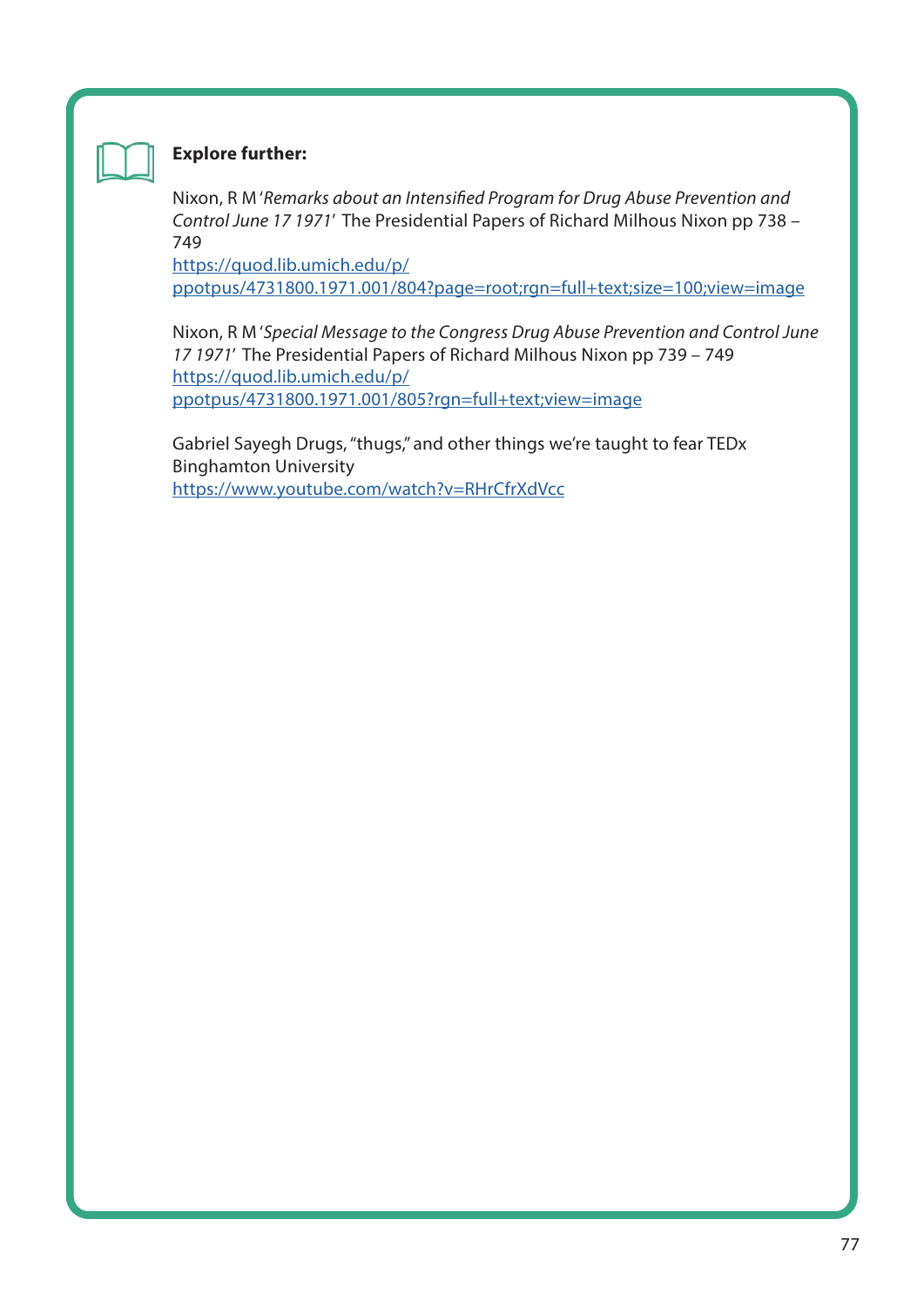The first version of this document was published in September 2020. As language is evolving, this resource will be revised and updated periodically. If you have any comment on the content or suggestions for terms that should be included, please do not hesitate to get in touch.

Please note that SDF does not assert its rights as an author and this glossary is 'open source'. People should feel free to re-use this material. If you want to credit SDF as author, we would, of course, be appreciative.

# **Contact**

**Scottish Drugs Forum 91 Mitchell Street Glasgow G1 3LN**

**Tel: 0141 221 1175 Email: enquiries@sdf.org.uk**